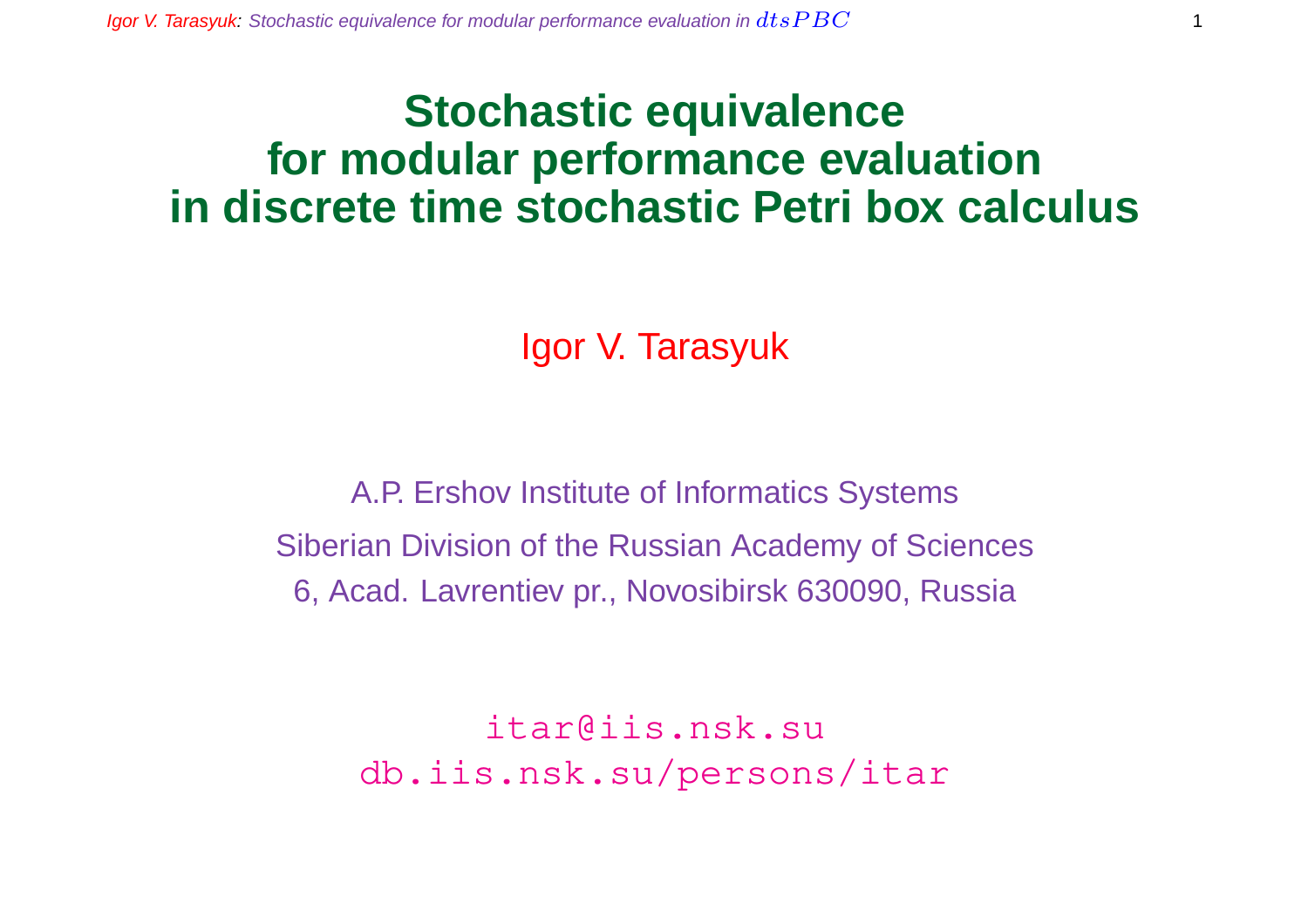**Abstract:** Algebra  $dtsPBC$  is a discrete time stochastic extension of finite Petri box calculus ( $PBC$ ) enriched with iteration.

The step operational semantics is defined in terms of labeled probabilistic transition systems.

The denotational semantics is defined in terms of a subclass of labeled DTSPNs (LDTSPNs) called discrete time stochastic Petri boxes (dts-boxes).

We propose and investigate step stochastic bisimulation equivalence.

This equivalence is used for the reduction of transition systems and Markov chains.

The mentioned equivalence is applied to compare stationary behaviour.

A method of modeling and performance evaluation based on stationary behaviour analysis and reduction for concurrent systems is outlined applied to the shared memory system.

**Keywords**: stochastic Petri net, stochastic process algebra, Petri box calculus, iteration, discrete time, transition system, operational semantics, dts-box, denotational semantics, Markov chain, performance evaluation, stochastic equivalence, reduction, shared memory system.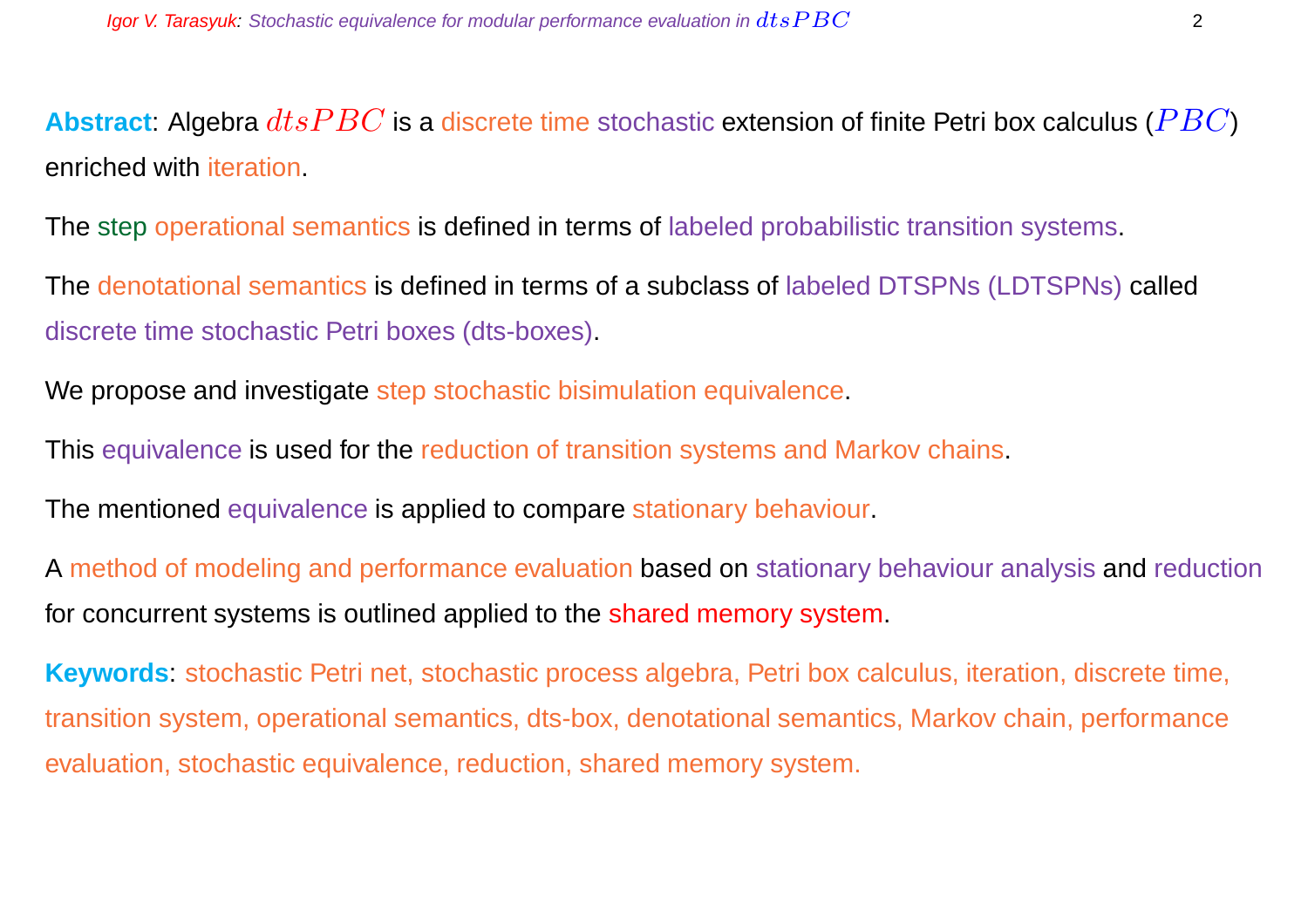#### **Contents**

- **Introduction**
- **Syntax**
- **Operational semantics**
	- **– Inaction rules**
	- **– Action and empty loop rules**
	- **– Transition systems**
- **Denotational semantics**
- **Stochastic equivalences**
	- **– Step stochastic bisimulation equivalence**
	- **– Interrelations of the stochastic equivalences**
- **Stationary behaviour**
	- **– Theoretical background**
	- **– Steady state and equivalences**
	- **– Simplification of performance analysis**
- **Shared memory system**
- **Overview and open questions**
	- **– The results obtained**
	- **– Further research**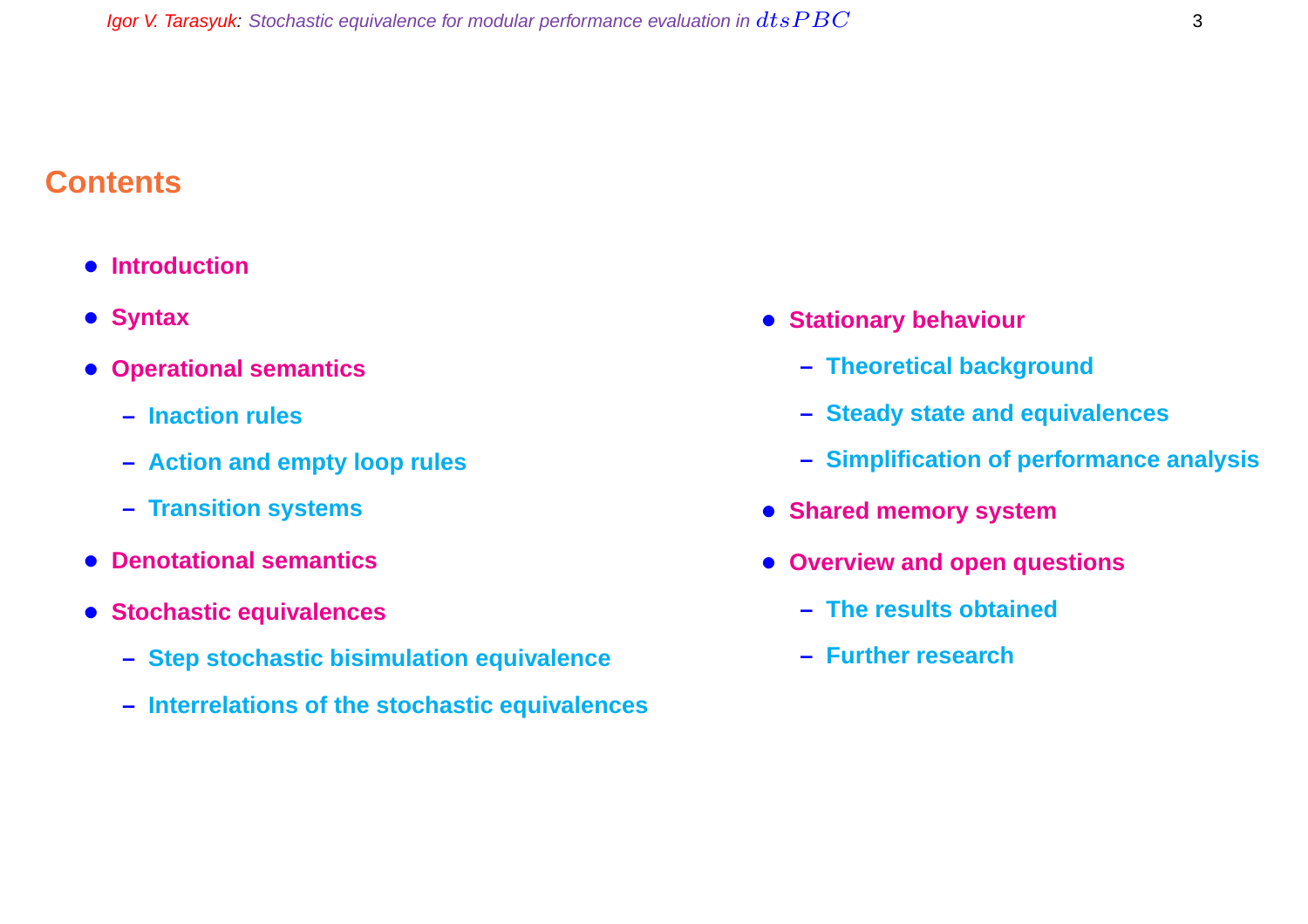#### **Introduction**

#### Algebra  $PBC$  and its extensions

- Petri box calculus  $PBC$  [BDH92]
- Time Petri box calculus  $tPBC$  [Kou00]
- Timed Petri box calculus  $TPBC$  [MF00]
- Stochastic Petri box calculus  $sPBC$  [MVF01, MVCC03]
- Ambient Petri box calculus  $APBC$  [FM03]
- Arc time Petri box calculus  $at PBC$  [Nia05]
- Generalized stochastic Petri box calculus  $gsPBC$  [MVCR08]
- Discrete time stochastic Petri box calculus  $dt$ s $PBC$  [Tar05,Tar06]
- Discrete time stochastic and immediate Petri box calculus  $dtsiPBC$  [TMV10]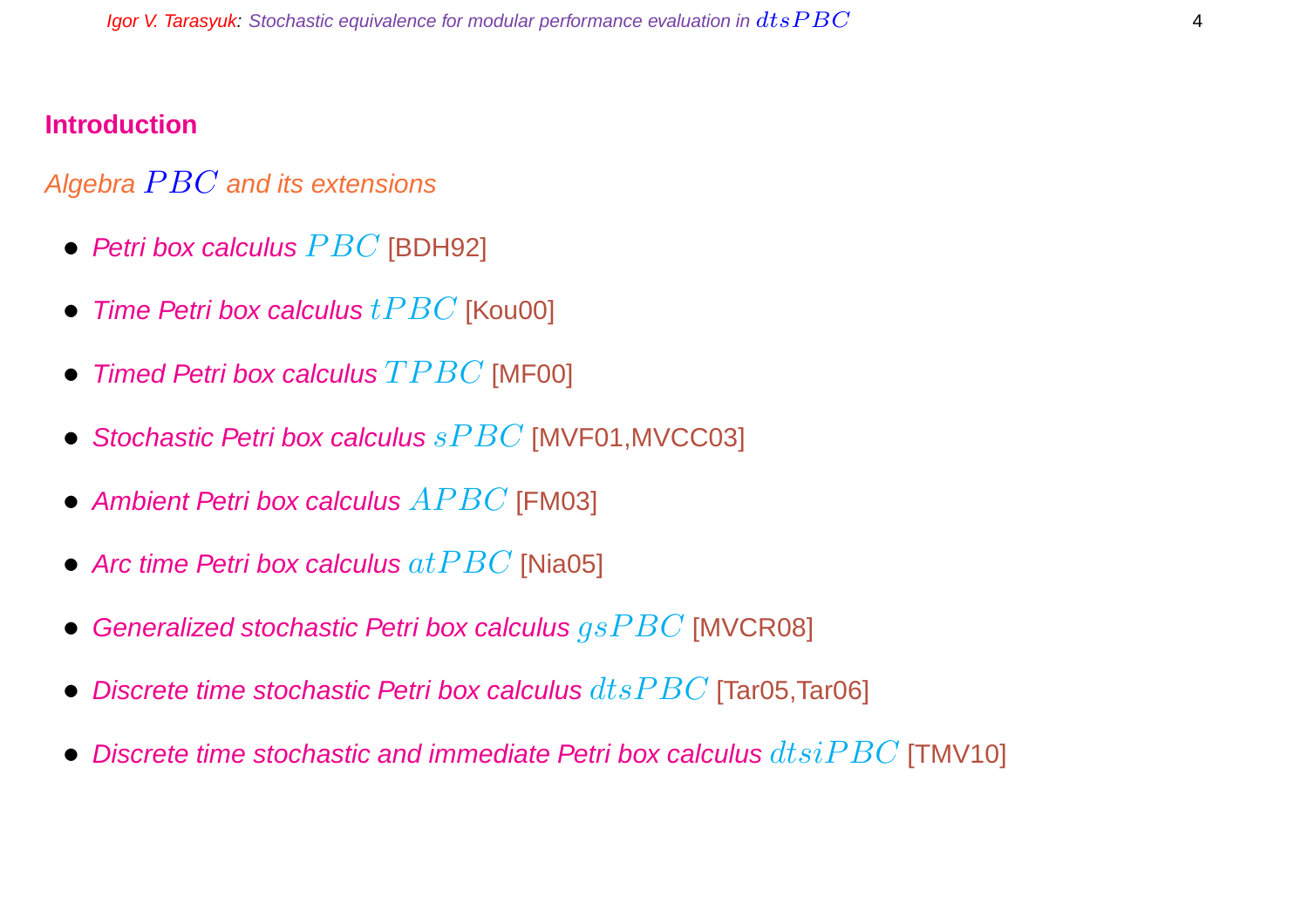**Igor V. Tarasyuk:** Stochastic equivalence for modular performance evaluation in  $dtsPBC$  555  $\sigma$  555  $\sigma$  555  $\sigma$  555  $\sigma$  555  $\sigma$  555  $\sigma$  655  $\sigma$  655  $\sigma$  655  $\sigma$  655  $\sigma$  655  $\sigma$  655  $\sigma$  655  $\sigma$  655  $\sigma$  655  $\sigma$ **Syntax**

The set of all finite multisets over  $X$  is  $I\!\!N_f^X.$ 

The  $\operatorname{\mathsf{set}}$  of all subsets of  $X$  is  $2^X.$ 

 $Act = \{a, b, \ldots\}$  is the set of elementary actions.  $\widehat{Act} = \{\hat a, \hat b, \ldots\}$  is the set of *conjugated actions (conjugates)* s.t.  $a\neq \hat a$  and  $\hat{\hat a}=a.$  $\mathcal{A} = Act \cup \overline{Act}$  is the set of all actions.

 $\mathcal{L} = \textit{IN}^{\mathcal{A}}_{f}$  is the set of *all multiactions*.

The alphabet of  $\alpha \in \mathcal{L}$  is  $\mathcal{A}(\alpha) = \{x \in \mathcal{A} \mid \alpha(x) > 0\}.$ 

An activity (stochastic multiaction) is a pair  $(\alpha, \rho)$ , where  $\alpha \in \mathcal{L}$  and  $\rho \in (0,1)$  is the *probability* of multiaction  $\alpha$ .

 $SL$  is the set of all activities.

The alphabet of  $(\alpha, \rho) \in \mathcal{SL}$  is  $\mathcal{A}(\alpha, \rho) = \mathcal{A}(\alpha)$ .

The *alphabet* of  $\Gamma \in I\!\!N_f^{\mathcal{SL}}$  is  $\mathcal{A}(\Gamma) = \cup_{(\alpha,\rho) \in \Gamma} \mathcal{A}(\alpha).$ 

For  $(\alpha, \rho) \in \mathcal{SL}$ , its multiaction part is  $\mathcal{L}(\alpha, \rho) = \alpha$  and its probability part is  $\Omega(\alpha, \rho) = \rho$ . The *multiaction part* of  $\Gamma \in I\!\!N_f^{\mathcal{SL}}$  is  $\mathcal{L}(\Gamma) = \sum_{(\alpha,\rho) \in \Gamma} \alpha.$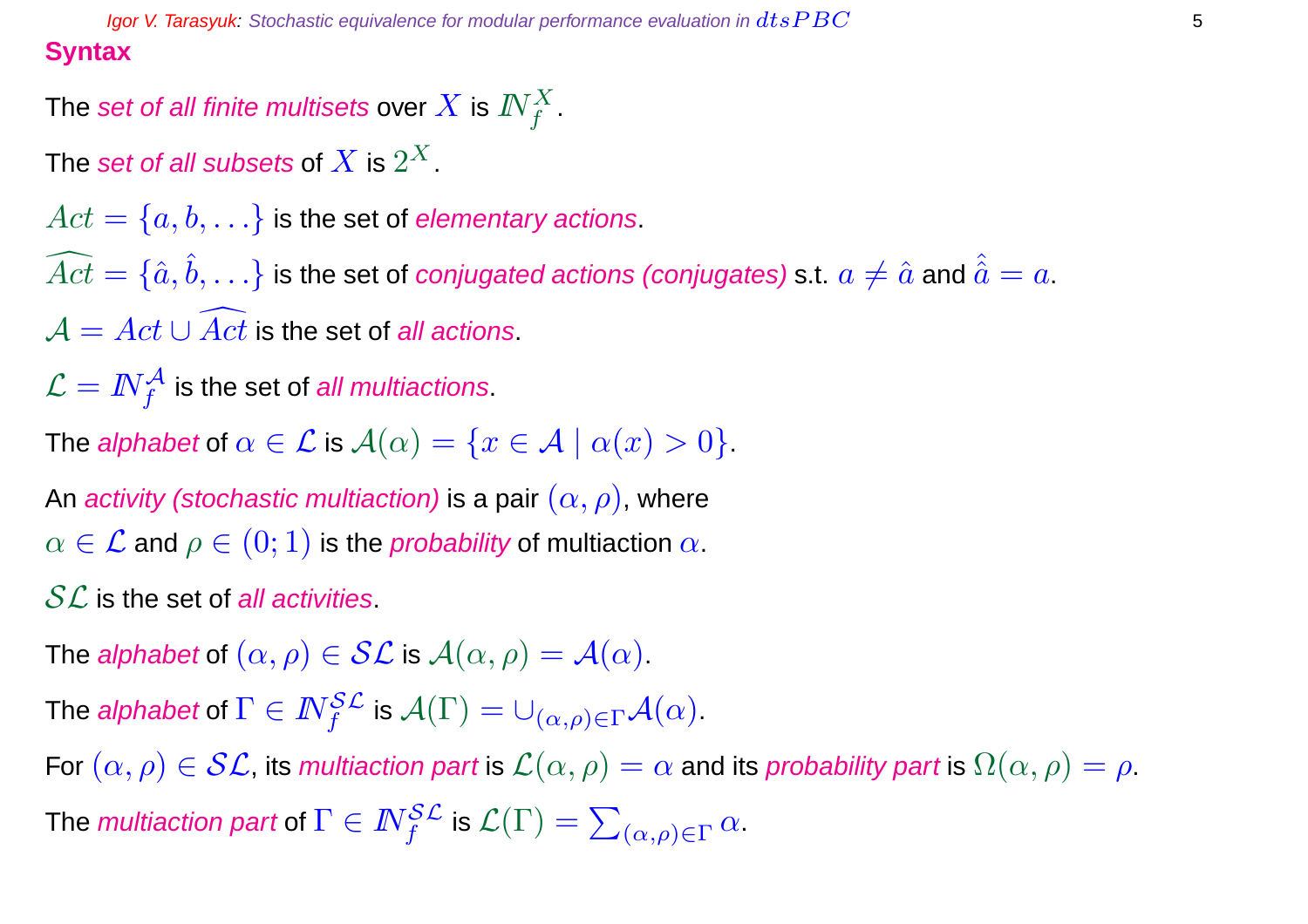The operations: sequential execution;, choice  $[]$ , parallelism  $||$ , relabeling  $[f]$ , restriction rs, synchronization sy and iteration [ $**$ ].

Sequential execution and choice have the standard interpretation.

Parallelism does not include synchronization unlike that in standard process algebras.

Relabeling functions  $f : \mathcal{A} \to \mathcal{A}$  are bijections preserving conjugates:  $\forall x \in \mathcal{A}$   $f(\hat{x}) = \overline{f(x)}$ . For  $\alpha \in \mathcal{L}$ , let  $f(\alpha) = \sum$  $\mathcal{L}_{x\in\alpha}\,f(x).$  For  $\Gamma\in I\!\!N_f^{\mathcal{SL}}$ , let  $f(\Gamma)=\sum\limits_{i,j\in\mathcal{N}_f}$  $_{(\alpha,\rho)\in\Gamma}(f(\alpha),\rho).$ 

Restriction over an action  $a$ : any process behaviour containing  $a$  or its conjugate  $\hat{a}$  is not allowed.

Let  $\alpha, \beta \in \mathcal{L}$  be two multiactions s.t. for  $a \in Act$  we have  $a \in \alpha$  and  $\hat{a} \in \beta$  or  $\hat{a} \in \alpha$  and  $a \in \beta$ . Synchronization of  $\alpha$  and  $\beta$  by  $\alpha$  is  $\alpha \oplus_{\alpha} \beta = \gamma$ :

$$
\gamma(x) = \begin{cases} \alpha(x) + \beta(x) - 1, & x = a \text{ or } x = \hat{a}; \\ \alpha(x) + \beta(x), & \text{otherwise}. \end{cases}
$$

In the iteration, the initialization subprocess is executed first,

then the body one is performed zero or more times, finally, the termination one is executed.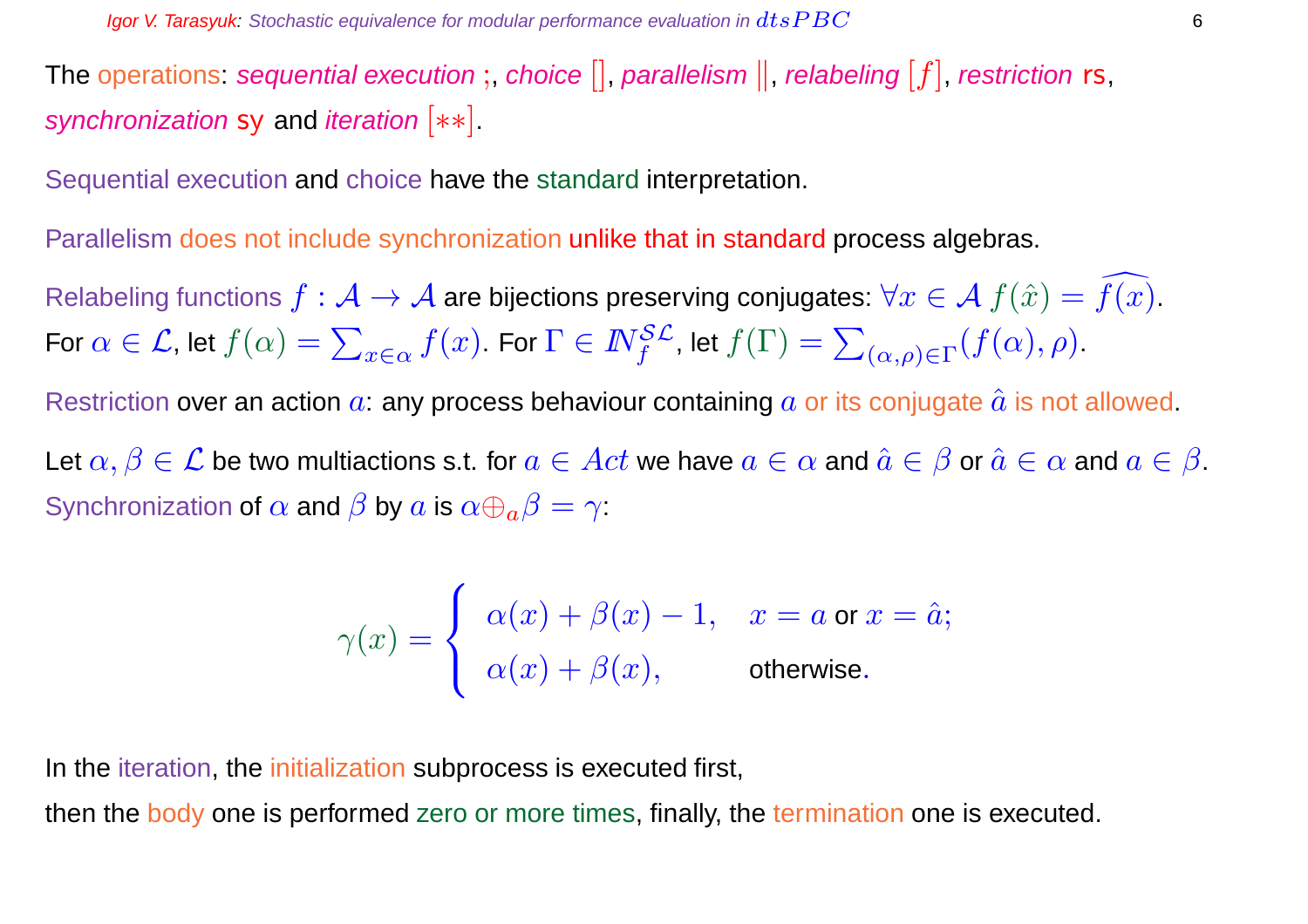Static expressions specify the structure of processes.

**Definition 1** Let  $(\alpha, \rho) \in \mathcal{SL}$  and  $a \in Act$ . A static expression of  $dtsPBC$  is

 $E ::= (\alpha, \rho) | E; E | E | E | E | E | E | E | f | E \text{ is a} | E \text{ sy a} | [E * E * E].$ 

 $StatExpr$  is the set of all static expressions of  $dtsPBC$ .

**Definition** 2 Let  $(\alpha, \rho) \in \mathcal{SL}$  and  $a \in Act$ . A regular static expression of  $dtsPBC$  is

 $E ::= (\alpha, \rho) | E; E | E | E | E | E | E | E | f | E \text{ is a} | E \text{ sy a} | [E * D * E],$ where  $D ::= (\alpha, \rho) | D; E | D[|D | D[|f] | D$  rs  $a | D$  sy  $a | [D*D*E].$ 

 $RegStatexpr$  is the set of all regular static expressions of  $dtsPBC$ .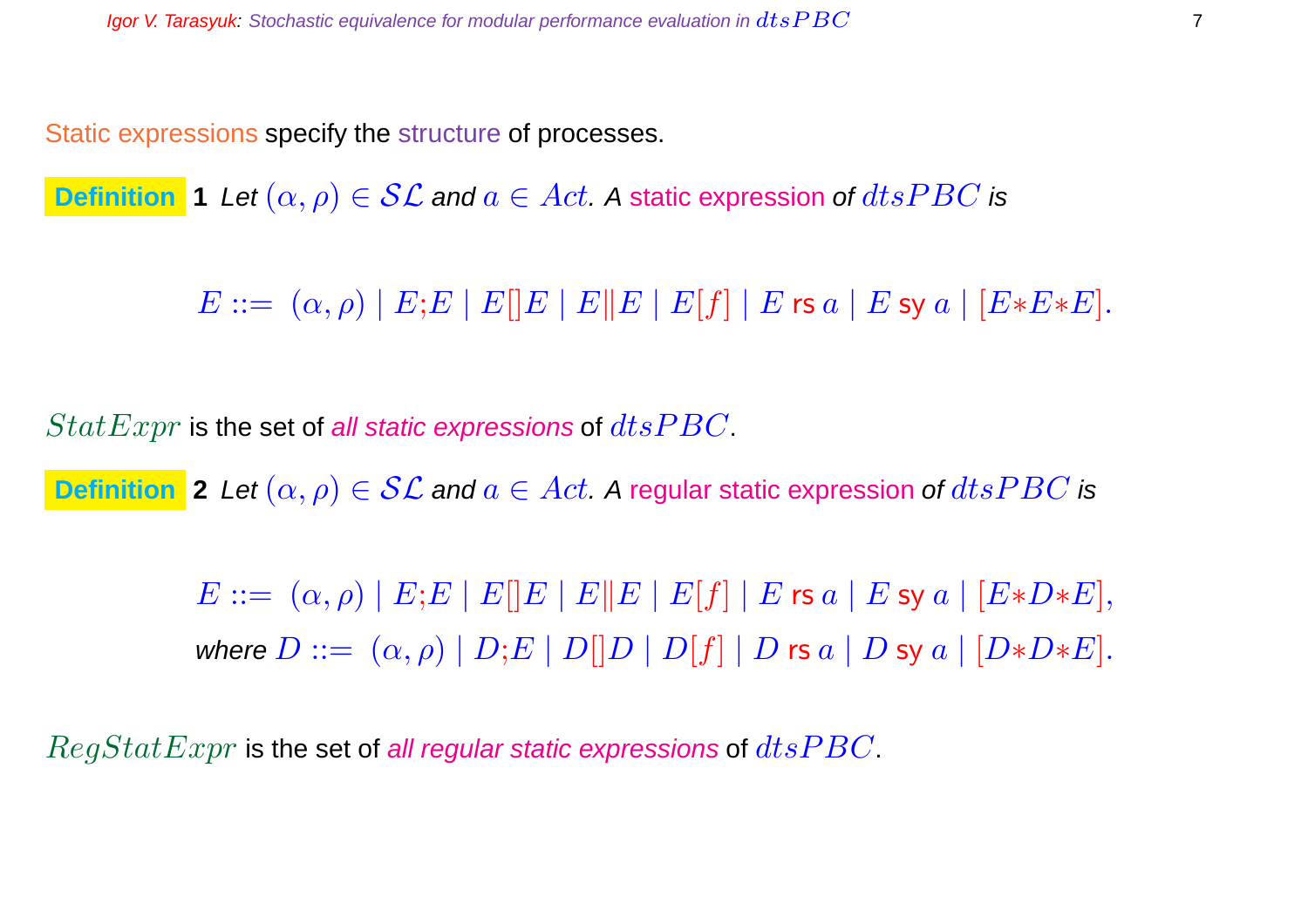Dynamic expressions specify the states of processes.

Dynamic expressions are combined from static ones annotated with upper or lower bars.

The *underlying static expression* of a dynamic one: removing all upper and lower bars.

**Definition** 3 Let  $E \in StatExpr$  and  $a \in Act$ . A dynamic expression of  $dtsPBC$  is

 $G ::= \overline{E} |E| |G;E| |E;G| |G||E| |E||G| |G||G| |G|f| |G$ rs  $a |G$  sy  $a |$  $[G*E*E] | [E*G*E] | [E*E*G].$ 

 $DynExpr$  is the set of all dynamic expressions of  $dtsPBC$ .

A regular dynamic expression: its underlying static expression is regular.

 $RegDynExpr$  is the set of all regular dynamic expressions of  $dtsPBC$ .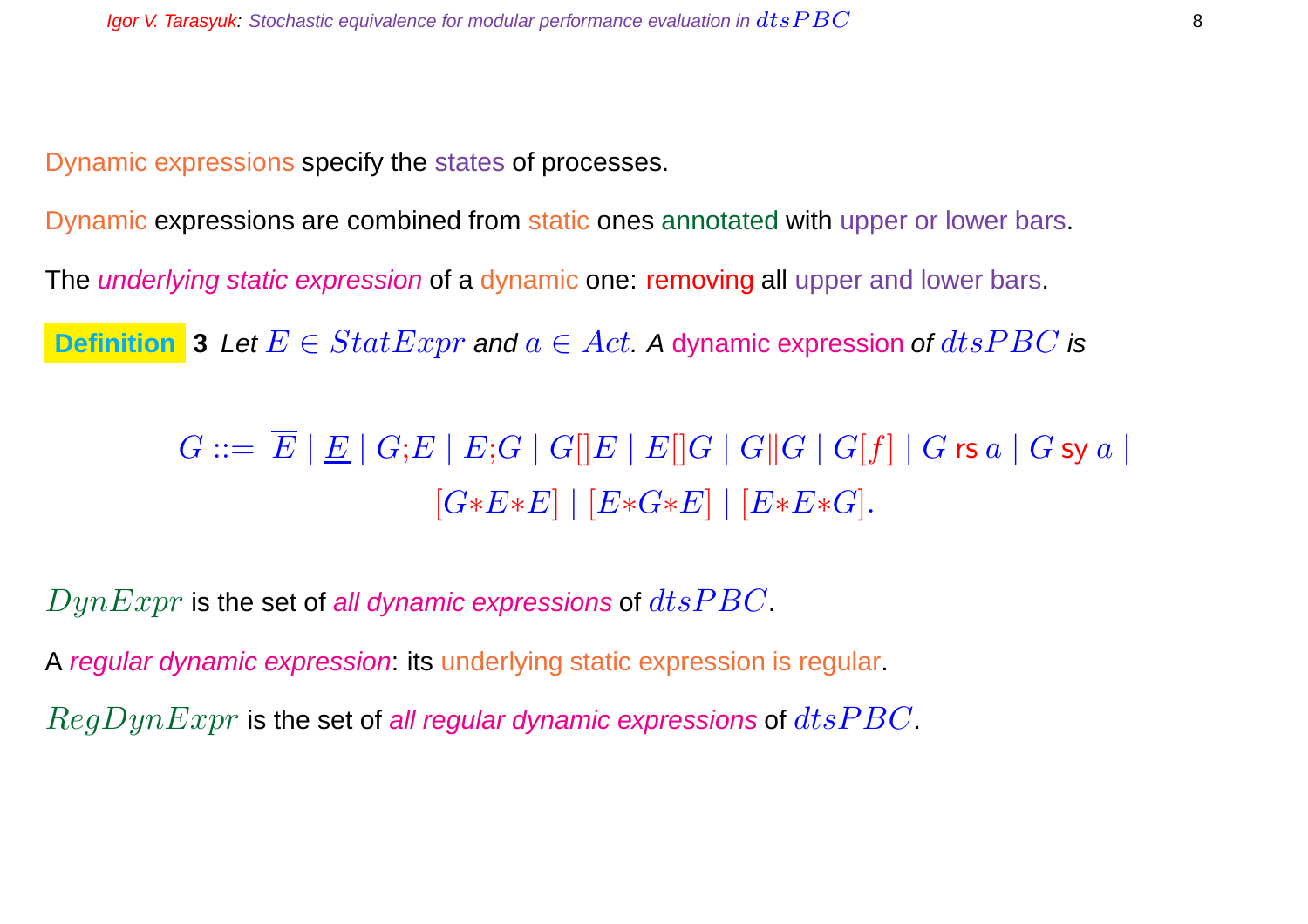#### **Operational semantics**

#### **Inaction rules**

Inaction rules: instantaneous structural transformations.

Let  $E, F, K \in RegStatExpr$  and  $a \in Act$ .

Inaction rules for overlined and underlined regular static expressions

| $\overline{E;F} \Rightarrow \overline{E};F$                                | $E; F \Rightarrow E; \overline{F}$                                                                                                                         | $E;\underline{F} \Rightarrow E;F$                                           |
|----------------------------------------------------------------------------|------------------------------------------------------------------------------------------------------------------------------------------------------------|-----------------------------------------------------------------------------|
| $\overline{E  F} \Rightarrow \overline{E  F}$                              | $E  F \Rightarrow E  \overline{F}$                                                                                                                         | $E[ F \Rightarrow E[]F$                                                     |
| $E[\underline{F} \Rightarrow E[\overline{F}]$                              | $\overline{E  F} \Rightarrow \overline{E  F}$                                                                                                              | $E  F \Rightarrow E  F$                                                     |
| $E[f] \Rightarrow \overline{E}[f]$                                         | $\underline{E}[f] \Rightarrow E[f]$                                                                                                                        | $\overline{E}$ rs $\overline{a} \Rightarrow \overline{E}$ rs $\overline{a}$ |
| $\underline{E}$ rs $a \Rightarrow \underline{E}$ rs $\underline{a}$        | $\overline{E}$ sy $a\Rightarrow \overline{E}$ sy $a$                                                                                                       | $E$ sy $a \Rightarrow E$ sy $a$                                             |
|                                                                            | $[E*F*K] \Rightarrow [\overline{E}*F*K] \quad [\underline{E}*F*K] \Rightarrow [E*\overline{F}*K] \quad [E*\underline{F}*K] \Rightarrow [E*\overline{F}*K]$ |                                                                             |
| $[E*E*K] \Rightarrow [E*F*\overline{K}] \quad [E*F*K] \Rightarrow [E*F*K]$ |                                                                                                                                                            |                                                                             |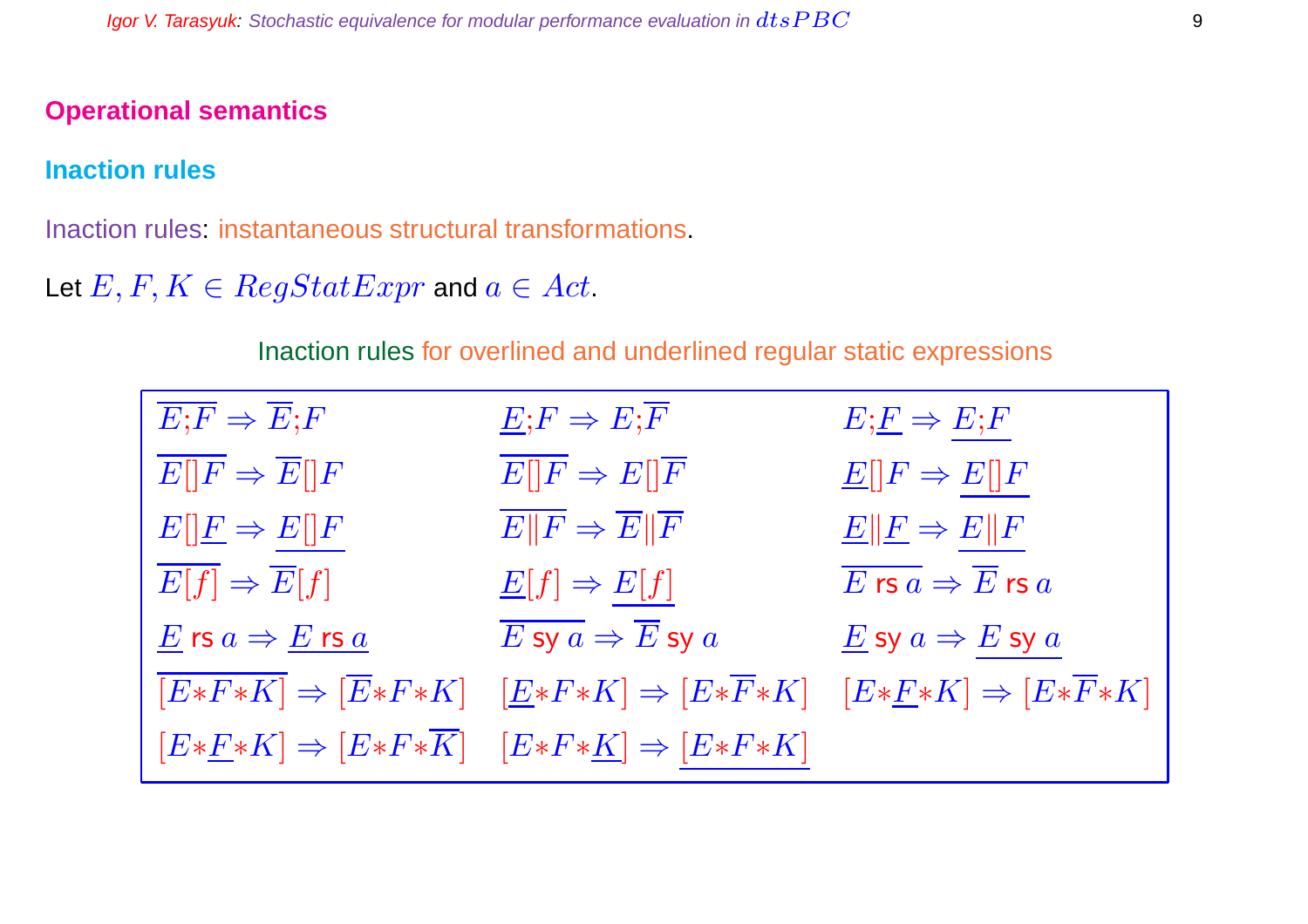Let  $E, F \in RegStatexpr$ ,  $G, H, \widetilde{G}, \widetilde{H} \in RegDynExpr$  and  $a \in Act$ .

Inaction rules for arbitrary regular dynamic expressions

| $G \Rightarrow G, \circ \in \{ ; , [] \}$                        | $G \Rightarrow G, \circ \in \{ ; , [] \}$                      | $G \Rightarrow G$                                           | $H\Rightarrow H$                                   | $G{\Rightarrow}G$       |
|------------------------------------------------------------------|----------------------------------------------------------------|-------------------------------------------------------------|----------------------------------------------------|-------------------------|
| $G\circ E \Rightarrow G\circ E$                                  | $E\circ G \Rightarrow E\circ G$                                | $G  H \Rightarrow G  H$                                     | $G  H \Rightarrow G  H$                            | $G[f] \Rightarrow G[f]$ |
| $G \Rightarrow G, \circ \in \{rs, sy\}$<br>$Goa \Rightarrow Goa$ | $G \Rightarrow G$<br>$[G*E*F] \Rightarrow [\widetilde{G}*E*F]$ | $G{\Rightarrow} G$<br>$E*G*F \Rightarrow E*\widetilde{G}*F$ | $G \Rightarrow G$<br>$[E*F*G] \Rightarrow [E*F*G]$ |                         |

An operative regular dynamic expression  $G$ : no inaction rule can be applied to it.

 $OpReqDynExpr$  is the set of all operative regular dynamic expressions of  $dts PBC$ .

We shall consider regular expressions only and omit the word "regular".

**Definition**  $\blacktriangle \approx$  =  $(\Rightarrow \cup \Leftarrow)^*$  is the structural equivalence of dynamic expressions in  $dtsPBC$ .  $G$  and  $G'$  are structurally equivalent,  $G{\approx}G'$ , if they can be reached each from other by applying inaction rules in forward or backward direction.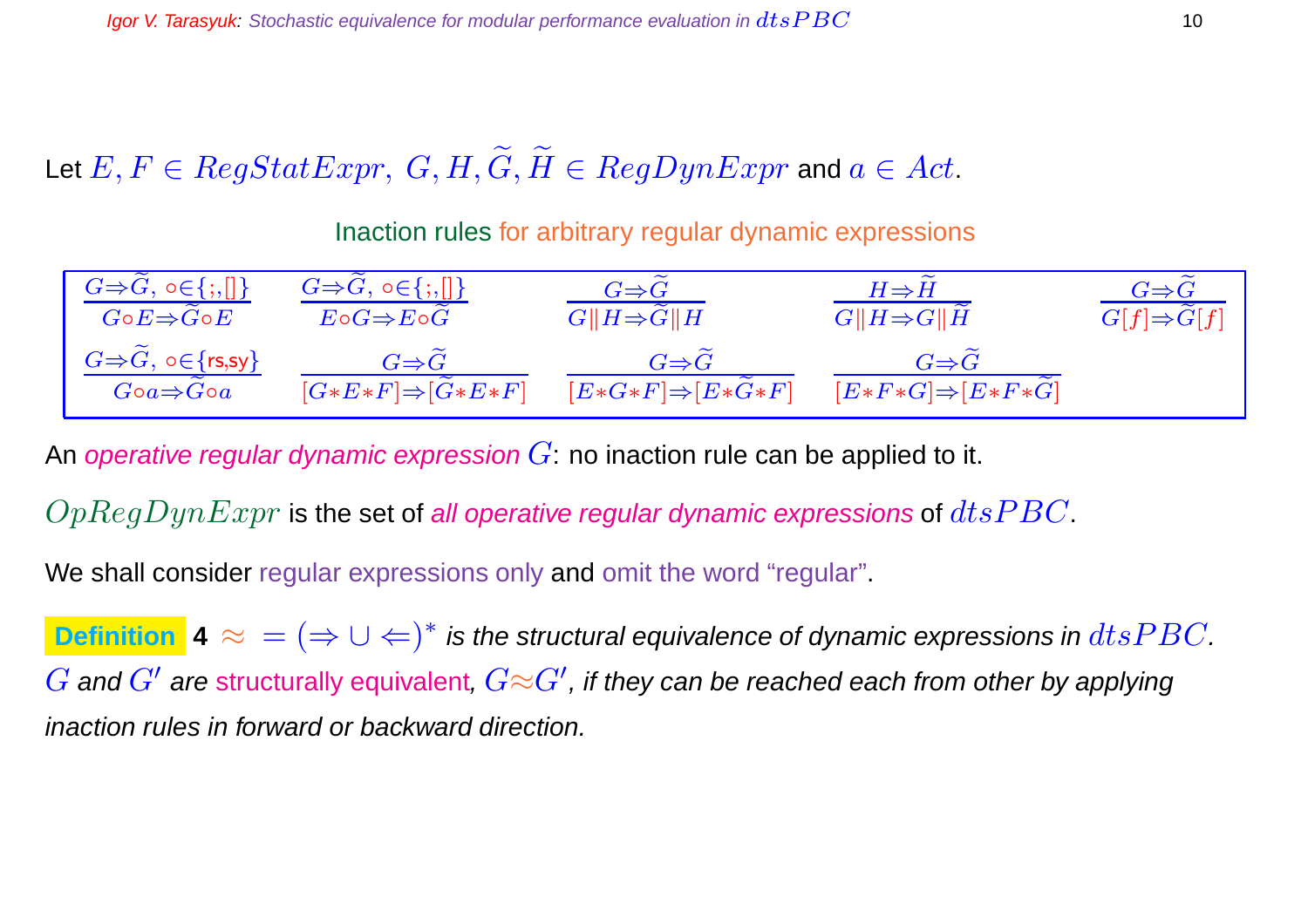#### **Action and empty loop rules**

Action rules: execution of non-empty multisets of activities at a time step.

Empty loop rule: execution of the empty multiset of activities at a time step.

Let  $(\alpha, \rho),(\beta, \chi) \in \mathcal{SL}, E, F \in RegStatexpr, G, H \in OpRegDynExpr,$  $G,\tilde H\in RegDynExpr,\ a\in Act$  and  $\Gamma,\Delta\in I\!\!N_f^{\mathcal{SL}}\setminus\{\emptyset\},\ \Gamma'\in I\!\!N_f^{\mathcal{SL}}.$ 

Action and empty loop rules

| $\operatorname{El} G \stackrel{\emptyset}{\to} G$                                                                                                                                     | $\mathbf{B}\xrightarrow[(\alpha,\rho) \xrightarrow{\{(\alpha,\rho)\}}(\alpha,\rho) \mathbf{SC1} \xrightarrow[G\circ E \xrightarrow[\text{G}\circ E \xrightarrow[\text{G} \circ E \xrightarrow[\text{G} \circ E \xrightarrow[\text{G} \circ E \xrightarrow[\text{G} \circ E \xrightarrow[\text{G} \circ E \xrightarrow[\text{G} \circ E \xrightarrow[\text{G} \circ E \xrightarrow[\text{G} \circ E \xrightarrow[\text{G} \circ E \xrightarrow[\text{G} \circ E \xrightarrow[\text{G} \circ E \xrightarrow[\text{G} \circ E \xrightarrow[\text{G} \circ E \xrightarrow[\text{G} \circ E \xrightarrow[\text{G} \circ E \$ |                                                                                                                                                                                              |
|---------------------------------------------------------------------------------------------------------------------------------------------------------------------------------------|-------------------------------------------------------------------------------------------------------------------------------------------------------------------------------------------------------------------------------------------------------------------------------------------------------------------------------------------------------------------------------------------------------------------------------------------------------------------------------------------------------------------------------------------------------------------------------------------------------------------------|----------------------------------------------------------------------------------------------------------------------------------------------------------------------------------------------|
| $SC2 \frac{G \rightarrow \widetilde{G}, o \in \{;,\}]}{E \circ G \rightarrow E \circ \widetilde{G}}$                                                                                  | $\textbf{P1}\;\frac{G\,\overset{\Gamma}{\rightarrow}\!\widetilde{G}}{\ H\,\overset{\Gamma}{\rightarrow}\!\widetilde{G}\ H}$                                                                                                                                                                                                                                                                                                                                                                                                                                                                                             | $\mathbf{P2}\;\frac{H\stackrel{\Gamma}{\rightarrow}\widetilde{H}}{G\ H\stackrel{\Gamma}{\rightarrow}G\ \widetilde{H}}$                                                                       |
| $\mathrm{P3}\ \frac{G\overset{\Gamma}{\rightarrow}\widetilde{G},\,H\overset{\Delta}{\rightarrow}\widetilde{H}}{G\ H\overset{\Gamma+\Delta}{\rightarrow}\widetilde{G}\ \widetilde{H}}$ | $\mathbf{L} \xrightarrow[G[f]^{\textstyle f(\Gamma)}\widetilde{G}[f]]{\textstyle\overbrace{\widetilde{G}[f]}}$                                                                                                                                                                                                                                                                                                                                                                                                                                                                                                          | $\operatorname{Rs} \frac{G \stackrel{\Gamma}{\rightarrow} \widetilde{G}, a, \hat{a} \notin \mathcal{A}(\Gamma)}{G \text{ rs } a \stackrel{\Gamma}{\rightarrow} \widetilde{G} \text{ rs } a}$ |
| $\label{eq:11} \mathbf{I1} \xrightarrow[{G*E*F}] {\xrightarrow{\Gamma}} {\widetilde{G}} \ {\xrightarrow{[G*E*F]}}$                                                                    | $\begin{array}{cc}\n\textbf{I2} & \xrightarrow{G \xrightarrow{\Gamma} \widetilde{G}} & \textbf{I3} & \xrightarrow{G \xrightarrow{\Gamma} \widetilde{G}}\\ \n\boxed{E * G * F]} \xrightarrow{\Gamma} [E * \widetilde{G} * F] & \xrightarrow{[E * F * G]} \boxed{E * F * G]}\n\end{array}$                                                                                                                                                                                                                                                                                                                                |                                                                                                                                                                                              |
| ${\rm Syl}\; \frac{G\stackrel{\Gamma}{\to}\!\widetilde G}{G\;{\rm sy}\;a\stackrel{\Gamma}{\to}\!\widetilde G\;{\rm sy}\;a}$                                                           | Sy2 $\frac{G \text{ sy } a \xrightarrow{\Gamma'+((\alpha,\rho)) + ((\beta,\chi))} \widetilde{G} \text{ sy } a, a \in \alpha, \hat{a} \in \beta}{G \text{ sy } a \xrightarrow{\Gamma' + ((\alpha \oplus a \beta, \rho \cdot \chi))} \widetilde{G} \text{ sy } a}$                                                                                                                                                                                                                                                                                                                                                        |                                                                                                                                                                                              |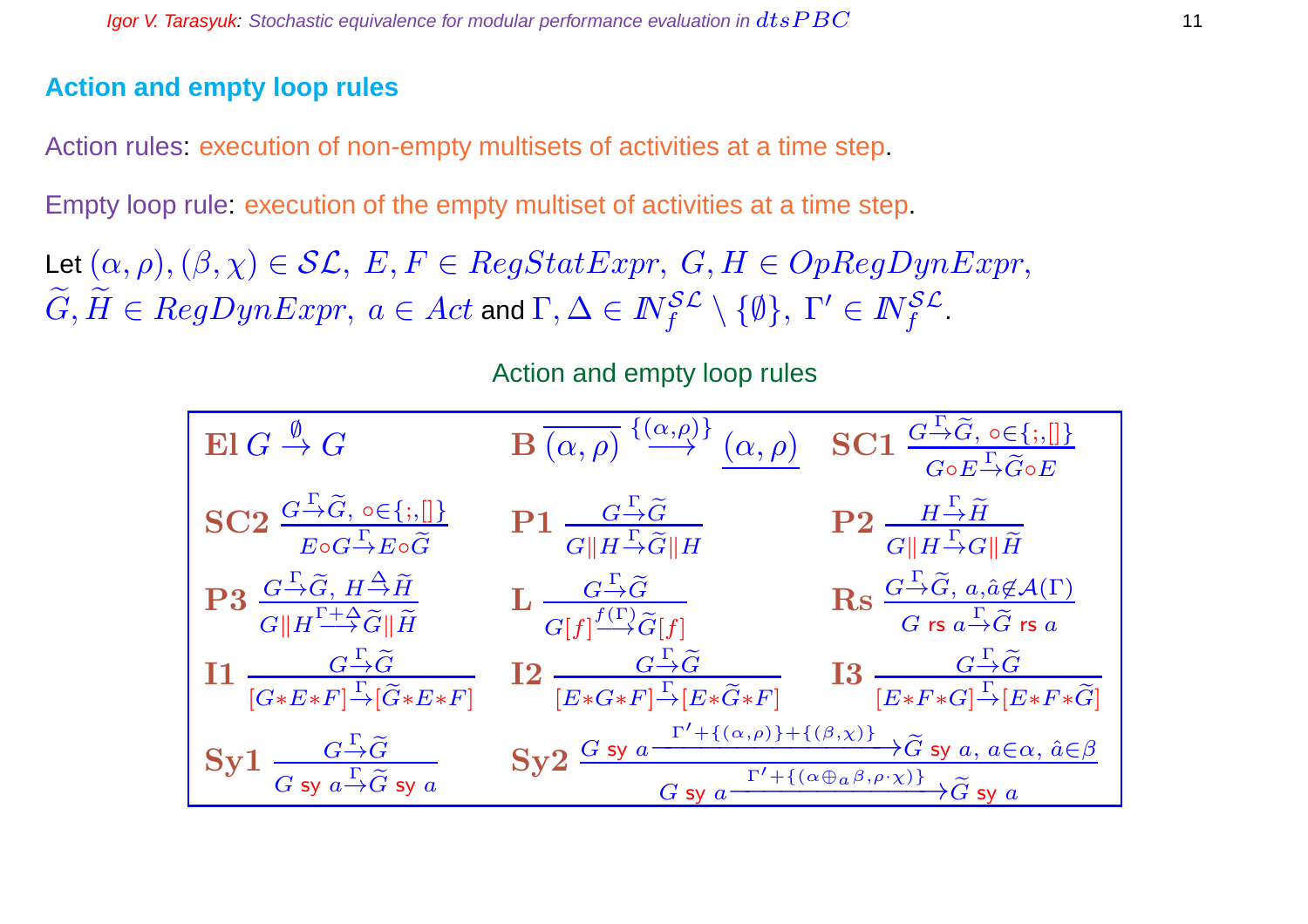**Definition 5** Let  $n \in \mathbb{N}$ . The numbering of expressions is  $\iota ::= n \mid (\iota)(\iota)$ .

 $Num$  is the set of all numberings of expressions.

The content of a numbering  $\iota \in Num$  is

$$
Cont(\iota) = \begin{cases} {\{\iota\}}, & \iota \in \mathbb{N}; \\ Cont(\iota_1) \cup Cont(\iota_2), & \iota = (\iota_1)(\iota_2). \end{cases}
$$

 $[G]_{\approx} = \{H \mid G \approx H\}$  is the equivalence class of  $G \in RegDynExpr$  w.r.t. structural equivalence.

**Definition** 6 The derivation set  $DR(G)$  of a dynamic expression  $G$  is the minimal set:

- $[G]_{\approx} \in DR(G)$ ;
- $\bullet$  if  $[H]_\approx \in DR(G)$  and  $\exists \Gamma~H\stackrel{\Gamma}{\to} \widetilde{H}$  then  $[\widetilde{H}]_\approx \in DR(G).$

Let G be a dynamic expression and  $s, \tilde{s} \in DR(G)$ .

The set of all multisets of activities executable from  $s$  is  $Exec(s)=\{\Gamma \mid \exists H\in s\ \exists \widetilde{H}\ H\stackrel{\Gamma}{\to} \widetilde{H}\}$ .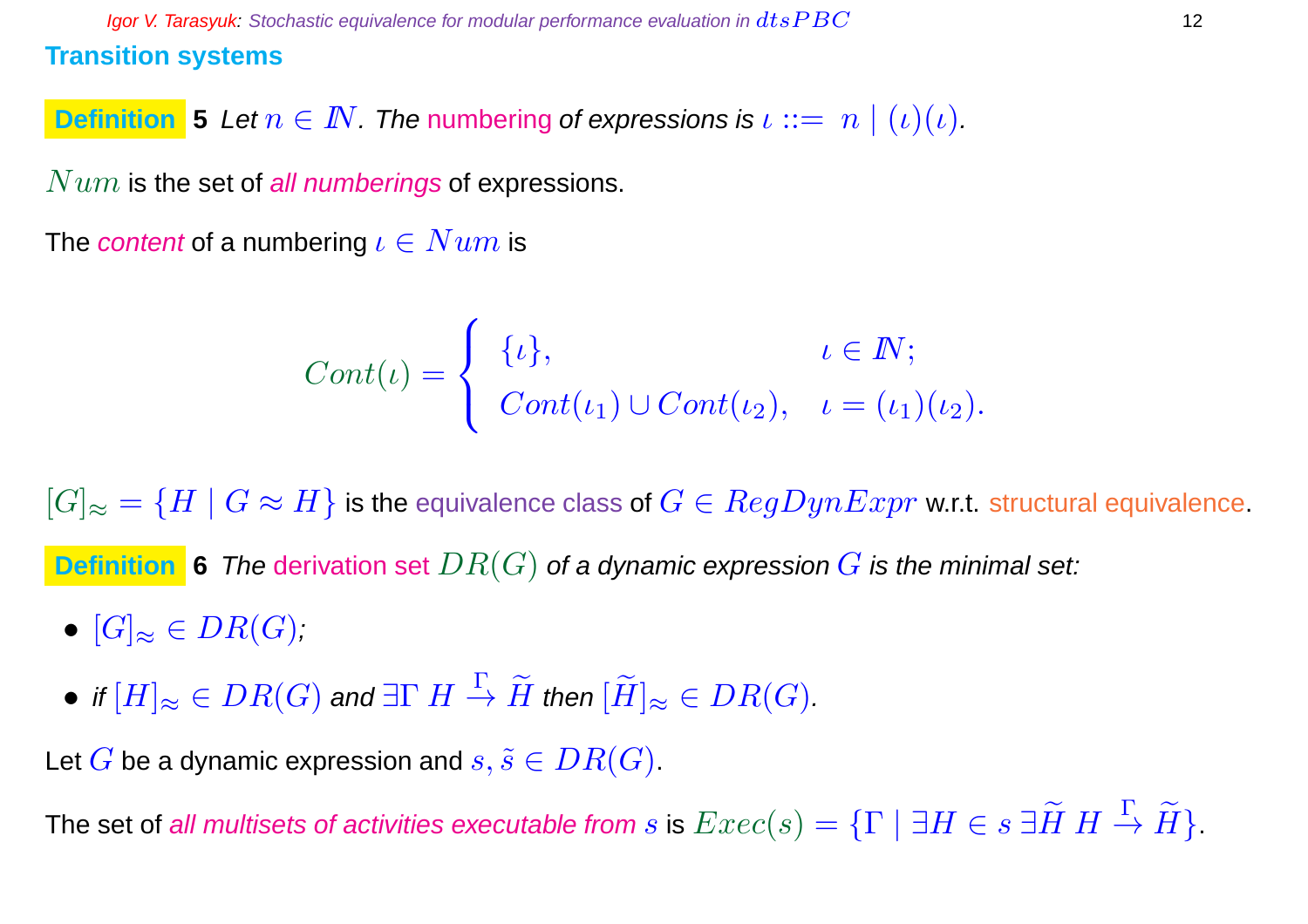Let  $\Gamma \in Excel(s) \setminus \{\emptyset\}$  The probability that the multiset of activities  $\Gamma$  is ready for execution in s:

$$
PF(\Gamma, s) = \prod_{(\alpha, \rho) \in \Gamma} \rho \cdot \prod_{\{ \{ (\beta, \chi) \} \in E \text{vec}(s) | (\beta, \chi) \notin \Gamma \}} (1 - \chi).
$$
  
In the case  $\Gamma = \emptyset$  we define  $PF(\emptyset, s) = \begin{cases} \prod_{\{ (\beta, \chi) \} \in E \text{vec}(s)} (1 - \chi), & E \text{vec}(s) \neq \{ \emptyset \}; \\ 1, & \text{otherwise.} \end{cases}$ 

Let  $\Gamma \in Excel(s)$ . The probability to execute the multiset of activities  $\Gamma$  in s:

$$
PT(\Gamma, s) = \frac{PF(\Gamma, s)}{\sum_{\Delta \in Excel(s)} PF(\Delta, s)}.
$$

The probability to move from  $s$  to  $\tilde{s}$  by executing any multiset of activities:

$$
PM(s, \tilde{s}) = \sum_{\{\Gamma \mid \exists H \in s \ \exists \tilde{H} \in \tilde{s} \ H \rightarrow \tilde{H}\}} PT(\Gamma, s).
$$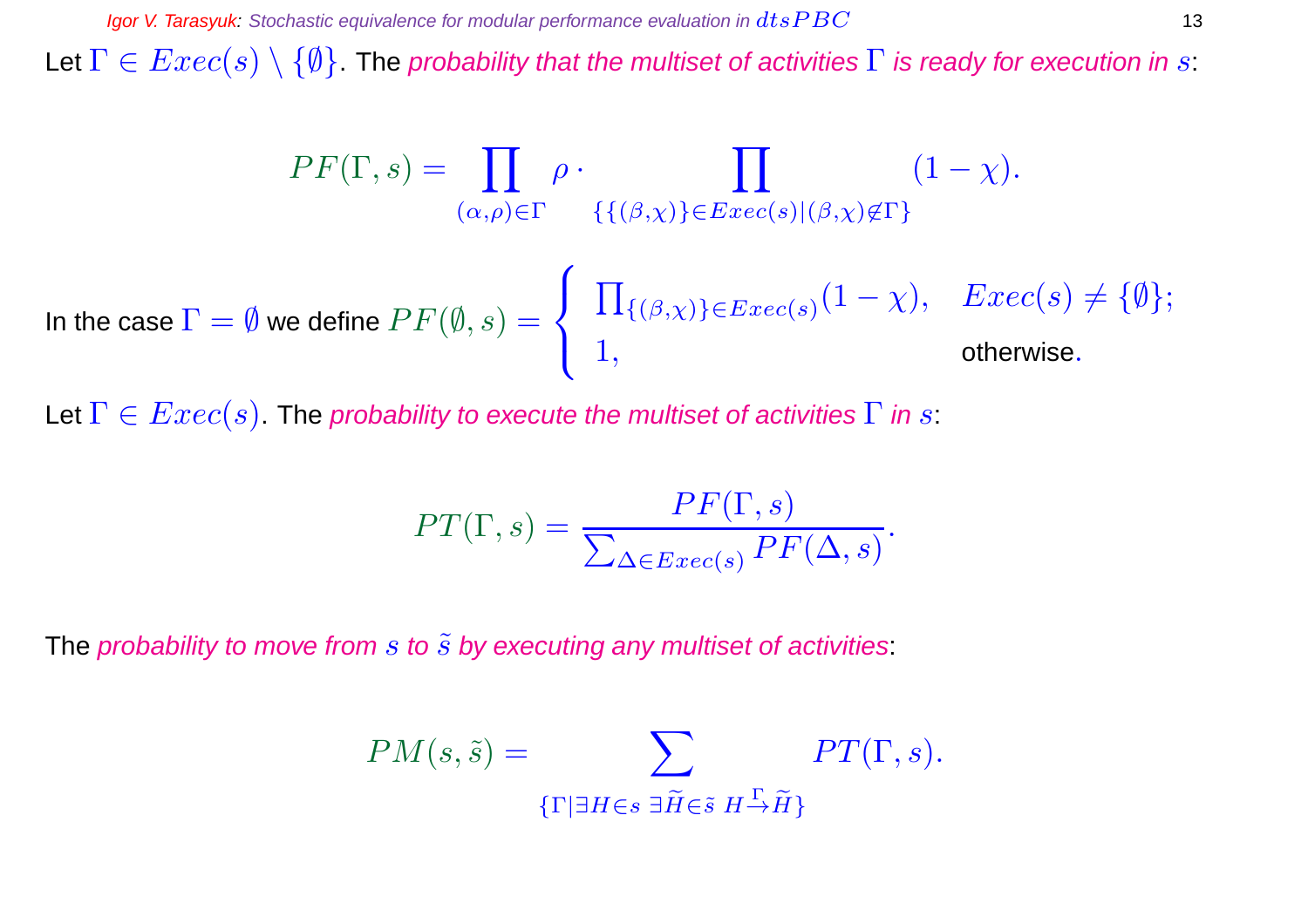**Definition 7** The (labeled probabilistic) transition system of a dynamic expression G is  $TS(G) = (S_G, L_G, \mathcal{T}_G, s_G)$ , where

- the set of states is  $S_G = DR(G)$ ;
- $\bullet \ \textit{ the set of labels is } L_G \subseteq I\!\!N_f^{\mathcal{SL}} \times (0;1],$
- the set of transitions is

 $\mathcal{T}_G = \{ (s, (\Gamma, PT(\Gamma,s)), \tilde{s}) \mid s \in DR(G), \ \exists H \in s \ \exists \tilde{H} \in \tilde{s} \ H \stackrel{\Gamma}{\to} \tilde{H} \},\$ 

• the initial state is  $s_G = [G]_{\approx}$ .

A transition  $(s,(\Gamma,\mathcal{P}),\tilde{s})\in\mathcal{T}_G$  is written as  $s{\displaystyle \mathop{\to}\limits^{\Gamma}}_{\mathcal{P}}\tilde{s}.$ 

We write  $s{\mathop{\to}\limits^{\Gamma}}\tilde s$  if  $\exists {\mathcal{P}}\;s{\mathop{\to}\limits^{\Gamma}}\gamma\;\tilde s$  and  $s{\mathop{\to}\limits^{\to}}\tilde s$  if  $\exists {\Gamma}\;s{\mathop{\to}\limits^{\Gamma}}\tilde s.$ 

**Definition 8** Let  $G, G'$  be dynamic expressions and  $TS(G) = (S_G, L_G, \mathcal{T}_G, s_G),$  $TS(G')=(S_{G'},L_{G'},\mathcal{T}_{G'},s_{G'})$  be their transition systems. A mapping  $\beta:S_G\to S_{G'}$  is an isomorphism *between*  $TS(G)$  *and*  $TS(G'), \ \beta : TS(G) {\simeq} TS(G'),$  *if* 

- 1.  $\beta$  is a bijection s.t.  $\beta(s_G) = s_{G'}$ ;
- 2.  $\forall s, \tilde{s} \in S_G \ \forall \Gamma \ s \stackrel{\Gamma}{\rightarrow} \mathcal{P} \ \tilde{s} \Leftrightarrow \ \beta(s) \stackrel{\Gamma}{\rightarrow} \mathcal{P} \ \beta(\tilde{s}).$

 $TS(G)$  and  $TS(G')$  are isomorphic,  $TS(G) {\simeq} TS(G')$ , if  $\exists \beta: TS(G) \simeq TS(G').$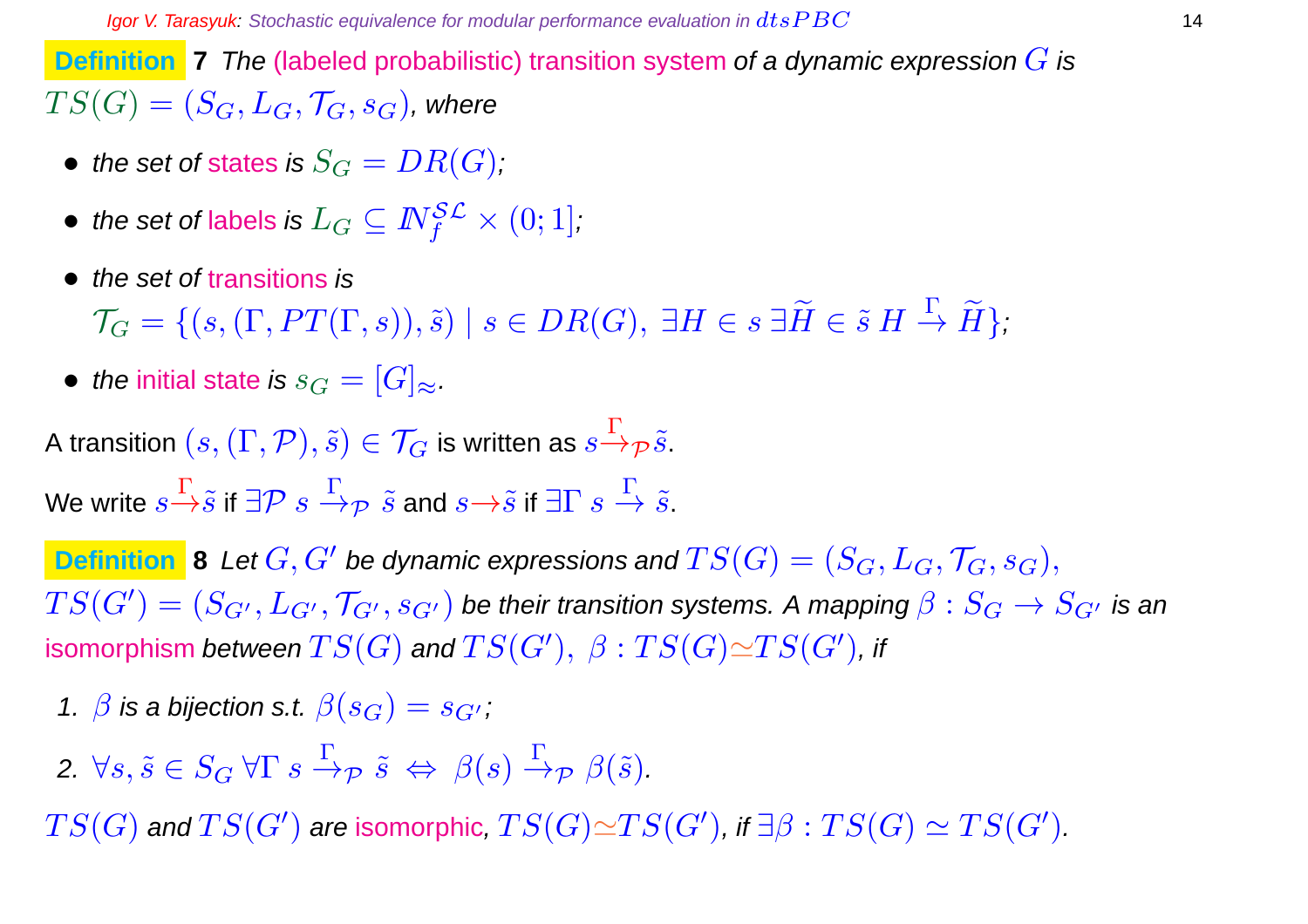For  $E \in RegStatExpr$ , let  $TS(E) = TS(\overline{E})$ .

**Definition 9** G and  $G'$  are equivalent w.r.t. transition systems,  $G=_{ts}G'$ , if  $TS(G) {\simeq} TS(G').$ 

**Definition 10** The underlying discrete time Markov chain (DTMC) of a dynamic expression  $G$ ,  $DTMC(G)$ , has the state space  $DR(G)$  and transitions  $s \rightarrow p \tilde{s}$ , if  $s \rightarrow \tilde{s}$  and  $\mathcal{P} = PM(s, \tilde{s})$ .

For  $E \in RegStatexpr$ , let  $DTMC(E) = DTMC(\overline{E})$ .

For a dynamic expression  $G$ , a discrete random variable is associated with every state of  $DTMC(G)$ .

The random values (residence time in the states) are geometrically distributed: the probability to stay in the state  $s \in DR(G)$  for  $k-1$  moments and leave it at moment  $k \geq 1$  is  $PM(s, s)^{k-1}(1 - PM(s, s)).$ 

The mean value formula: the average sojourn time in the state  $s$  is  $SJ(s)=\frac{1}{1-PN}$  $\frac{1}{1-PM(s,s)}$ 

The average sojourn time vector  $SJ$  of  $G$  is that with the elements  $SJ(s), s \in DR(G)$ .

Analogously: the sojourn time variance in the state  $s$  is  $VAR(s) = \frac{PM(s,s)}{(1-PM(s,s))^2}$  .

The sojourn time variance vector  $VAR$  of  $G$  is that with the elements  $VAR(s), s \in DR(G)$ .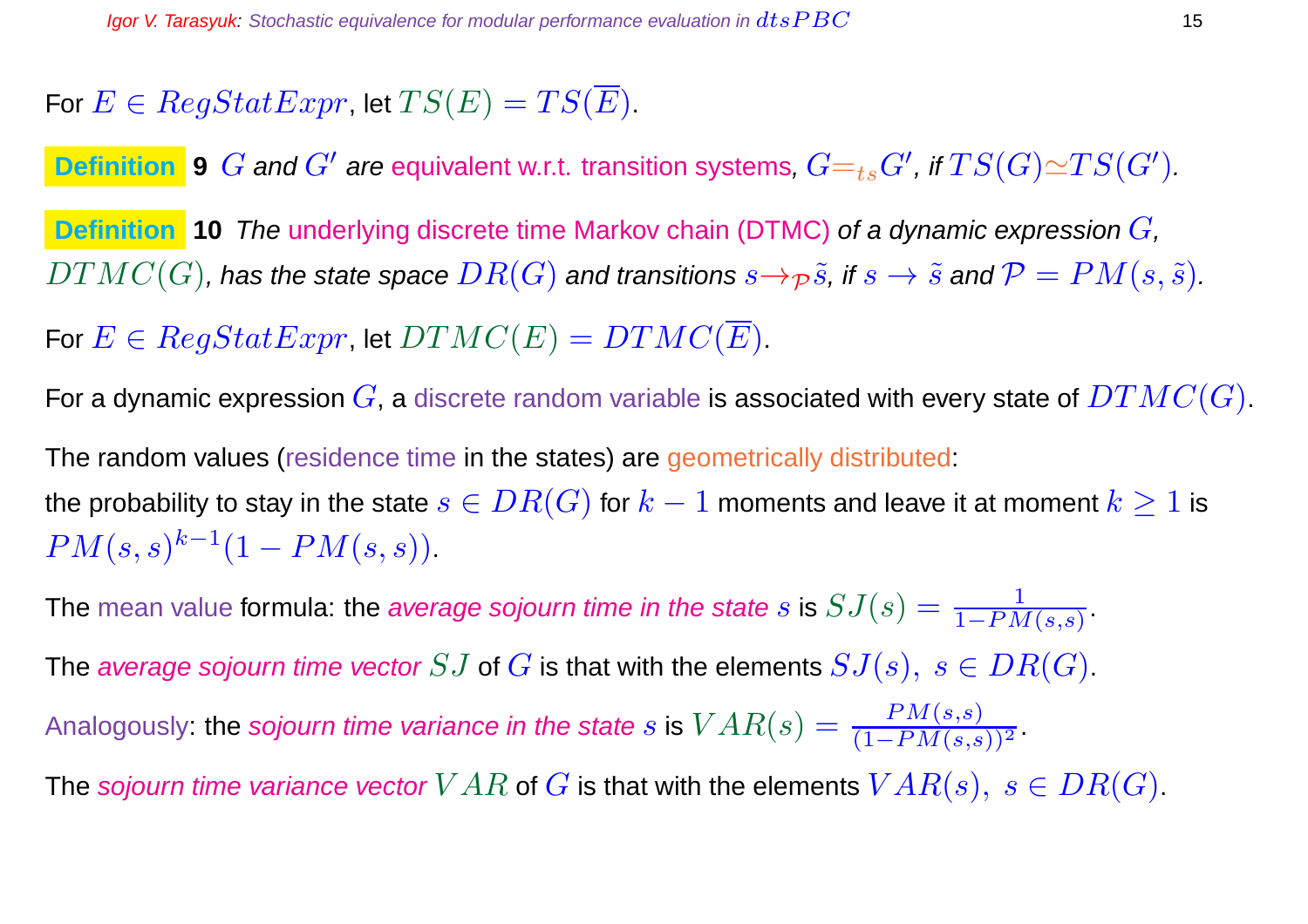**Igor V. Tarasyuk:** Stochastic equivalence for modular performance evaluation in  $dtsPBC$  16



EXPRIT:The transition system and the underlying DTMC of  $\overline{E}$  for  $E = [((\{a\}, \rho)_1][(\{a\}, \rho)_2) * (\{b\}, \chi) * (\{c\}, \theta)]$ 

Let  $E_1 = (\{a\}, \rho) [(\{a\}, \rho), E_2 = (\{b\}, \chi), E_3 = (\{c\}, \theta)$  and  $E = [E_1 * E_2 * E_3]$ .

The identical activities of the composite static expression are enumerated as:  $E=[((\{a\},\rho)_1][(\{a\},\rho)_2)*(\{b\},\chi)*(\{c\},\theta)]$ . The derivation set  $DR(\overline{E})$  of  $\overline{E}$  consists of  $s_1 = |\overline{[E_1 * E_2 * E_3]}|_{\approx}, s_2 = |[E_1 * \overline{E_2} * E_3]|_{\approx}, s_3 = |[E_1 * E_2 * E_3]|_{\approx}.$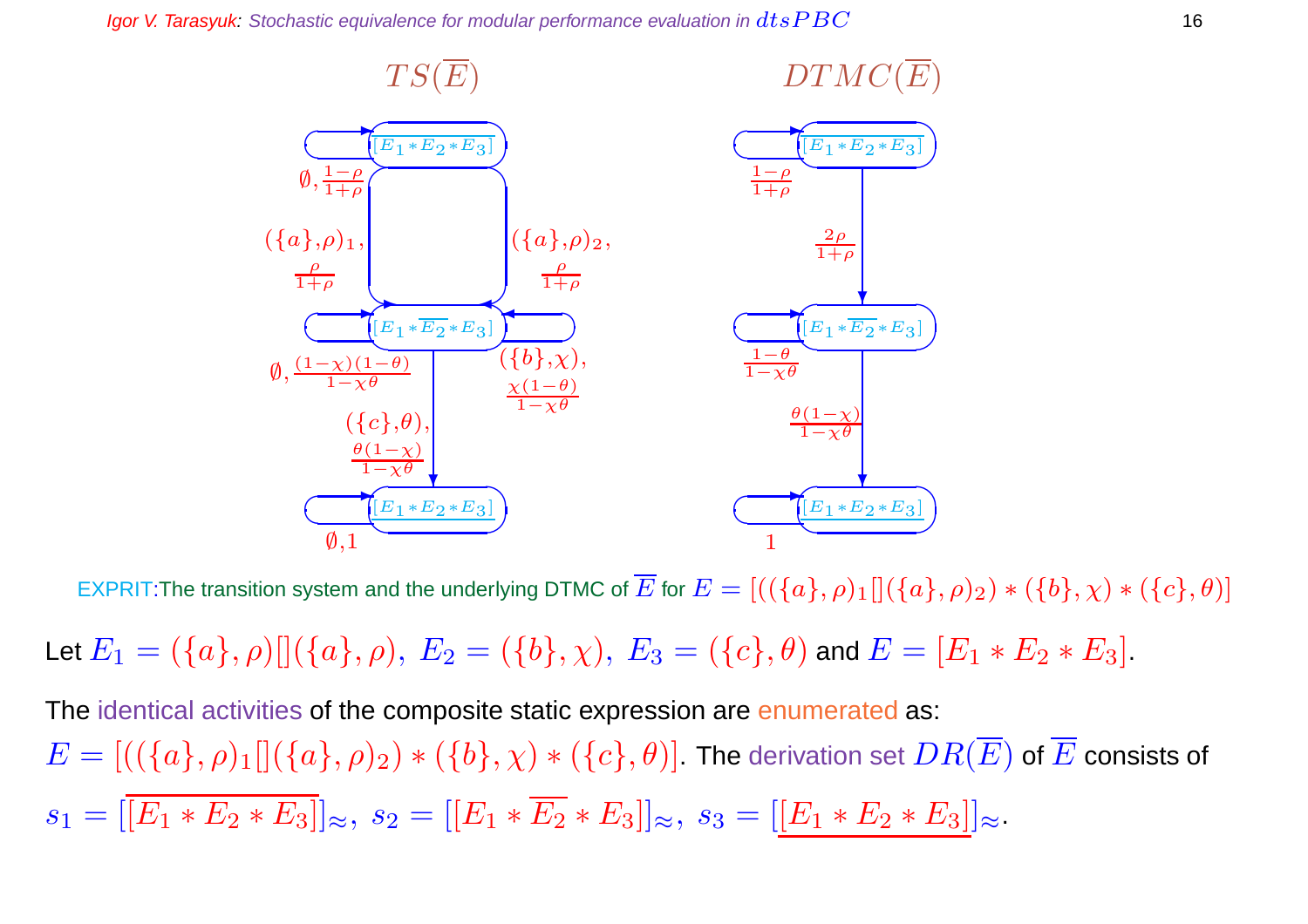The average sojourn time vector of  $\overline{E}$  is

$$
SJ = \left(\frac{1+\rho}{2\rho}, \frac{1-\chi\theta}{\theta(1-\chi)}, \infty\right).
$$

The sojourn time variance vector of  $\overline{E}$  is

$$
VAR = \left(\frac{1-\rho^2}{4\rho^2}, \frac{(1-\theta)(1-\chi\theta)}{\theta^2(1-\chi)^2}, \infty\right).
$$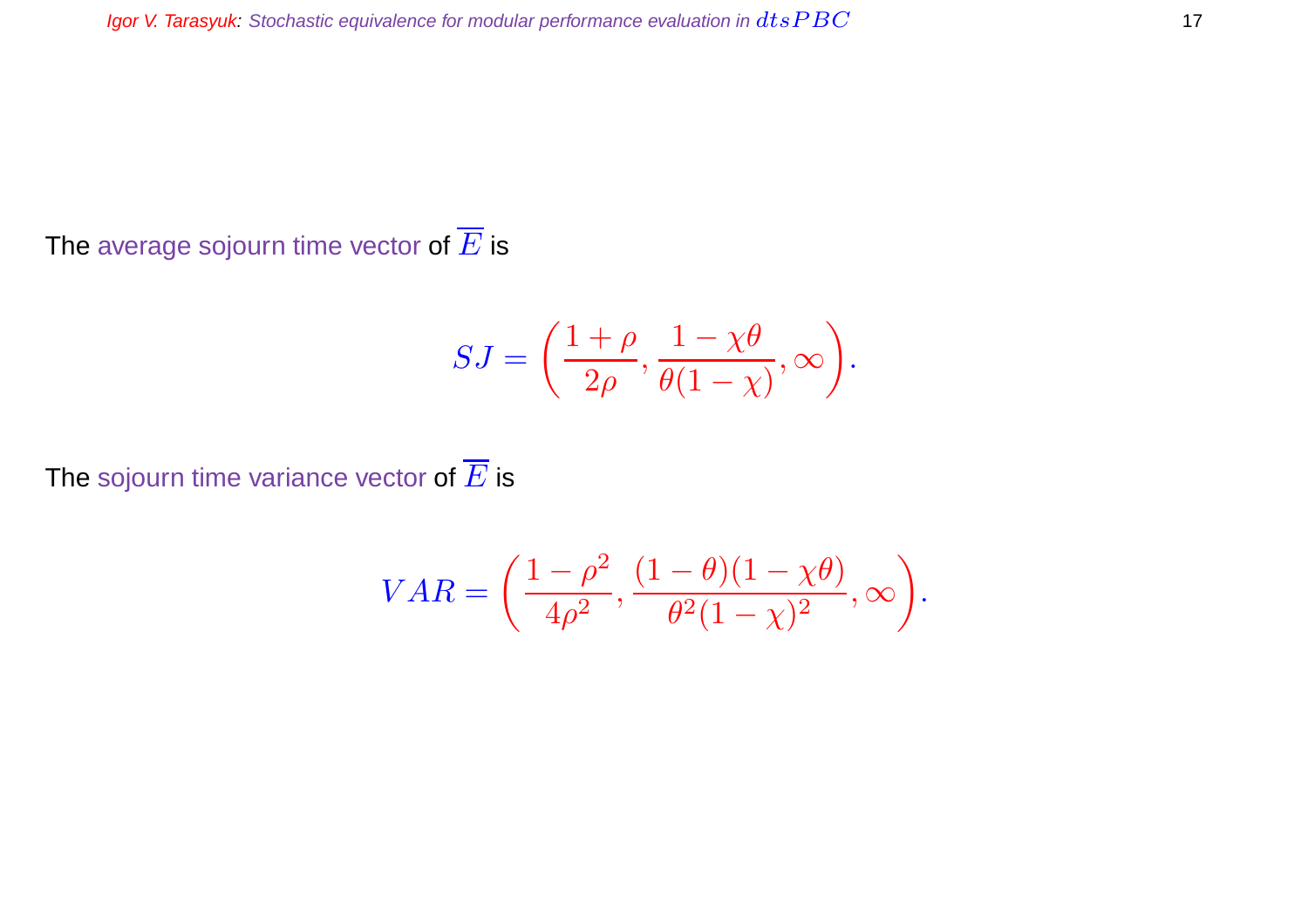**Definition** 11 A discrete time stochastic Petri box (dts-box) is  $N = (P_N, T_N, W_N, \Lambda_N)$ , where

- $P_N$  and  $T_N$  are finite sets of places and transitions, respectively, s.t.  $P_N \cup T_N \neq \emptyset$  and  $P_N \cap T_N = \emptyset$ :
- $W_N : (P_N \times T_N) \cup (T_N \times P_N) \to I\!\!N$  is a function of the weights of arcs between places and transitions and vice versa;
- $\Lambda_N$  is the place and transition labeling function s.t.
	- $(-|\Lambda_N|_{P_N}:P_N\to\{\text{e},\text{i},\text{x}\}\)$  *(it specifies entry, internal and exit places);*
- $-|\Lambda_N|_{T_N}:T_N\to\{ \varrho\mid\varrho\subseteq \mathit{N}_f^{\mathcal{SL}}\times\mathcal{SL}\}$  (it associates transitions with the relabeling relations). Moreover,  $\forall t \in T_N \;^\bullet t \neq \emptyset \neq t^\bullet$ .

For the set of entry places of  $N,~^{\circ}N=\{p\in P_N \mid \Lambda_N(p)=\mathsf{e}\}$ , and the set of exit places of  $N,$  $N^{\circ}=\{p\in P_N\mid \Lambda_N(p)=\mathsf{x}\},$  it holds:  ${}^{\circ}N\neq\emptyset\neq N^{\circ}$  and  ${}^{\bullet}({}^{\circ}N)=\emptyset=(N^{\circ})^{\bullet}.$ 

A dts-box is *plain* if  $\forall t \in T_N \Lambda_N(t) \in \mathcal{SL}$ , i.e.,  $\Lambda_N(t)$  is the constant relabeling.

A *marked plain dts-box* is a pair  $(N,M_N)$ , where  $N$  is a plain dts-box and  $M_N\in I\!\!N_f^{P_N}$  is its marking. Let  $\overline{N} = (N, {}^{\circ}N)$  and  $\underline{N} = (N, N^{\circ}).$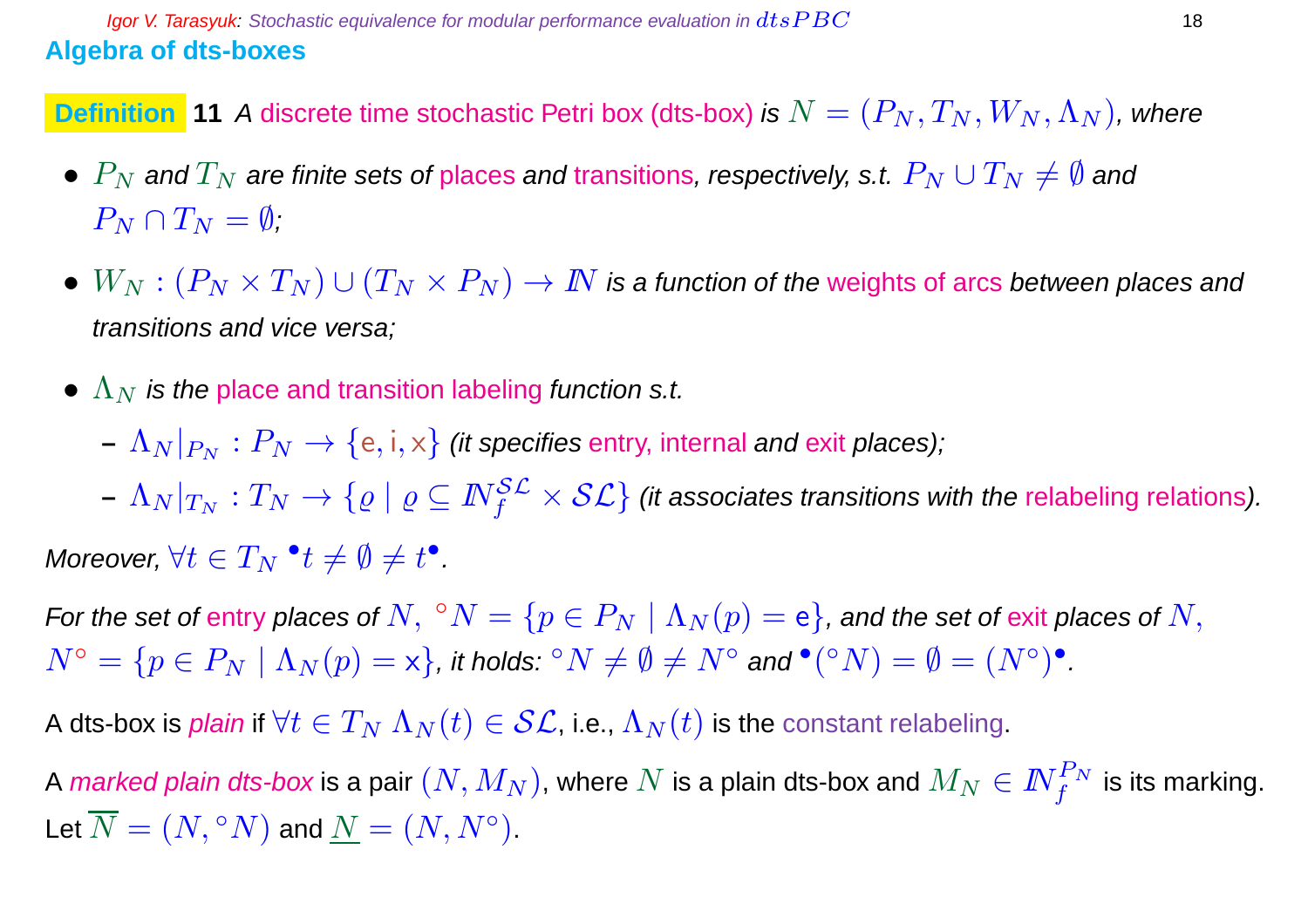#### **Denotational semantics**



The plain and operator dts-boxes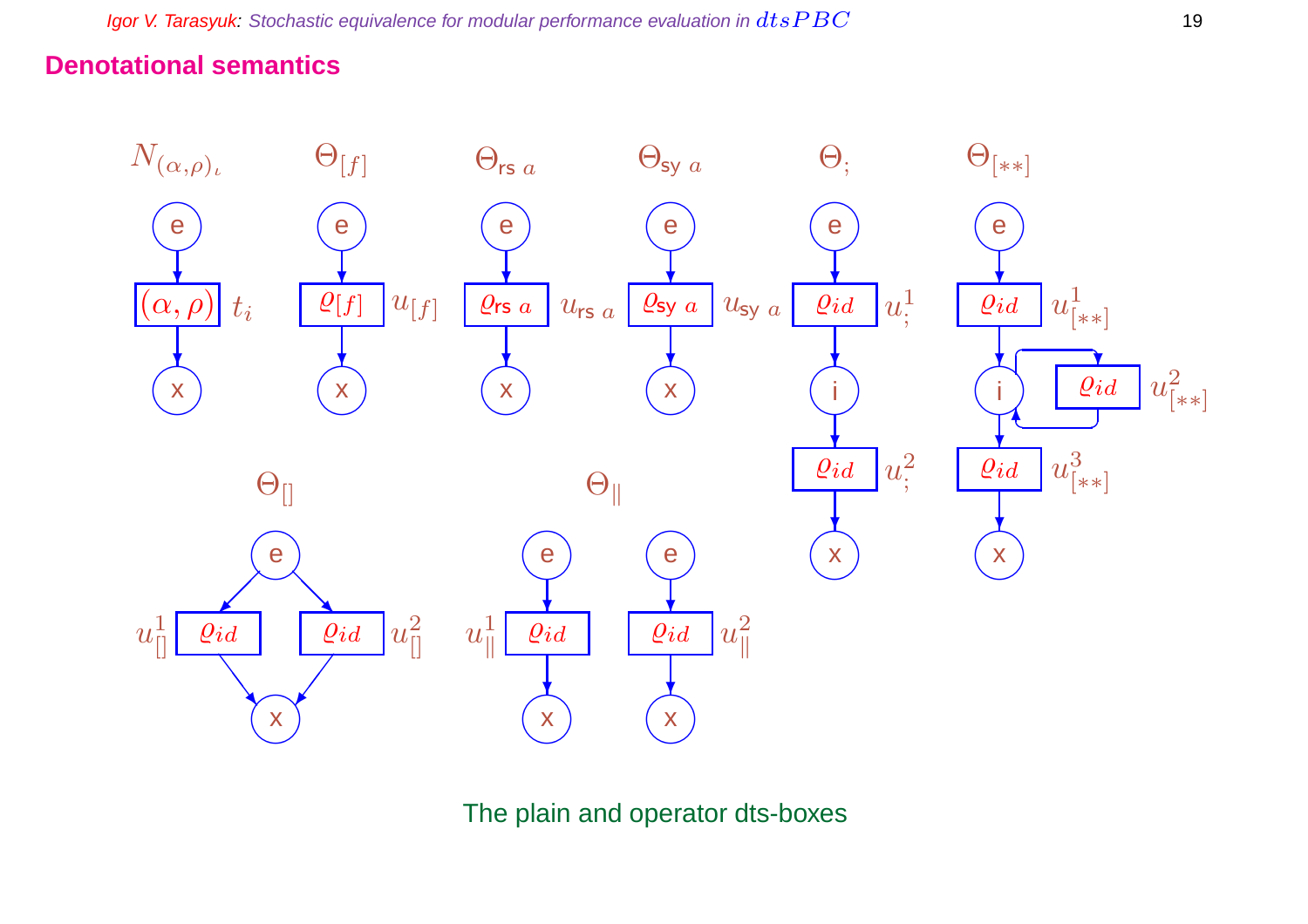**Definition 12** Let  $(\alpha, \rho) \in \mathcal{SL}$ ,  $a \in Act$  and  $E, F, K \in RegStatExpr$ . The denotational semantics of  $dtsPBC$  is a mapping  $Box_{dts}$  from  $RegStatExpr$  into plain dts-boxes:

- 1.  $Box_{dts}((\alpha, \rho)_\iota) = N_{(\alpha, \rho)_\iota}$
- 2.  $Box_{dts}(E \circ F) = \Theta_{\circ}(Box_{dts}(E), Box_{dts}(F)), \circ \in \{; , \|, \| \};$
- 3.  $Box_{dts}(E[f]) = \Theta_{[f]}(Box_{dts}(E));$
- 4.  $Box_{dts}(E \circ a) = \Theta_{oa}(Box_{dts}(E))$ ,  $\circ \in \{rs, sy\}$ ;
- 5.  $Box_{dts}([E*F*K]) = \Theta_{[**]}(Box_{dts}(E),Box_{dts}(F),Box_{dts}(K)).$

For  $E \in RegStatexpr$ , let  $Box_{dts}(\overline{E}) = \overline{Box_{dts}(E)}$  and  $Box_{dts}(\underline{E}) = Box_{dts}(E)$ .

We denote isomorphism of transition systems by  $\simeq$ ,

and the same symbol denotes isomorphism of reachability graphs and DTMCs

as well as isomorphism between transition systems and reachability graphs.

**Theorem 1** For any static expression 
$$
E
$$
 we have  $TS(\overline{E}) \simeq RG(Box_{dts}(\overline{E}))$ .

**Proposition 1** For any static expression E we have  $DTMC(\overline{E}) \simeq DTMC(Box_{dts}(\overline{E}))$ .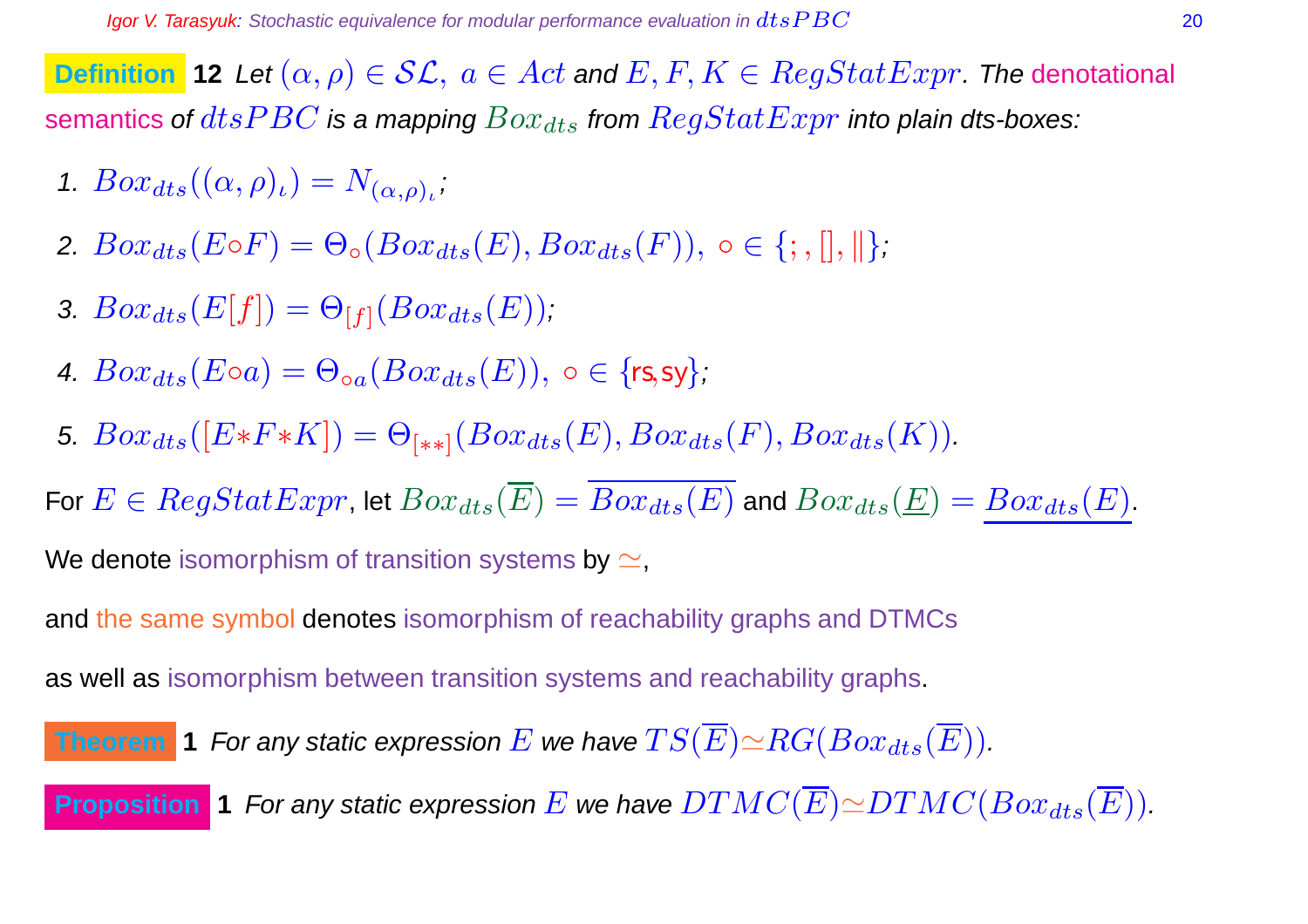

BOXIT:The marked dts-box  $N = Box_{dts}(\overline{E})$  for  $E = [((\{a\}, \rho)_1][(\{a\}, \rho)_2) * (\{b\}, \chi) * (\{c\}, \theta)]$ , its reachability graph and the underlying DTMC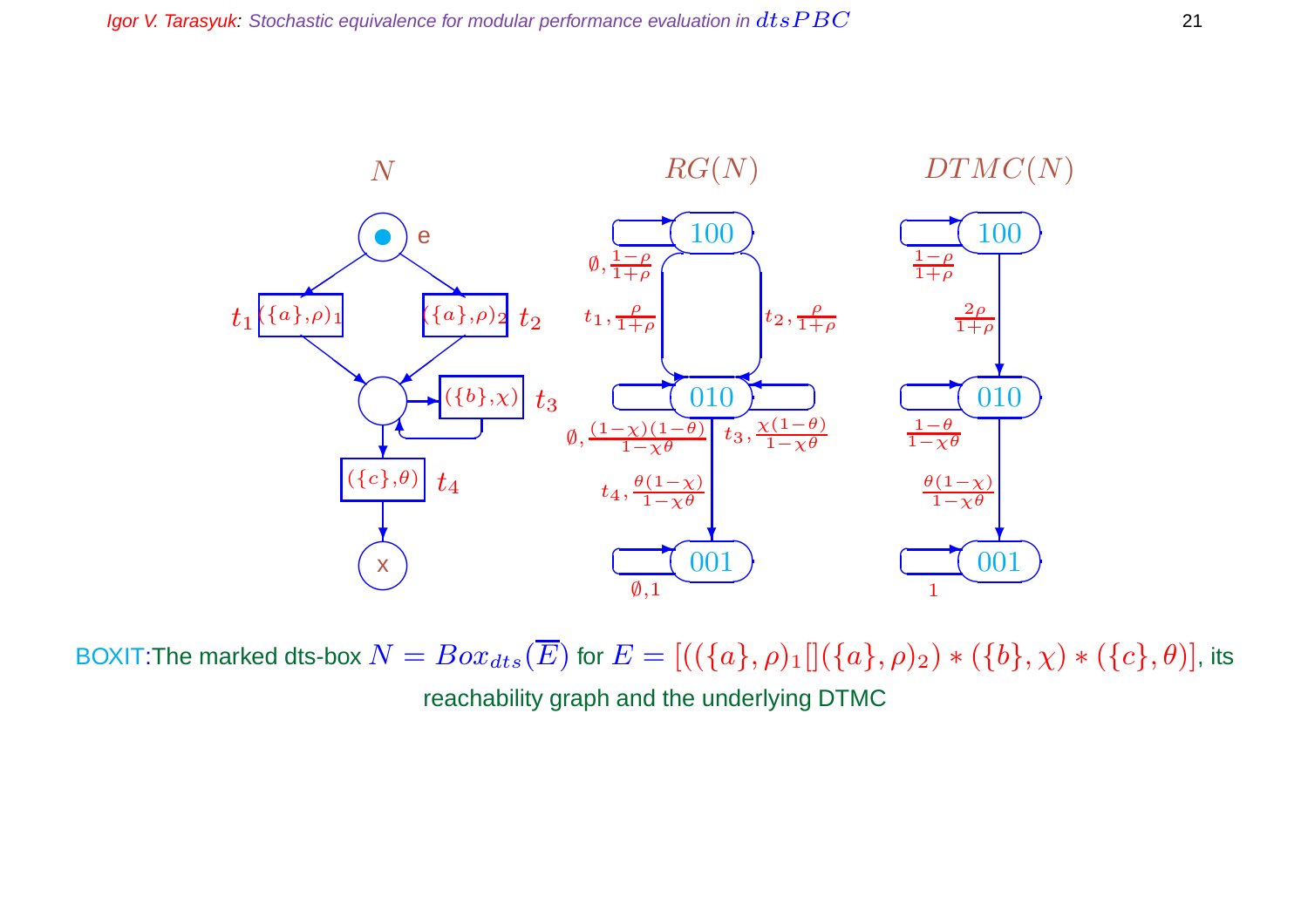#### **Igor V. Tarasyuk:** Stochastic equivalence for modular performance evaluation in  $dtsPBC$  22 **Stochastic equivalences**

#### **Step stochastic bisimulation equivalence**

We consider  $\mathcal{L}(\Gamma)\in I\!\!N_f^\mathcal{L}$  for  $\Gamma\in I\!\!N_f^{\mathcal{SL}}$ , i.e., the multisets of multiactions.

Let  $G$  be a dynamic expression and  $\mathcal{H}\subseteq DR(G).$  For  $s\in DR(G)$  and  $A\in I\!\!N_f^{\mathcal{L}}$  we write  $s{\overset{A}{\to}}_{\mathcal{P}}\mathcal{H},$ where  $\mathcal{P} = PM_A(s, \mathcal{H})$  is the overall probability to move from s into the set of states H via steps with the multiaction part  $A$ :

$$
PM_A(s, \mathcal{H}) = \sum_{\{\Gamma \mid \exists \tilde{s} \in \mathcal{H} \ s \stackrel{\Gamma}{\rightarrow} \tilde{s}, \ \mathcal{L}(\Gamma) = A\}} PT(\Gamma, s).
$$

We write  $s\overset{A}{\rightarrow}\mathcal{H}$  if ∃ $\mathcal{P}~s\overset{A}{\rightarrow}_{\mathcal{P}}~\mathcal{H}.$ 

We write  $s\rightarrow_{\mathcal{P}}\mathcal{H}$  if  $\exists A \ s \stackrel{A}{\rightarrow} \mathcal{H}$ , where  $\mathcal{P} = PM(s, \mathcal{H})$  is the overall probability to move from s into the set of states  $\mathcal H$  via any steps:

$$
PM(s, \mathcal{H}) = \sum_{\{\Gamma \mid \exists \tilde{s} \in \mathcal{H}} \ s \stackrel{\Gamma}{\rightarrow} \tilde{s}\}} PT(\Gamma, s).
$$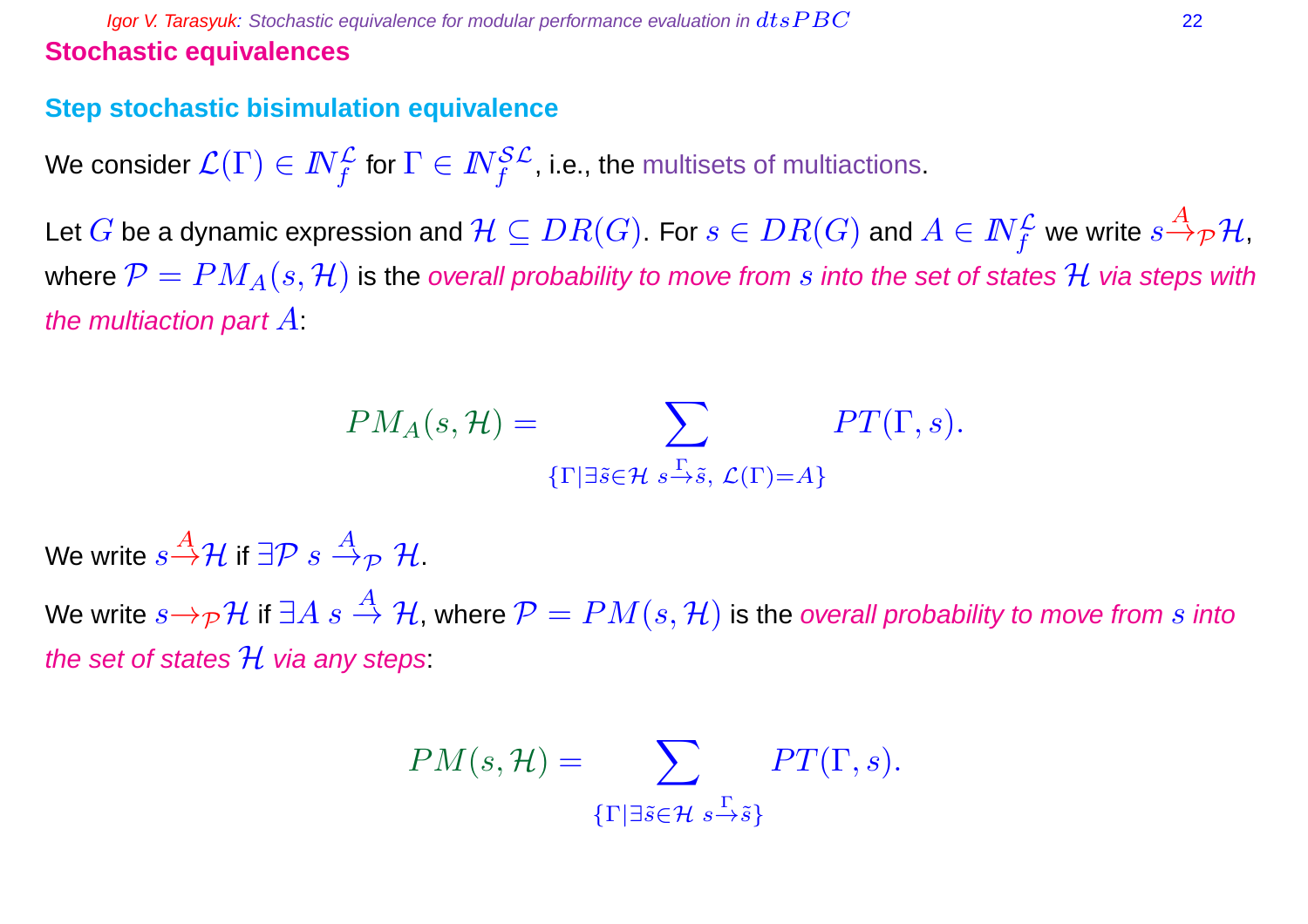**Definition** 13 Let G and G' be dynamic expressions. An equivalence relation  $\mathcal{R}\subseteq (DR(G)\cup DR(G'))^2$  is a step stochastic bisimulation *between*  $G$  *and*  $G'$ *,*  $\mathcal{R}:G {\iff_{ss}} G'$ *, if:* 1.  $([G]_{\approx}, [G']_{\approx}) \in \mathcal{R}$ .

2.  $(s_1,s_2)\in \mathcal{R} \ \Rightarrow \ \forall \mathcal{H} \in (DR(G) \cup DR(G'))/\mathcal{R} \ \forall A \in I\!\!N_f^\mathcal{L}$ 

$$
s_1 \stackrel{A}{\rightarrow} _{{\cal P}} {\cal H} \; \Leftrightarrow \; s_2 \stackrel{A}{\rightarrow} _{{\cal P}} {\cal H}.
$$

Two dynamic expressions  $G$  and  $G'$  are step stochastic bisimulation equivalent,  $G{\overline{\leftrightarrow}}_{ss}G'$  , if  $\exists \mathcal{R}: G {\underline{\leftrightarrow}}_{ss} G'.$ 

 $\mathcal{R}_{ss}(G, G') = \bigcup \{ \mathcal{R} \mid \mathcal{R} : G {\triangleq}_{ss} G' \}$  is the *union of all step stochastic bisimulations* between  $\overline{G}$  and  $\overline{G}^{\prime}.$ 

**Proposition** 2 Let  $G$  and  $G'$  be dynamic expressions and  $G{\leftrightarrow_{ss}}G'$  . Then  $\mathcal{R}_{ss}(G,G')$  is the largest step stochastic bisimulation between  $G$  and  $G^{\prime}.$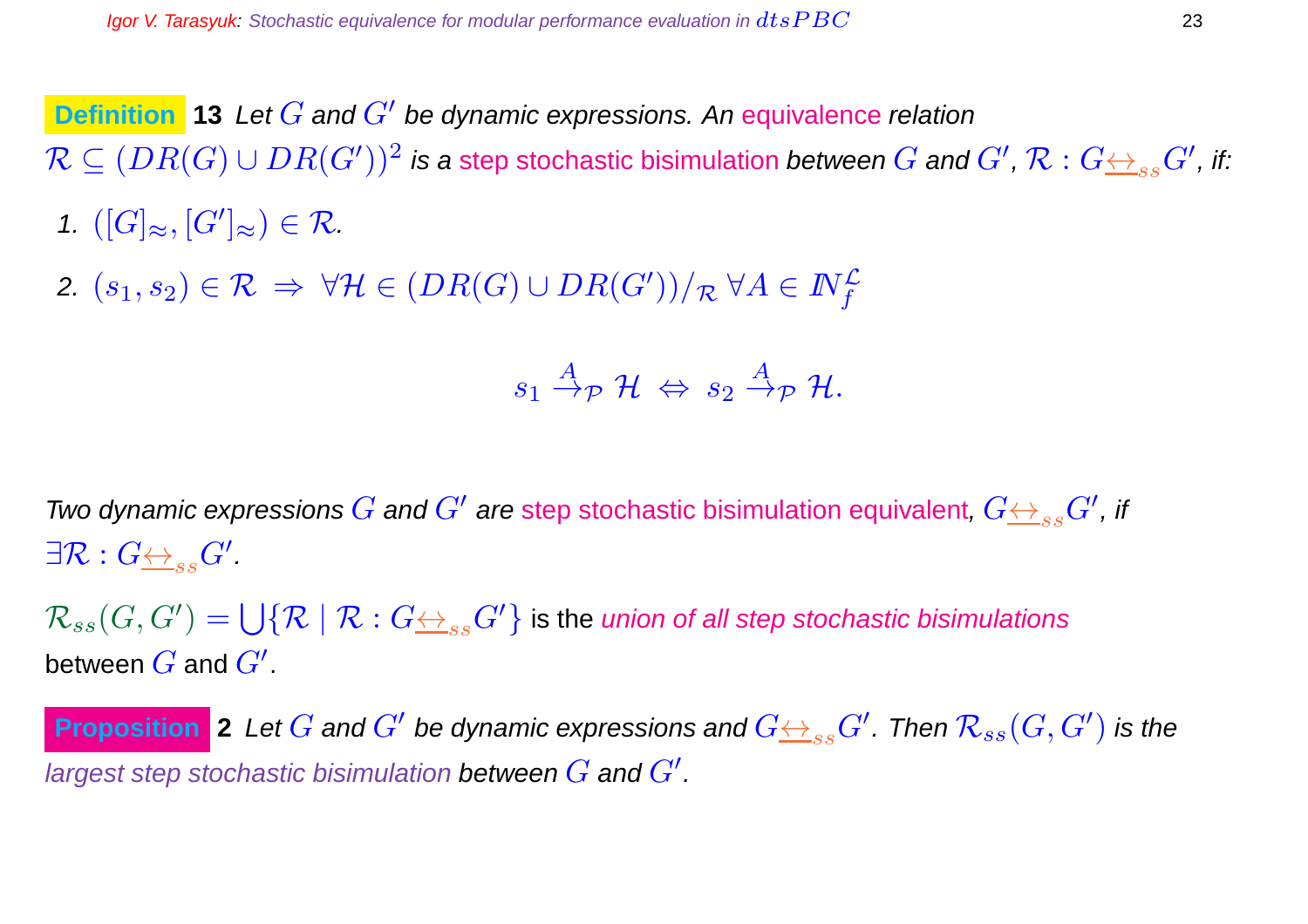#### **Interrelations of the stochastic equivalences**

 $\leftrightarrow$ <sub>ss</sub>  $\leftarrow$  =<sub>ts</sub>  $\leftarrow$  ≈

Interrelations of the stochastic equivalences

Theorem  $|$  2 Let  $\leftrightarrow$  ,  $\leftrightarrow$   $\in$   $\{\leftrightarrow,=,\approx\}$  and  $\star,$   $\star\star$   $\in$   $\{$  ,  $ss,ts\}$  . For dynamic expressions  $G$  and  $G'$ 

G↔⋆G ′ ⇒ G↔ ⋆⋆G ′

iff in the graph above there exists a directed path from  $\leftrightarrow_{\star}$  to  $\leftrightarrow_{\star\star}$ .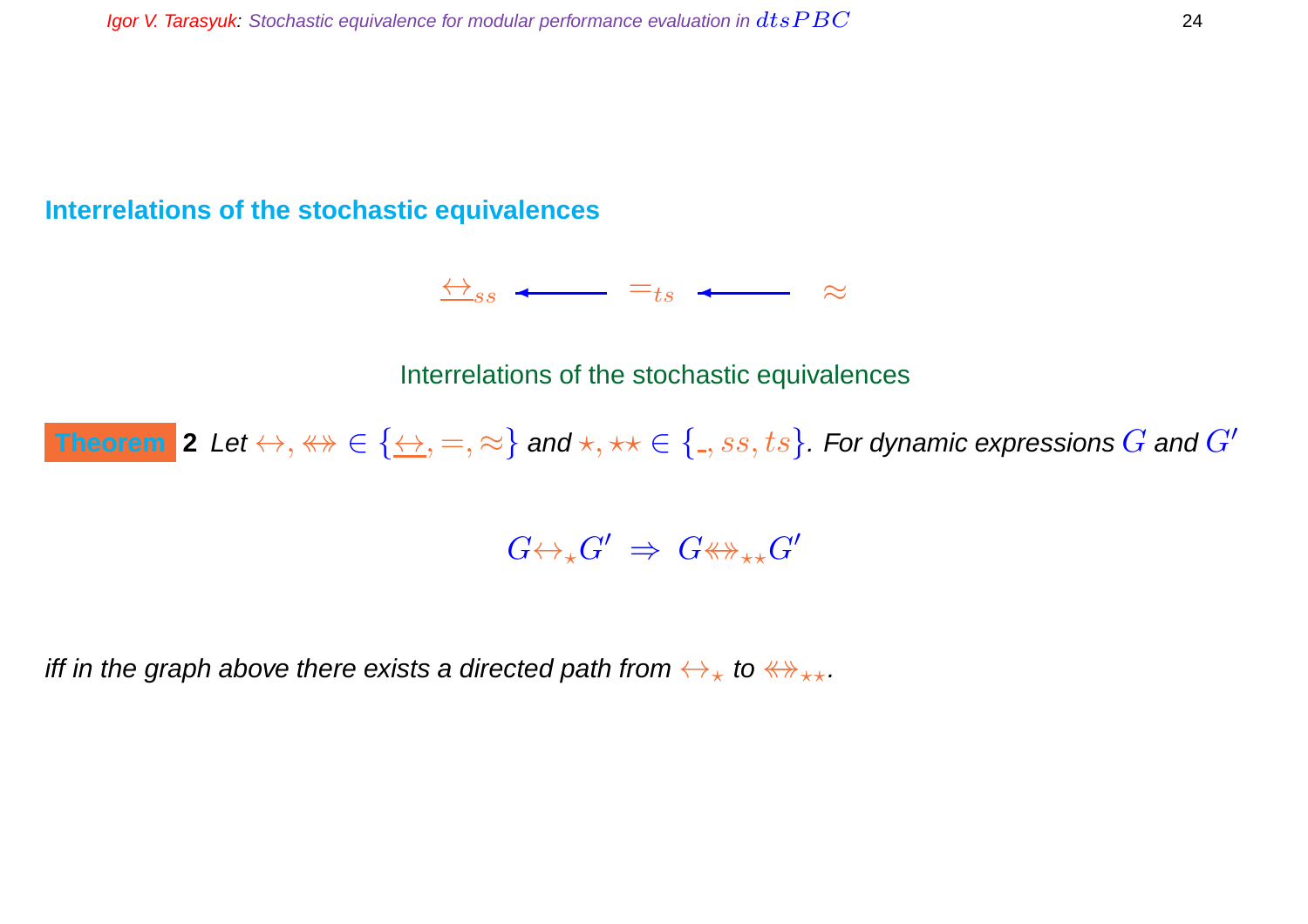#### Validity of the implications

- $\bullet\,$  The implication  $=_{ts}\to\,\iff_{ss}$  is proved as follows. Let  $\beta:G=_{ts}G'$  . Then  $\mathcal{R}:G\iff_{ss}G'$  , where  $\mathcal{R} = \{ (s, \beta(s)) \mid s \in DR(G) \}.$
- The implication  $\approx \rightarrow \equiv_{ts}$  is valid, since the transition system of a dynamic formula is defined based on its structural equivalence class.

#### Absence of the additional nontrivial arrows

- (a) Let  $E=(\{a\},\frac{1}{2})$  $(\frac{1}{2})$  and  $E'=(\{a\},\frac{1}{3})$  $\frac{1}{3})_1[](\{a\},\frac{1}{3}$  $(\frac{1}{3})_2$  . Then  $\overline{E{\leftrightarrow_{ss}E'}}$  , but  $\overline{E{\neq_{ts}E'}}$  , since  $TS(\overline{E})$ has only one transition from the initial to the final state while  $TS(\overline{E'})$  has two such ones.
- (b) Let  $E = (\{a\}, \frac{1}{2})$  $(\{\hat{a}\},\frac{1}{2})$  $(\frac{1}{2})$  and  $E'=(\{a\},\frac{1}{2})$  $(\{\hat a\},\frac{1}{2})$  $(\frac{1}{2}))$  sy  $a$ . Then  $\overline{E}\text{=}_{ts}\overline{E^{\prime}}$ , but  $\overline{E}\text{\Large $\not\approx$}\overline{E^{\prime}}$ , since  $\overline{E}$  and  $\overline{E'}$  cannot be reached from each other by applying inaction rules.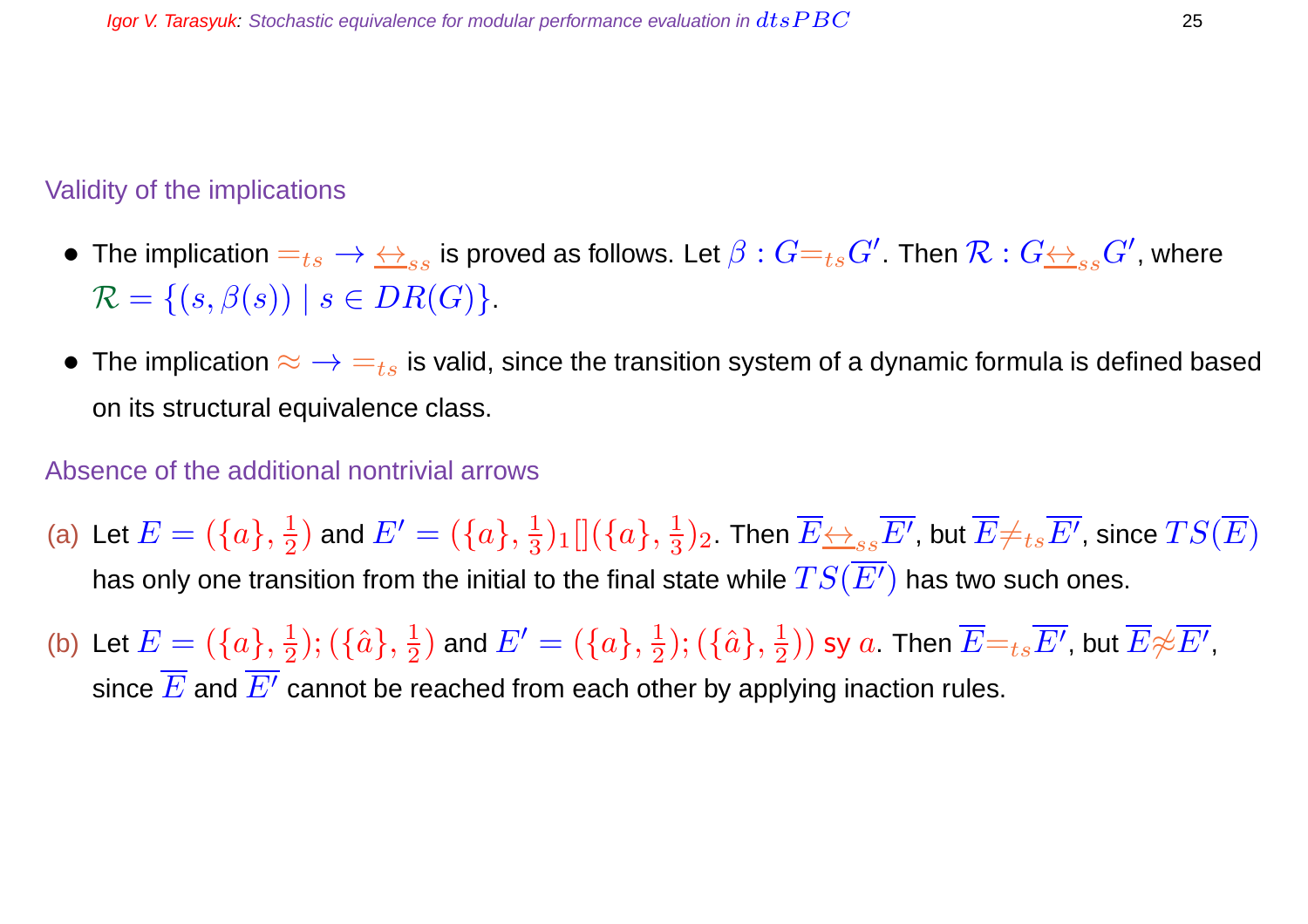

Dts-boxes of the dynamic expressions from equivalence examples of the theorem above In the figure above  $N = Box_{dts}(\overline{E})$  and  $N' = Box_{dts}(\overline{E'})$  for each picture (a)–(b).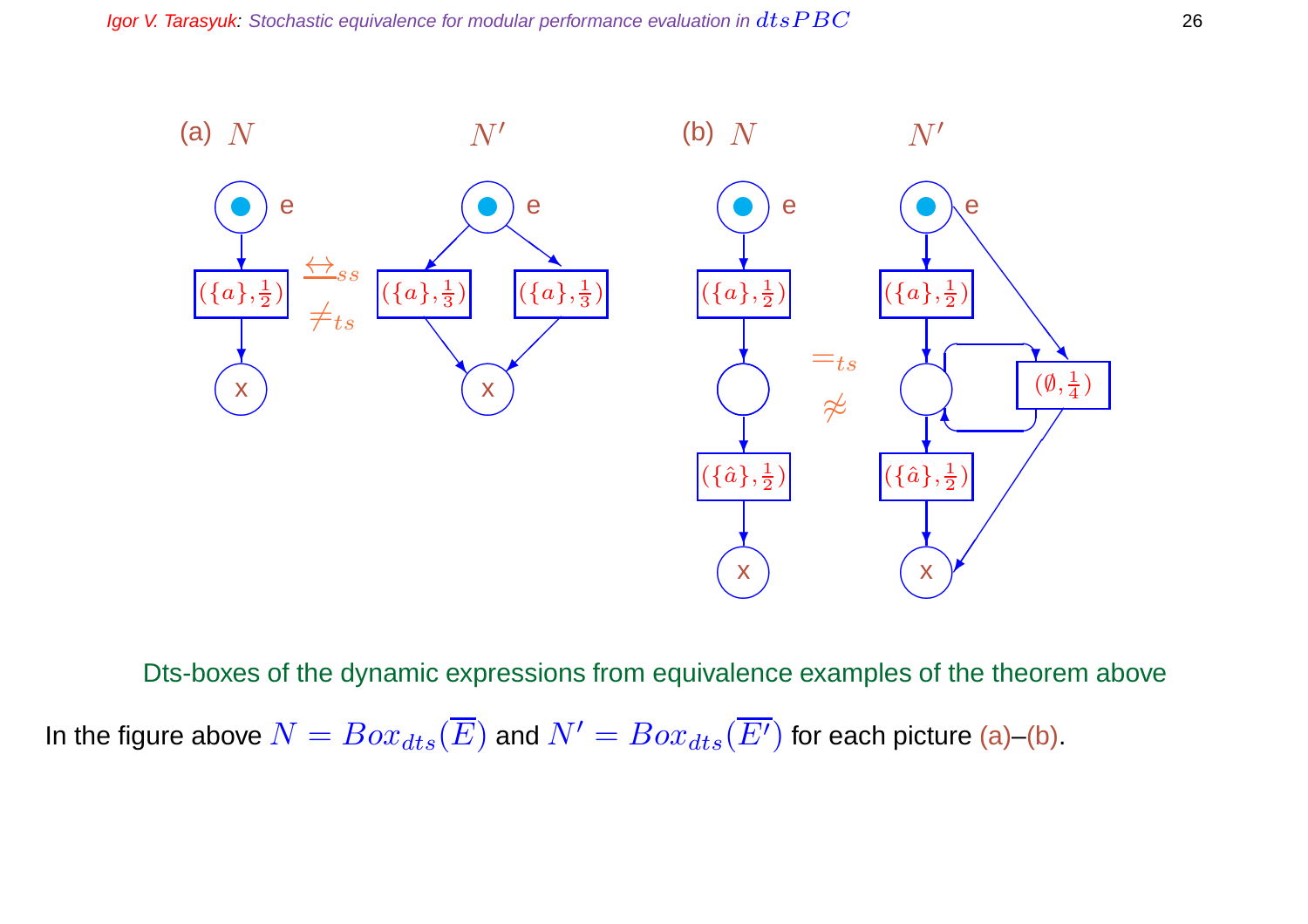#### **Reduction modulo equivalences**

An *autobisimulation* is a bisimulation between an expression and itself.

For a dynamic expression  $G$  and a step stochastic autobisimulation  $\mathcal{R}: G \leftrightarrow_{ss} G$ , let  $\mathcal{K} \in DR(G)/_{\mathcal{R}}$  and  $s_1, s_2 \in \mathcal{K}$ .

We have  $\forall \widetilde{\mathcal{K}}\in DR(G)/_{\mathcal{R}}\ \forall A\in I\!\!N_f^{\mathcal{L}}\setminus\{\emptyset\}\ s_1\stackrel{A}{\to}_{\mathcal{P}}\widetilde{\mathcal{K}}\ \Leftrightarrow\ s_2\stackrel{A}{\to}_{\mathcal{P}}\widetilde{\mathcal{K}}.$ 

The equality is valid for all  $s_1,s_2\in\mathcal{K}$ , hence, we can rewrite it as  $\mathcal{K} \! \stackrel{A}{\to} \! \rho \widetilde{\mathcal{K}}$ , where  $\mathcal{P} = PM_A(\mathcal{K}, \widetilde{\mathcal{K}}) = PM_A(s_1, \widetilde{\mathcal{K}}) = PM_A(s_2, \widetilde{\mathcal{K}}).$ 

We write  $\mathcal{K} \mathop{\to}^A \widetilde{\mathcal{K}}$  if  $\exists \mathcal{P} \ \mathcal{K} \stackrel{A}{\to}_\mathcal{P} \ \widetilde{\mathcal{K}}$  and  $\mathcal{K} \mathop{\to}^A \widetilde{\mathcal{K}}$  if  $\exists A \ \mathcal{K} \stackrel{A}{\to} \widetilde{\mathcal{K}}$ .

The similar arguments: we write  $K\rightarrow_{\mathcal{P}}\widetilde{\mathcal{K}}$ , where  $\mathcal{P}=PM(\mathcal{K},\widetilde{\mathcal{K}})=PM(s_1,\widetilde{\mathcal{K}})=PM(s_2,\widetilde{\mathcal{K}})$ .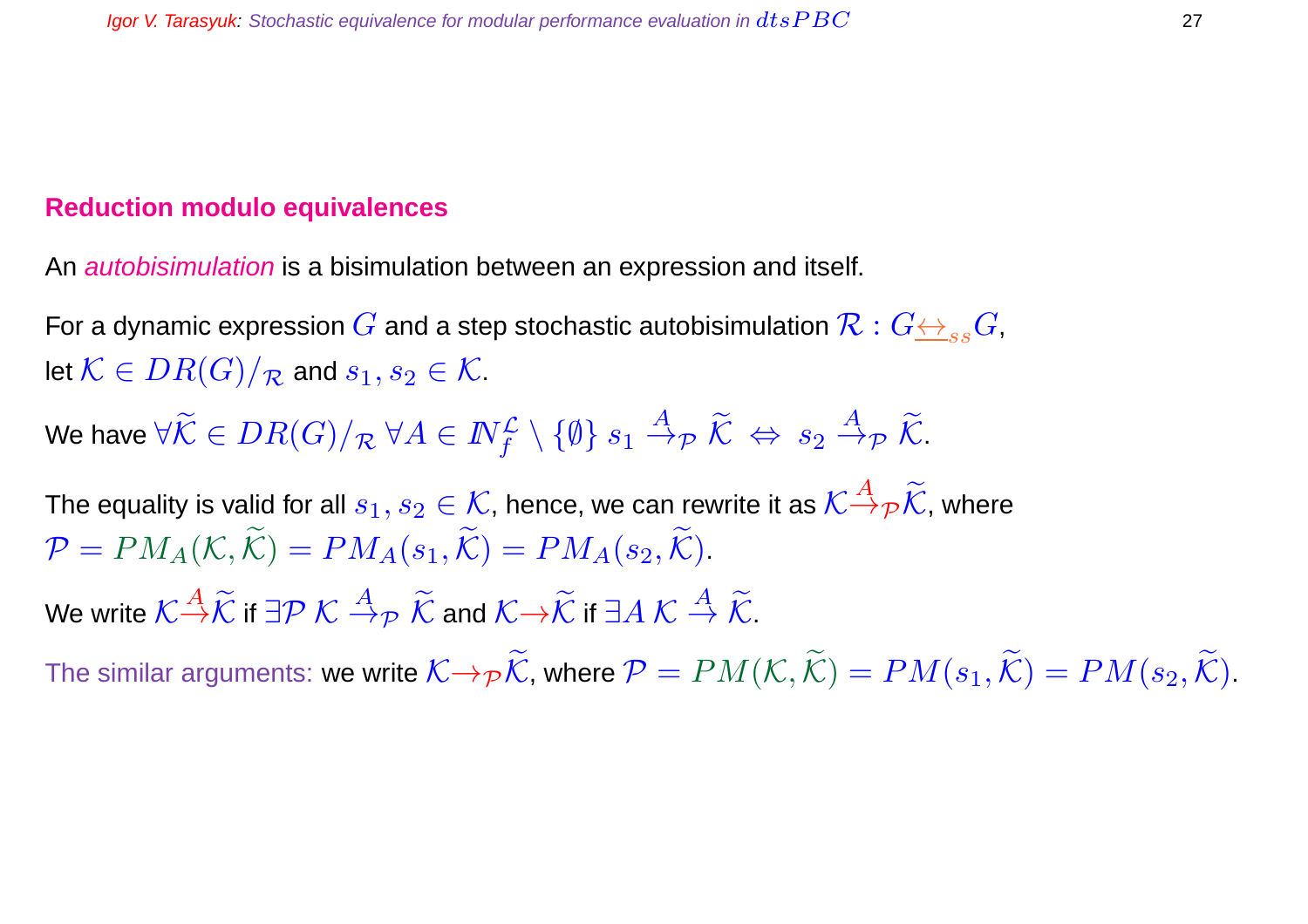$\mathcal{R}_{ss}(G)=\bigcup\{\mathcal{R}\mid \mathcal{R}: G {\iff}_{ss} G\}$  is the *largest step stochastic autobisimulation* on  $G.$ 

**Definition 14** The quotient (by  $\leftrightarrow_{ss}$ ) (labeled probabilistic) transition system of a dynamic expression  $G$  is  $TS_{\underline{\leftrightarrow}_{ss}}(G)=(S_{\underline{\leftrightarrow}_{ss}},L_{\underline{\leftrightarrow}_{ss}},\mathcal{T}_{\underline{\leftrightarrow}_{ss}},s_{\underline{\leftrightarrow}_{ss}})$ , where

- $\bullet \ \ S_{\underline{\leftrightarrow}_{ss}}=DR(G)/_{\mathcal{R}_{ss}(G)}.$
- $\bullet$   $L_{\overline{\leftrightarrow}_{ss}}\subseteq (I\!\!N_f^{\mathcal{L}}\setminus\{\emptyset\})\times (0;1],$
- $\bullet\, \mathcal{T}_{\underline{\leftrightarrow}_{ss}} = \{(\mathcal{K}, (A, PM_A(\mathcal{K}, \widetilde{\mathcal{K}})), \widetilde{\mathcal{K}})\mid \mathcal{K}\in DR(G)/_{\mathcal{R}_{ss}(G)},\, \mathcal{K}\stackrel{A}{\rightarrow}\widetilde{\mathcal{K}}\},$
- $s_{\underline{\leftrightarrow}_{ss}} = \{ [G]_{\approx} \}.$

The transition  $(\mathcal{K},(A,\mathcal{P}),\widetilde{\mathcal{K}})\in\mathcal{T}_{\overline{\leftrightarrow}_{ss}}$  will be written as  $\mathcal{K}{\overset{A}{\to}}_{{\mathcal{P}}}\widetilde{\mathcal{K}}.$ For  $E \in RegStatexpr$ , let  $TS_{\overrightarrow{\leftrightarrow}_{ss}}(E)=TS_{\overrightarrow{\leftrightarrow}_{ss}}(E).$ 

 $\overline{\textbf{Definition}}$   $\textbf{15}$   $\textbf{The quotient (by } \underline{\leftrightarrow}_{ss})$  underlying DTMC of a dynamic expression  $G$ ,  $DTMC_{\underline{\leftrightarrow}_{ss}}(G)$ , has the state space  $DR(G)/_{\mathcal{R}_{ss}(G)}$  and the transitions  $\mathcal{K}\to_{\mathcal{P}}\widetilde{\mathcal{K}}$ , where  $\mathcal{P}=PM(\mathcal{K},\widetilde{\mathcal{K}})$ .

For  $E \in RegStatexpr$ , let  $DTMC_{\overrightarrow{\leftrightarrow}_{ss}}(E)=DTMC_{\overrightarrow{\leftrightarrow}_{ss}}(E).$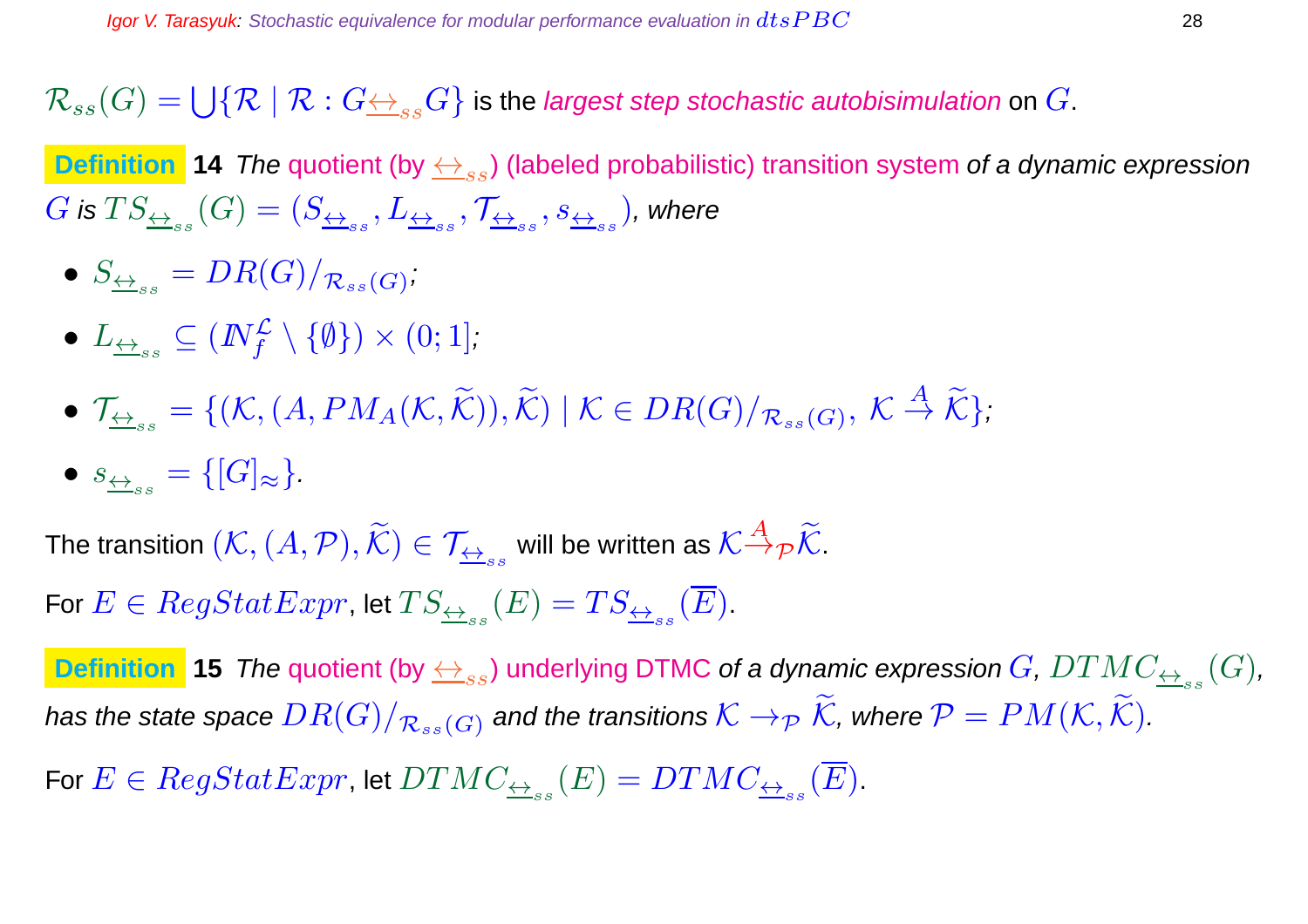**Igor V. Tarasyuk:** Stochastic equivalence for modular performance evaluation in  $dtsPBC$  29 **Stationary behaviour**

#### **Theoretical background**

The elements  $\mathcal{P}_{ij}$   $(1 \leq i,j \leq n = |DR(G)|)$  of (one-step) transition probability matrix (TPM) P for  $DTMC(G)$ :

$$
\mathcal{P}_{ij} = \begin{cases} PM(s_i, s_j), & s_i \to s_j; \\ 0, & \text{otherwise.} \end{cases}
$$

The transient (k-step,  $k \in I\!\!N$ ) probability mass function (PMF)  $\psi[k]=(\psi_1[k],\ldots,\psi_n[k])$  for  $DTMC(G)$  is the solution of  $\psi[k] = \psi[0]\mathbf{P}^k,$ 

where  $\psi[0]=(\psi_1[0],\ldots,\psi_n[0])$  is the *initial PMF*:  $\psi_i[0]=$  $\sqrt{ }$  $\overline{ }$  $\overline{\mathbf{1}}$  $1, \quad s_i = [G]_{\approx};$  $0,$  otherwise.

We have  $\psi[k+1] = \psi[k]\mathbf{P}, k \in \mathbb{N}$ .

The *steady-state PMF*  $\psi=(\psi_1,\ldots,\psi_n)$  *for*  $DTMC(G)$  *is the solution of*  $\frac{1}{2}$ 

 $\sqrt{ }$  $\overline{\mathcal{L}}$  $\psi(\mathbf{P}-\mathbf{E})=\mathbf{0}$  $\psi\mathbf{1}^T=1$ 

,

where 0 is a vector with n values  $0, 1$  is that with n values 1.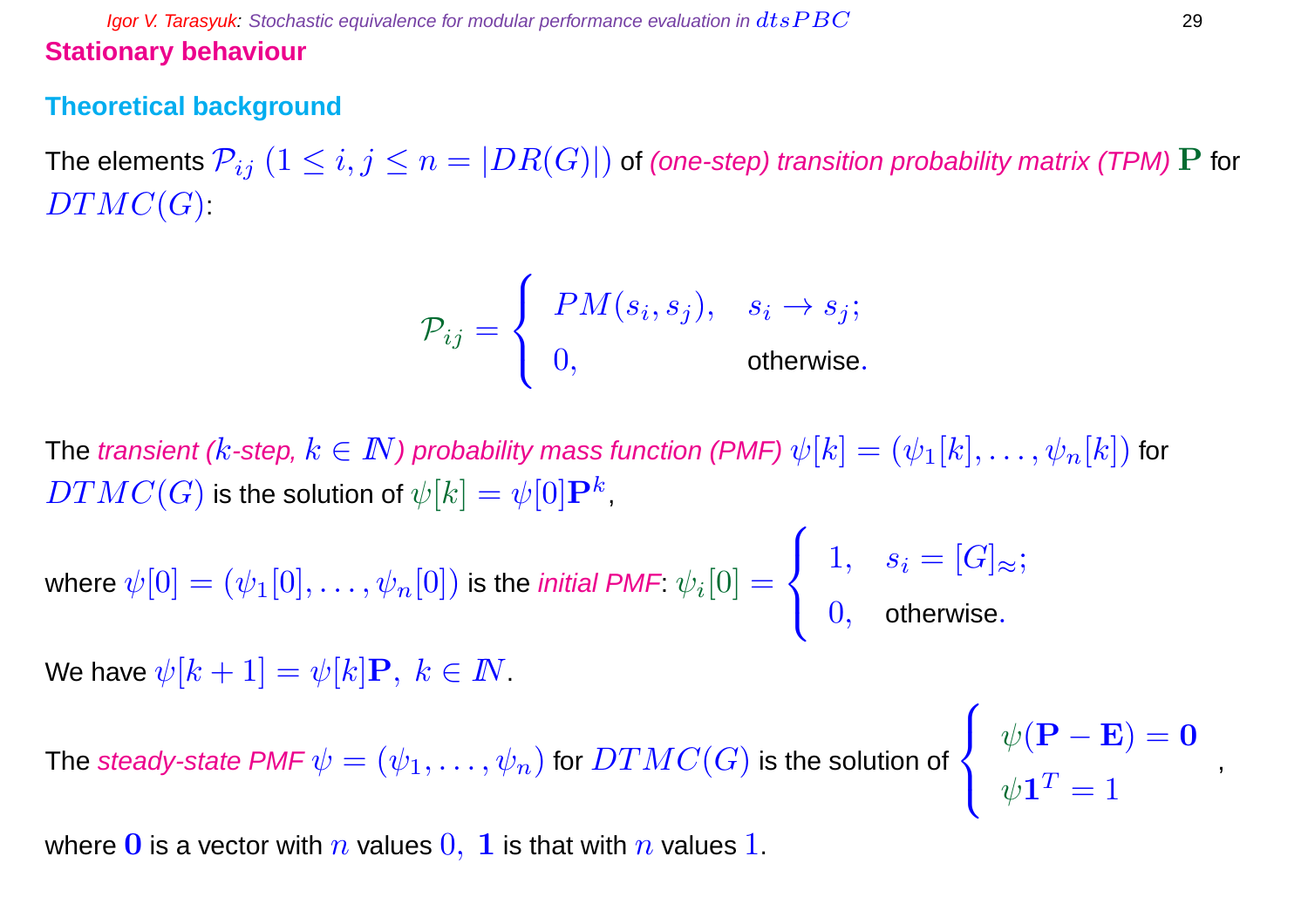When  $DTMC(G)$  has the single steady state,  $\psi = \lim_{k \to \infty} \psi[k]$ .

For  $s\in DR(G)$  with  $s=s_i\;(1\leq i\leq n)$  we define  $\psi[k](s)=\psi_i[k]$   $(k\in I\!\!N)$  and  $\psi(s)=\psi_i.$ Let G be a dynamic expression and  $s, \tilde{s} \in DR(G), S, \widetilde{S} \subseteq DR(G)$ .

The following performance indices (measures) are based on the steady-state PMF.

- The average recurrence (return) time in the state  $s$  (the number of discrete time units or steps required for this) is  $\frac{1}{\psi(s)}$  .
- The fraction of residence time in the state s is  $\psi(s)$ .
- The fraction of residence time in the set of states  $S \subseteq DR(G)$  or the probability of the event determined by a condition that is true for all states from  $S$  is  $\sum_{s\in S} \psi(s).$
- $\bullet\,$  The relative fraction of residence time in the set of states  $S$  w.r.t. that in  $S$  is  $\overline{\phantom{0}}$ P  $s \in S$   $\psi(s)$  $_{\tilde{s}\in \widetilde{S}}\psi (\tilde{s})$
- The steady-state probability to perform a step with an activity  $(\alpha, \rho)$  is  $\sum_{s \in DR(G)} \psi(s) \sum_{\{\Gamma \mid (\alpha,\rho) \in \Gamma\}} PT(\Gamma, s).$
- The probability of the event determined by a reward function  $r$  on the states is  $\sum_{s \in DR(G)} \psi(s) r(s)$ .

.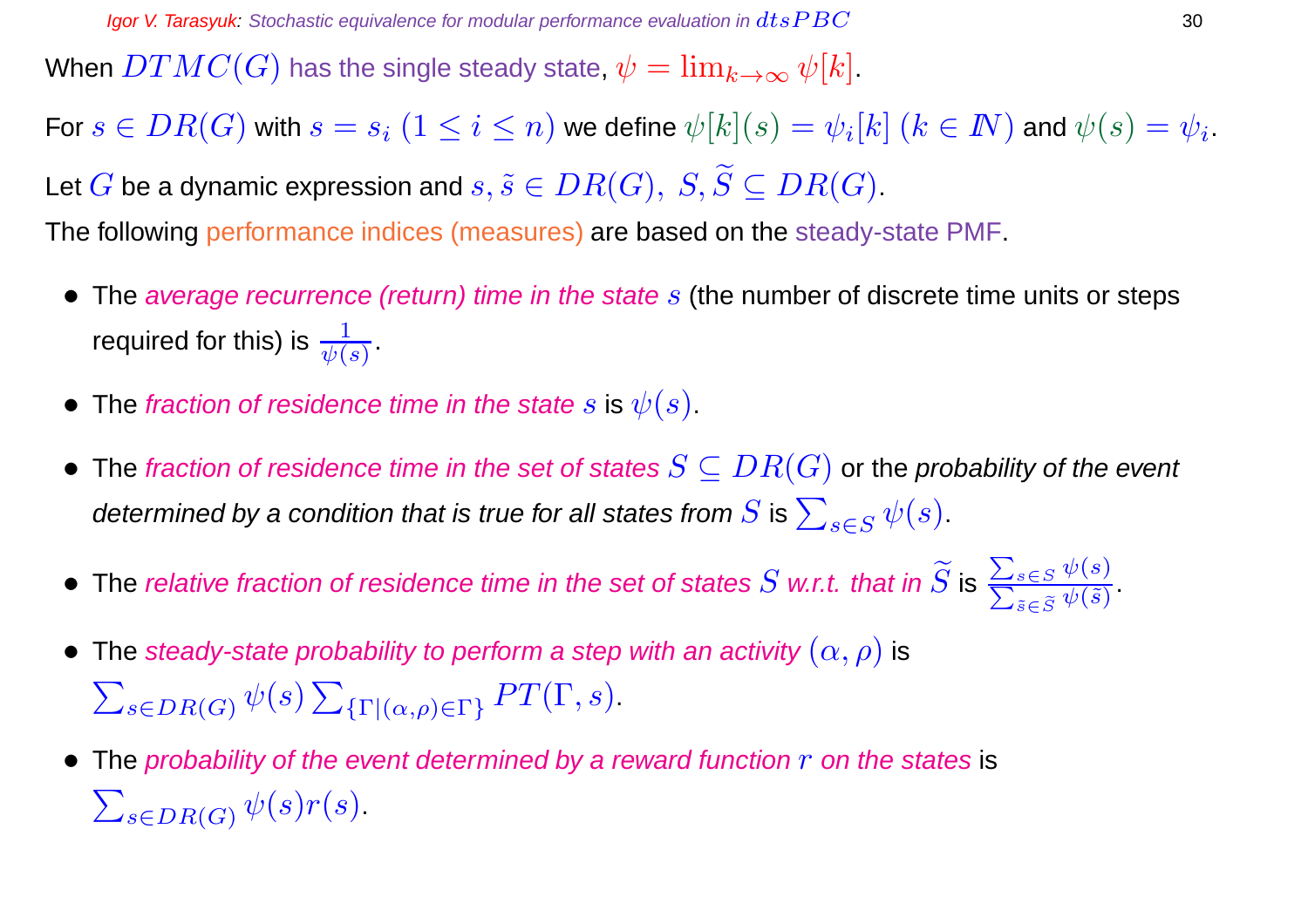#### **Steady state and equivalences**

**Proposition** 3 Let  $G, G'$  be dynamic expressions with  $\mathcal{R}: G {\leftrightarrow_{ss} G'}.$  Then  $\forall \mathcal{H} \in (DR(G) \cup DR(G'))/\mathcal{R}$ 

$$
\sum_{s \in \mathcal{H} \cap DR(G)} \psi(s) = \sum_{s' \in \mathcal{H} \cap DR(G')} \psi'(s').
$$

Let G be a dynamic expression and  $\psi$  be the steady-state PMF for  $DTMC(G),$  $\psi_{\overline{\leftrightarrow}_{ss}}$  be the steady-state PMF for  $DTMC_{\overline{\leftrightarrow}_{ss}}(G).$ By the proposition above:  $\forall \mathcal{H}\in DR(G)/_{\mathcal{R}_{ss}(G)}\ \psi_{\underline{\leftrightarrow}_{ss}}(\mathcal{H})=\sum_{s\in\mathcal{H}}\psi(s).$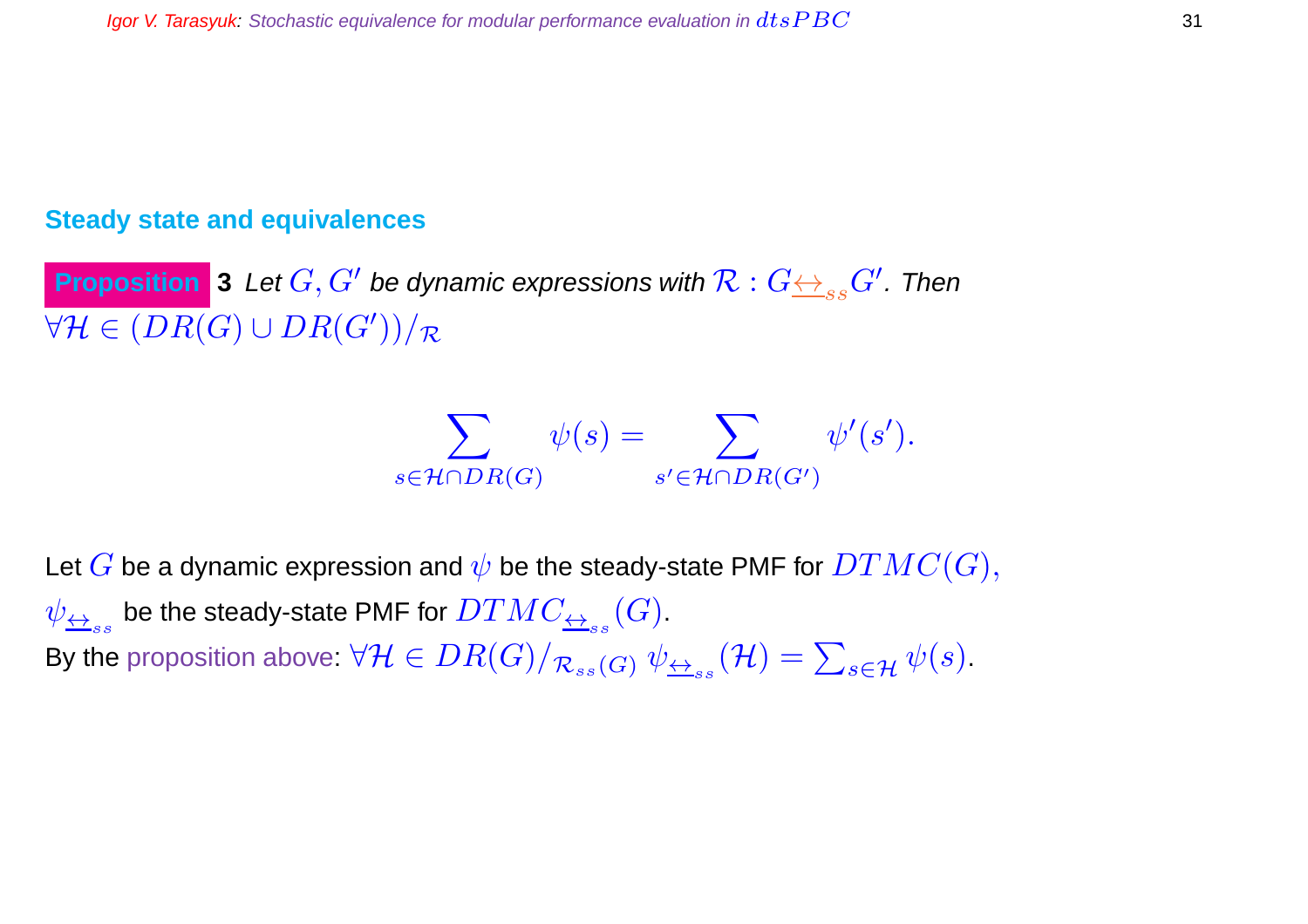$\textsf{Definition}~$  **16** A derived step trace of a dynamic expression  $G$  is  $\Sigma = A_1 \cdots A_n \in (I\!\!N_f^{\mathcal{L}})^*$ , where  $\exists s \in DR(G) \ s \stackrel{\Gamma_1}{\rightarrow} s_1 \stackrel{\Gamma_2}{\rightarrow} \cdots \stackrel{\Gamma_n}{\rightarrow} s_n, \ \mathcal{L}(\Gamma_i) = A_i \ (1 \leq i \leq n).$ 

The probability to execute the derived step trace  $\Sigma$  in s:

 $PT(\Sigma, s) = \sum$  $\{\Gamma_1,...,\Gamma_n|s=s_0 \rightarrow s_1 \rightarrow \cdots \rightarrow s_n, \mathcal{L}(\Gamma_i)=A_i \ (1 \leq i \leq n)\}$  $\prod_{i=1}^n PT(\Gamma_i, s_{i-1}).$ 

Theorem  $\,$  **3**  $\,$  Let  $G, G'$  be dynamic expressions with  $\mathcal{R}: G {\leftrightarrow_{ss} G'}$  and  $\Sigma$  be a derived step trace of  $G$ and  $G'$  . Then  $\forall \mathcal{H} \in (DR(G) \cup DR(G'))/\mathcal{R}$ 

$$
\sum_{s \in \mathcal{H} \cap DR(G)} \psi(s) PT(\Sigma, s) = \sum_{s' \in \mathcal{H} \cap DR(G')} \psi'(s') PT(\Sigma, s').
$$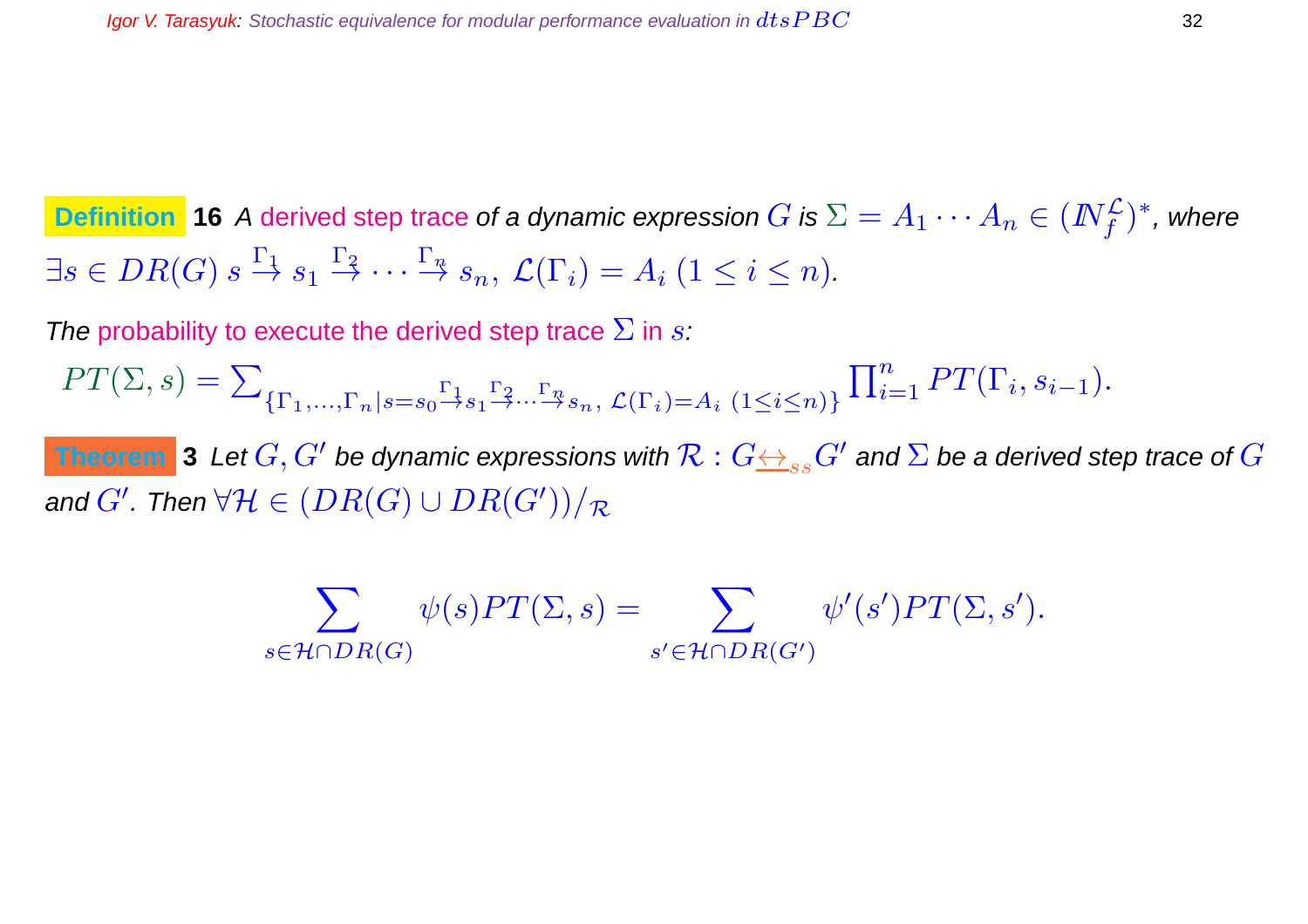Igor V. Tarasyuk: Stochastic equivalence for modular performance evaluation in  $dtsPBC$  33



 $\leftrightarrow$ <sub>ss</sub> implies a coincidence of step trace probabilities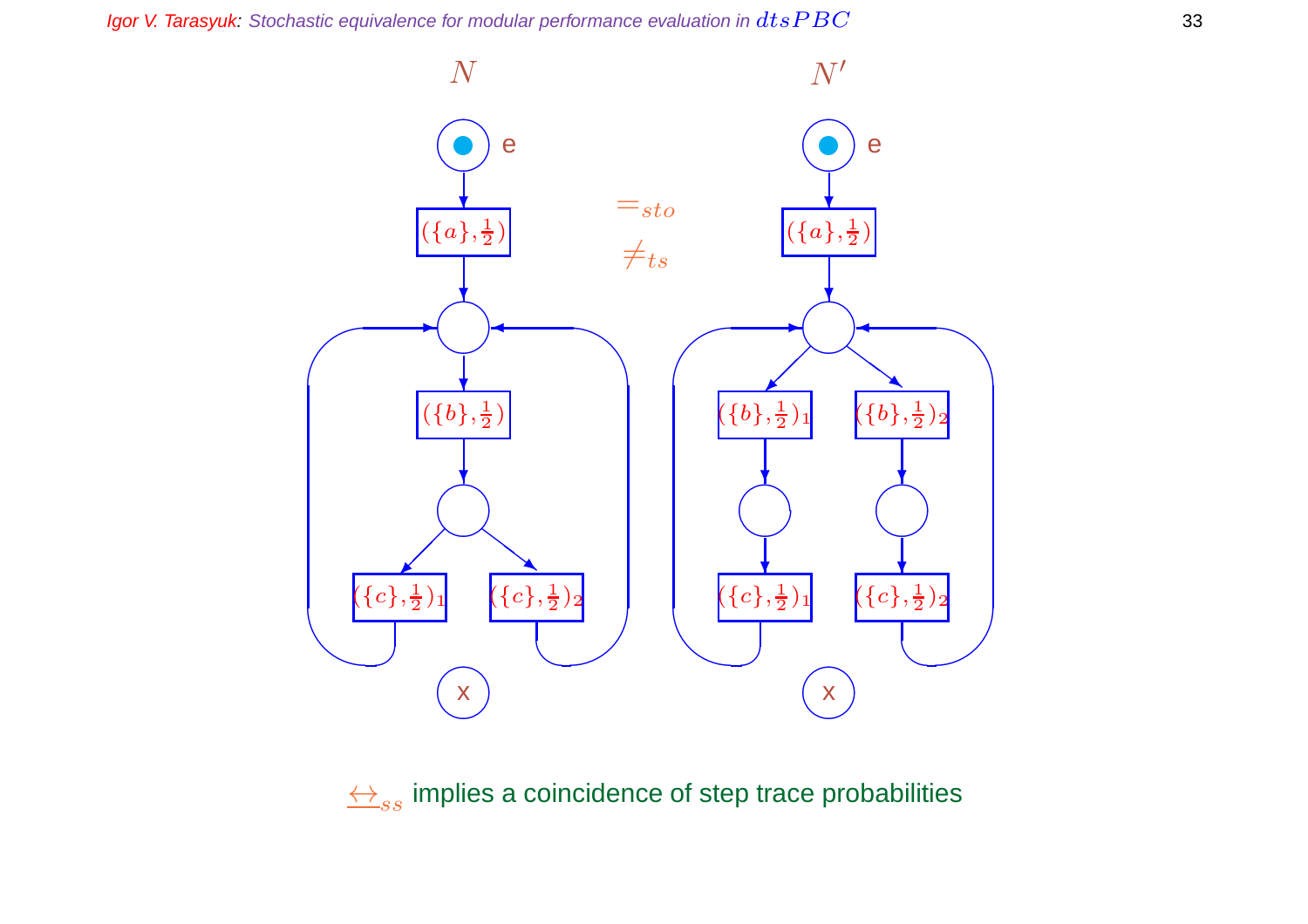$\mathsf{Stop} = (\{c\}, \frac{1}{2})$  $\frac{1}{2})$  rs  $c$  is the process that performs empty loops with probability  $1$  and never terminates. Let  $E=[(\{a\},\frac{1}{2}$  $(\frac{1}{2})\ast ((\{b\},\frac{1}{2}% ,\{b\},\mathbf{e})\ast ((\{b\},\mathbf{e})\ast (\mathbf{e})\ast (\mathbf{e})\ast (\mathbf{e})\ast (\mathbf{e})\ast ((\{b\},\mathbf{e})\ast (\mathbf{e})\ast (\mathbf{e})\ast (\mathbf{e})\ast (\mathbf{e})\ast ((\{b\},\mathbf{e})\ast (\mathbf{e})\ast (\mathbf{e})\ast (\mathbf{e})\ast ((\{b\},\mathbf{e})\ast (\mathbf{e})\ast (\mathbf{e})\ast ((\{b\},\mathbf{e})\ast (\mathbf{e})\ast (\math$  $(\{\overline{c}\},\frac{1}{2})$  $\frac{1}{2})_1[](\{c\},\frac{1}{2})$  $(\frac{1}{2})_2)) *$  Stop] and  $E' = [(\{a\}, \frac{1}{2})]$  $(\{\{b\},\frac{1}{2}\})$  \*  $((\{b\},\frac{1}{2})$  $(\{c\},\frac{1}{2})$ 1;  $(\{c\},\frac{1}{2})$  $\frac{1}{2})_1) []( (\{b\},\frac{1}{2}$  $(\{c\},\frac{1}{2})$ 2;  $(\{c\},\frac{1}{2})$  $(\frac{1}{2})_2$ )  $*$  Stop]. We have  $\overline{E}{=}_{sto}\overline{E'},$  hence,  $\overline{E}{\leftrightarrow}_{ss}\overline{E'}.$ 

 $DR(\overline{E})$  consists of

 $s_1 = [[(\{a\}, \frac{1}{2}$  $(\frac{1}{2}) * ((\{b\},\frac{1}{2})$  $(\{\overline{c}\},\frac{1}{2})$  $\frac{1}{2})_1[](\{c\},\frac{1}{2}$  $(\frac{1}{2})_2)) * \mathsf{Stop}]]_{\approx},$  $s_2 = [[(\{a\}, \frac{1}{2}$  $(\{b\},\frac{1}{2})$   $\ast$   $((\{b\},\frac{1}{2})$  $(\{\overline{c}\},\frac{1}{2})$  $\frac{1}{2})_1[](\{c\},\frac{1}{2}$  $(\frac{1}{2})_2)) * \mathsf{Stop}]]_{\approx},$  $s_3 = [[(\{a\}, \frac{1}{2}$  $(\{b\},\frac{1}{2})$   $\ast$   $((\{b\},\frac{1}{2})$  $(\{\overline{c}\},\frac{1}{2})$  $\frac{1}{2})_1[](\{c\},\frac{1}{2}$  $(\frac{1}{2})_2$ )  $\ast$  Stop]] $\approx$ .

### $DR(\overline{E'})$  consists of

 $s'_1 = [[(\{a\}, \frac{1}{2}$  $(\{\{b\},\frac{1}{2}\})$  \*  $((\{b\},\frac{1}{2})$  $(\c), \frac{1}{2})$ 1;  $(\{c\}, \frac{1}{2})$  $\frac{1}{2})_1) [ ] ((\{b\},\frac{1}{2}$  $(\{c\},\frac{1}{2})$ 2;  $(\{c\},\frac{1}{2})$  $(\frac{1}{2})_2)) * \mathsf{Stop}]]_{\approx},$  $s'_2 = [[(\{a\}, \frac{1}{2}$  $(\{\{b\},\frac{1}{2}\})$  \*  $((\{b\},\frac{1}{2})$  $(\{c\},\frac{1}{2})$ 1;  $(\{c\},\frac{1}{2})$  $\frac{1}{2})_1) []( (\{b\},\frac{1}{2}$  $(\{c\},\frac{1}{2})$ 2;  $(\{c\},\frac{1}{2})$  $(\frac{1}{2})_2)) * \mathsf{Stop}]]_{\approx},$  $s'_3 = [[(\{a\}, \frac{1}{2}$  $(\{\{b\},\frac{1}{2}\})$  \*  $((\{b\},\frac{1}{2})$  $(\c), \frac{1}{2})$ 1;  $(\{c\}, \frac{1}{2})$  $\frac{1}{2})_1) []( (\{b\},\frac{1}{2}$  $(\{c\},\frac{1}{2})$ 2;  $(\{c\},\frac{1}{2})$  $(\frac{1}{2})_2)) * \mathsf{Stop}]]_{\approx},$  $s'_4= [[(\{a\}, \frac{1}{2}$  $(\{\{b\},\frac{1}{2}\})$  \*  $((\{b\},\frac{1}{2})$  $(\c), \frac{1}{2})$ 1;  $(\{c\}, \frac{1}{2})$  $\frac{1}{2})_1) [ ] ((\{b\},\frac{1}{2}$  $(\{c\},\frac{1}{2})$ 2;  $(\{c\},\frac{1}{2})$  $(\frac{1}{2})_2)) * \mathsf{Stop}]]_{\approx}.$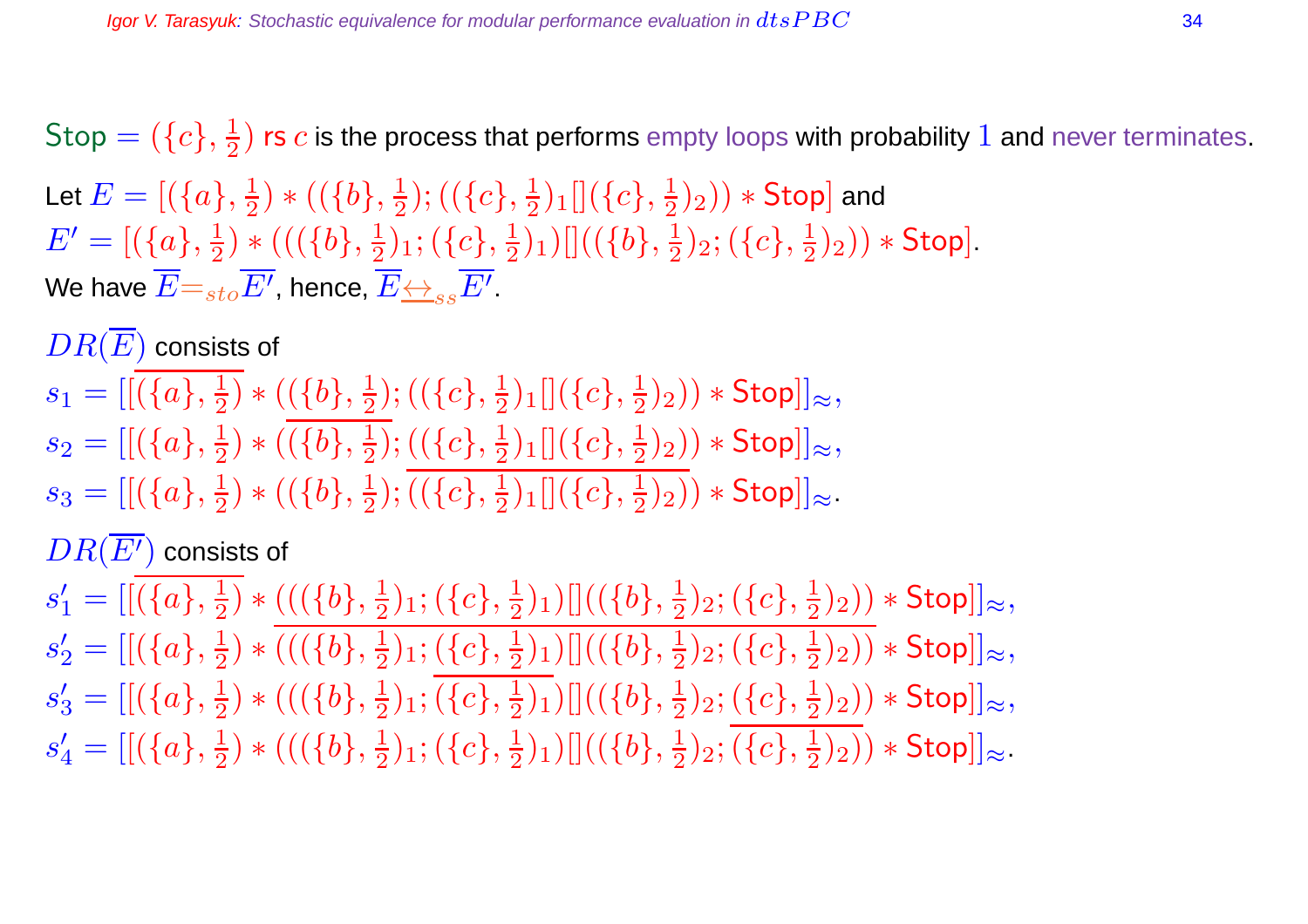The steady-state PMFs  $\psi$  for  $DTMC(\overline{E})$  and  $\psi'$  for  $DTMC(\overline{E'})$  are

$$
\psi = \left(0, \frac{1}{2}, \frac{1}{2}\right), \psi' = \left(0, \frac{1}{2}, \frac{1}{4}, \frac{1}{4}\right).
$$

Consider  $\mathcal{H}=\{s_3,s_3',s_4'\}.$  The steady-state probabilities for  $\mathcal H$  coincide:  $\sum_{s \in \mathcal{H} \cap DR(\overline{E})} \psi(s) = \psi(s_3) = \frac{1}{2} = \frac{1}{4} + \frac{1}{4}$  $\frac{1}{4}=\psi'(s'_\epsilon$  $\psi^{\prime}(s_{4}^{\prime}% s_{5}^{\prime})=\psi^{\prime}(s_{4}^{\prime\prime}-s_{5}^{\prime\prime}-s_{6}^{\prime\prime}-s_{7}^{\prime\prime})$  $\mathcal{L}'_4$ ) =  $\sum_{s' \in \mathcal{H} \cap DR(\overline{E'})} \psi'(s')$ . Let  $\Sigma = \{\{c\}\}\.$  The steady-state probabilities to come in the equivalence class  $\mathcal H$  and start the step trace  $\Sigma$  from it coincide as well:  $\psi(s_3)(PT(\{(\{c\},\frac{1}{2}$  $\{\frac{1}{2})_1\}, s_3) + PT(\{(\{c\},\frac{1}{2})\}$  $(\frac{1}{2})_2$ ,  $s_3$ )) =  $\overline{1}$ 2  $(\frac{1}{2} + \frac{1}{2})$ 2  $=\frac{1}{2}$  $\frac{1}{2}=\frac{1}{4}$  $\frac{1}{4}\cdot 1+\frac{1}{4}\cdot 1=\psi'(s'_3)$  $\binom{2}{3}PT(\{(\{c\},\frac{1}{2}$  $(\frac{1}{2})_1\},s'_3)+\psi'(s'_4)$  $\binom{7}{4}PT(\{(\{c\},\frac{1}{2}$  $\frac{1}{2}$ )<sub>2</sub>}, s'<sub>4</sub>). In the figure above  $N = Box_{dts}(\overline{E})$  and  $N' = Box_{dts}(\overline{E'}).$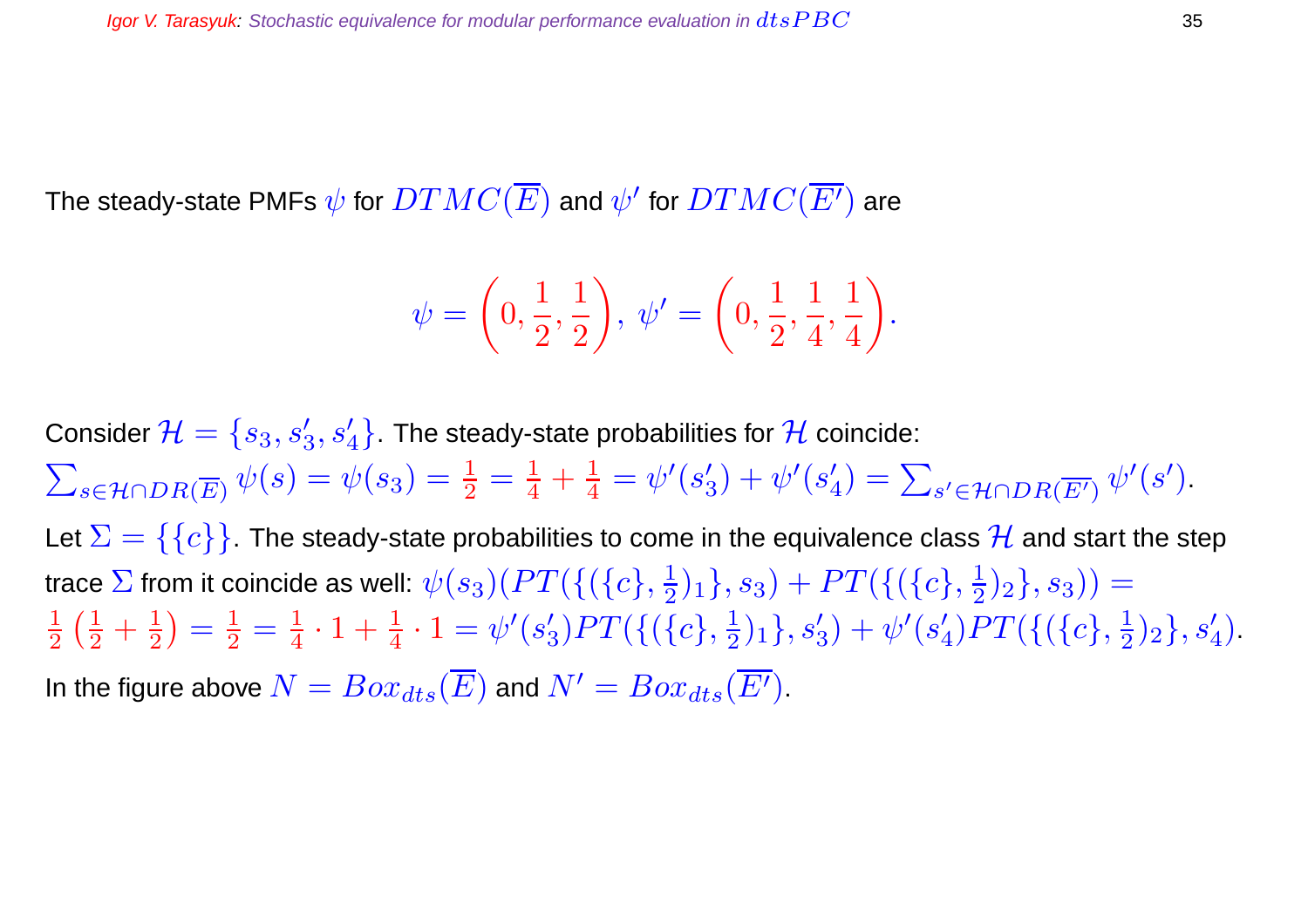#### **Simplification of performance analysis**

The method of performance analysis simplification.

- 1. The system under investigation is specified by a static expression of  $dtsPBC$ .
- 2. The transition system of the expression is constructed.
- 3. After examining this transition system for self-similarity and symmetry, a step stochastic autobisimulation equivalence for the expression is determined.
- 4. The quotient underlying DTMC of the expression is constructed.
- 5. The steady-state probabilities and performance indices based on this DTMC are calculated.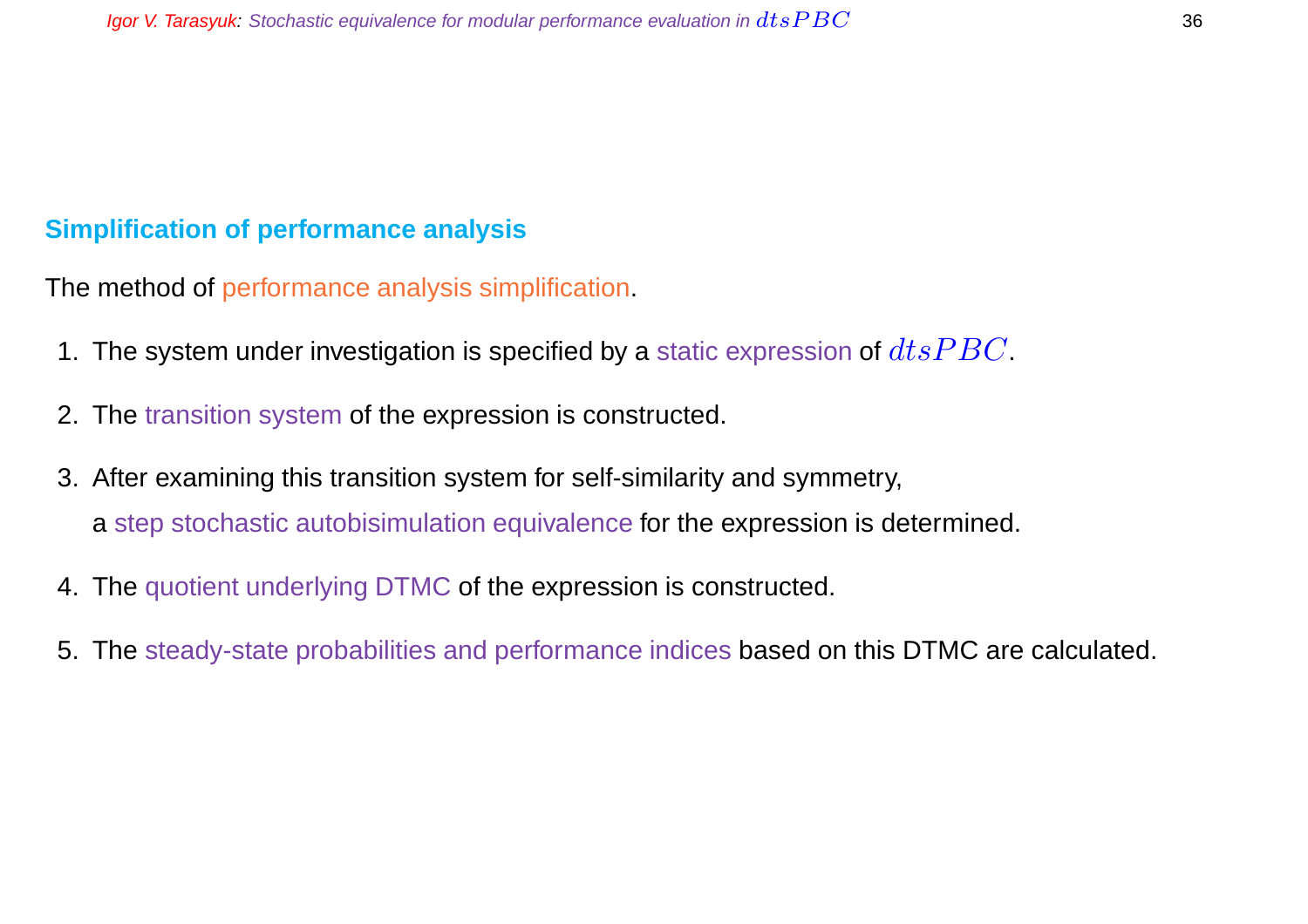#### **Shared memory system**

A model of two processors accessing a common shared memory [MBCDF95]



#### The diagram of the shared memory system

After activation of the system, two processors are active, and the common memory is available. Each processor can request an access to the memory.

When a processor starts an acquisition of the memory, another processor waits until the former one ends its operations, and the system returns to the state with both active processors and the available memory.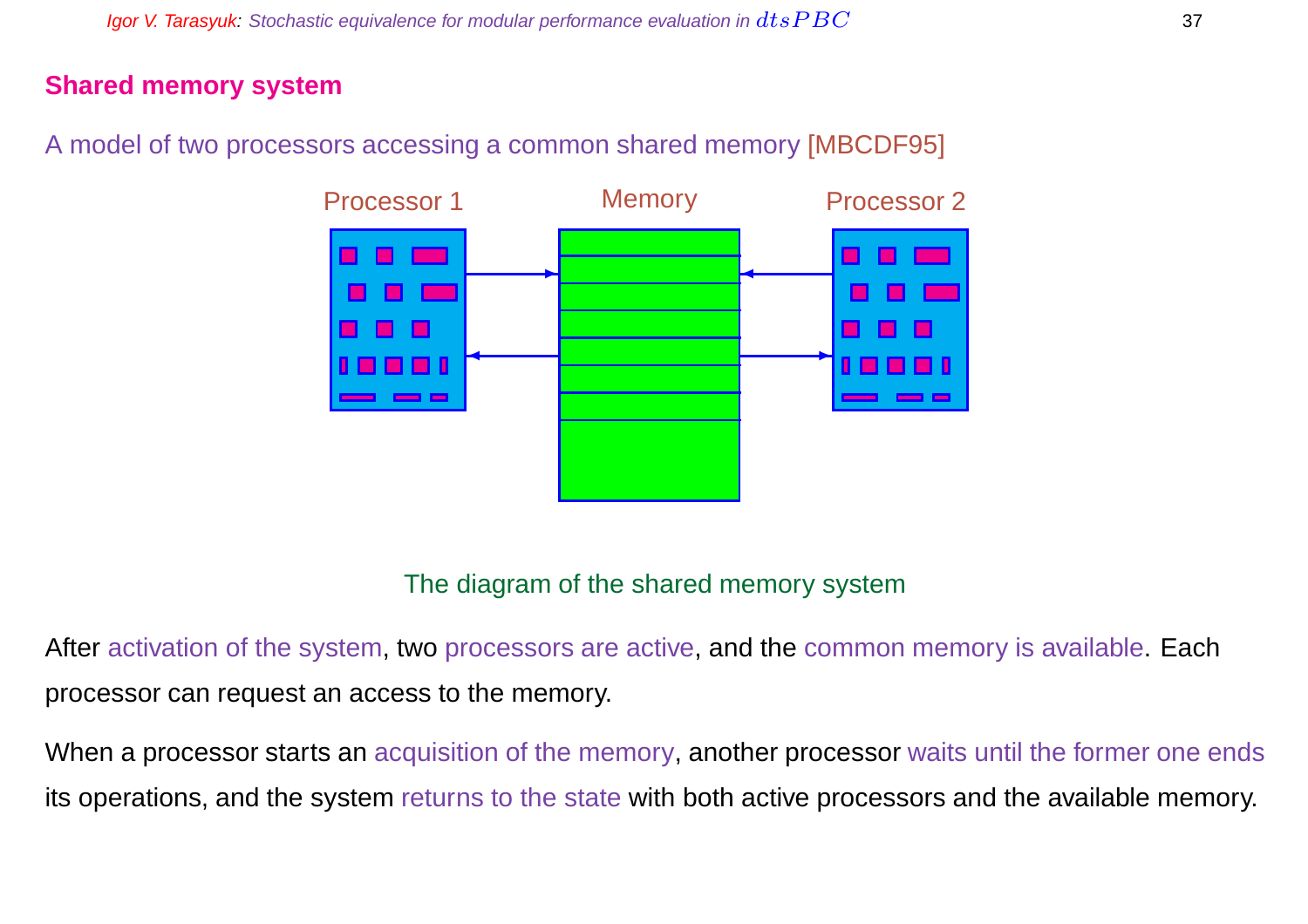a corresponds to the system activation.

 $r_i$   $(1 \leq i \leq 2)$  represent the common memory request of processor i.

 $b_i$  and  $e_i$  correspond to the beginning and the end of the common memory access of processor i.

The other actions are used for communication purpose only.

The static expression of the first processor is

 $E_1 = [(\{x_1\}, \frac{1}{2}]$  $\frac{1}{2}$ ) \* (( $\{r_1\}, \frac{1}{2}$  $(\{b_1,y_1\},\frac{1}{2})$  $(\{e_1,z_1\},\frac{1}{2})$  $(\frac{1}{2})$   $*$  Stop].

The static expression of the second processor is

 $E_2=[(\{x_2\},\frac{1}{2}$  $\frac{1}{2}$ ) \* (( $\{r_2\},\frac{1}{2}$  $(\{b_2,y_2\},\frac{1}{2})$  $(\{e_2,z_2\},\frac{1}{2})$  $(\frac{1}{2})$   $*$  Stop].

The static expression of the shared memory is

 $E_3 = [(\lbrace a, \widehat{x_1}, \widehat{x_2} \rbrace, \frac{1}{2}]$  $(\{\hat{y_1}\},\frac{1}{2})$  \* (( $(\{\hat{y_1}\},\frac{1}{2})$  $(\{\hat{z_1}\},\{\{2\}\})$  $(\frac{1}{2}))[[((\{\hat{y_2}\},\frac{1}{2}% )^{2}](\vec{y_1}+\vec{y_2})^2]$  $(\{\hat{z_2}\},\frac{1}{2})$  $(\frac{1}{2}))) *$  Stop].

The static expression of the shared memory system with two processors is

 $E = (E_1||E_2||E_3)$  sy  $x_1$  sy  $x_2$  sy  $y_1$  sy  $y_2$  sy  $z_1$  sy  $z_2$  rs  $x_1$  rs  $x_2$  rs  $y_1$  rs  $y_2$  rs  $z_1$  rs  $z_2$ .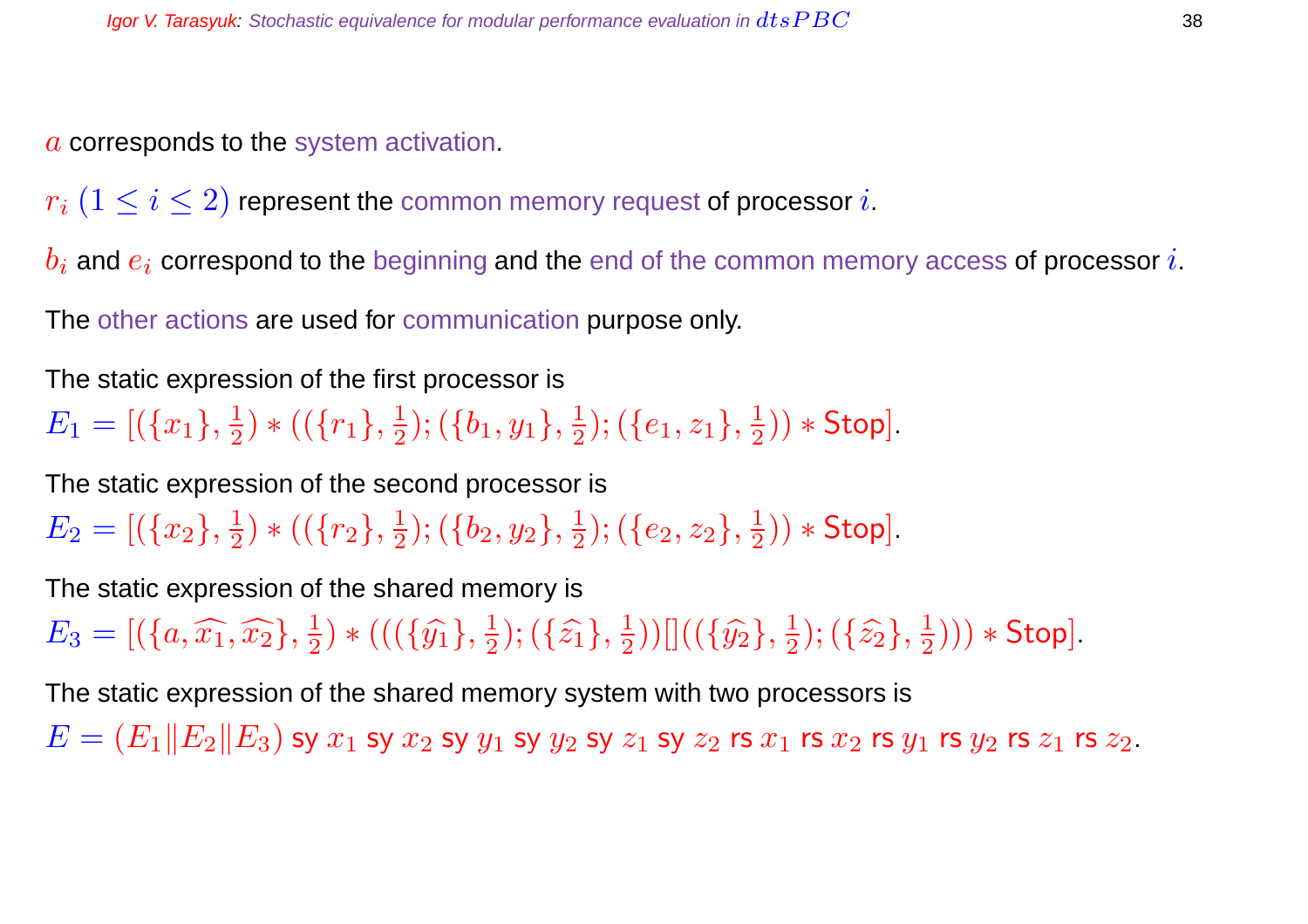#### Interpretation of the states

 $s_1$ : the initial state,

- $s<sub>2</sub>$ : the system is activated and the memory is not requested,
- $s<sub>3</sub>$ : the memory is requested by the first processor,
- s<sub>4</sub>: the memory is requested by the second processor,
- $s<sub>5</sub>$ : the memory is allocated to the first processor,
- $s<sub>6</sub>$ : the memory is requested by two processors,
- $s<sub>7</sub>$ : the memory is allocated to the second processor,

 $s<sub>8</sub>$ : the memory is allocated to the first processor and the memory is requested by the second processor,

s<sub>9</sub>: the memory is allocated to the second processor and the memory is requested by the first processor.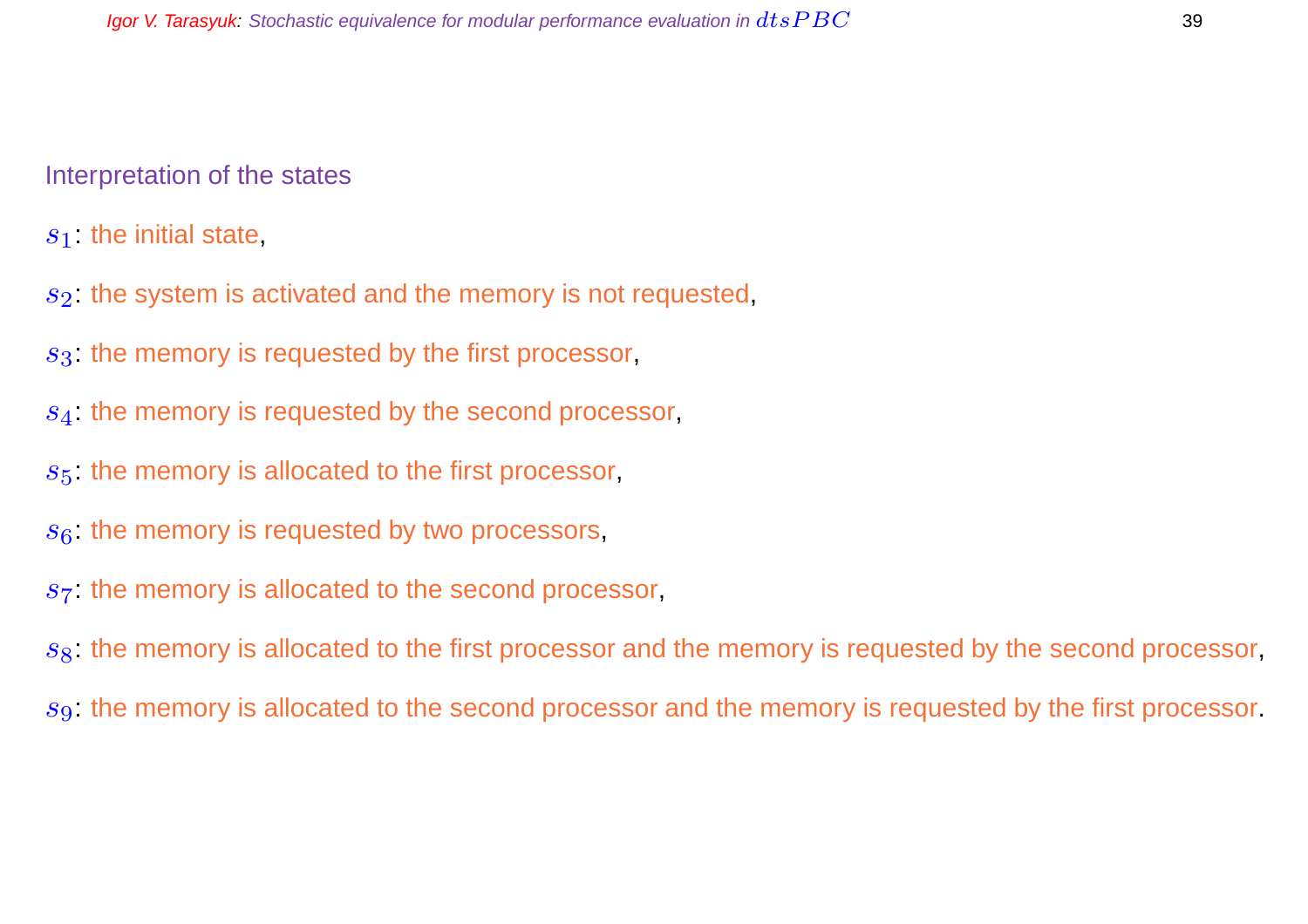

The transition system of the shared memory system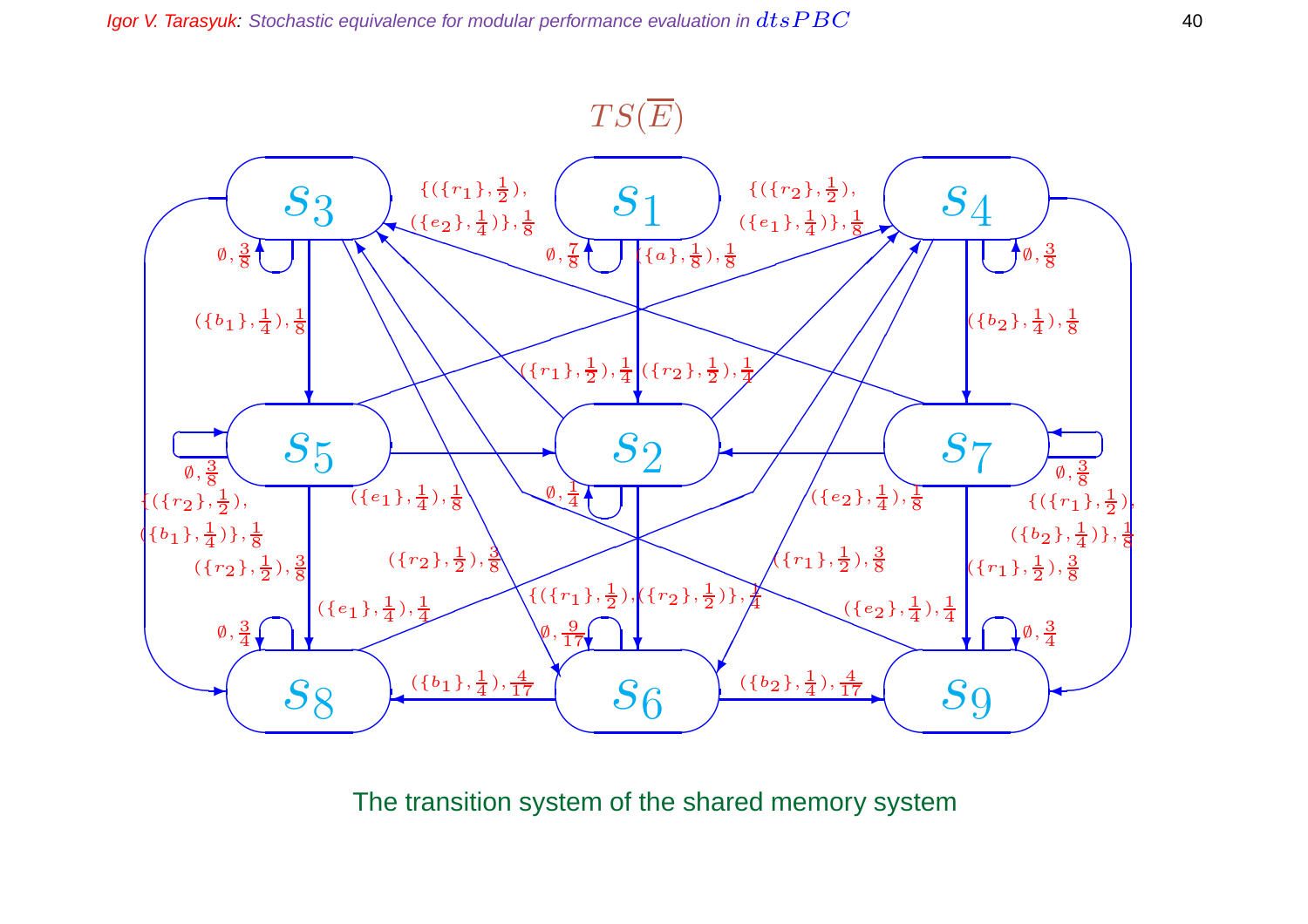The TPM for  $DTMC(\overline{E})$  is

$$
\mathbf{P} = \begin{bmatrix} \frac{7}{8} & \frac{1}{8} & 0 & 0 & 0 & 0 & 0 & 0 & 0 \\ 0 & \frac{1}{4} & \frac{1}{4} & \frac{1}{4} & 0 & \frac{1}{4} & 0 & 0 & 0 \\ 0 & 0 & \frac{3}{8} & 0 & \frac{1}{8} & \frac{3}{8} & 0 & \frac{1}{8} & 0 \\ 0 & 0 & 0 & \frac{3}{3} & 0 & \frac{3}{8} & \frac{1}{8} & 0 & \frac{1}{8} \\ 0 & \frac{1}{8} & 0 & \frac{1}{8} & \frac{3}{8} & 0 & 0 & \frac{3}{8} & 0 \\ 0 & 0 & 0 & 0 & 0 & \frac{9}{17} & 0 & \frac{4}{17} & \frac{4}{17} \\ 0 & \frac{1}{8} & \frac{1}{8} & 0 & 0 & 0 & \frac{3}{8} & 0 & \frac{3}{8} \\ 0 & 0 & 0 & \frac{1}{4} & 0 & 0 & 0 & 0 & \frac{3}{4} & 0 \\ 0 & 0 & \frac{1}{4} & 0 & 0 & 0 & 0 & 0 & \frac{3}{4} \end{bmatrix}.
$$

The steady-state PMF for  $DTMC(\overline{E})$  is

$$
\psi=\left(0,\frac{16}{2103},\frac{80}{701},\frac{80}{701},\frac{16}{701},\frac{391}{2103},\frac{16}{701},\frac{560}{2103},\frac{560}{2103}\right)
$$

.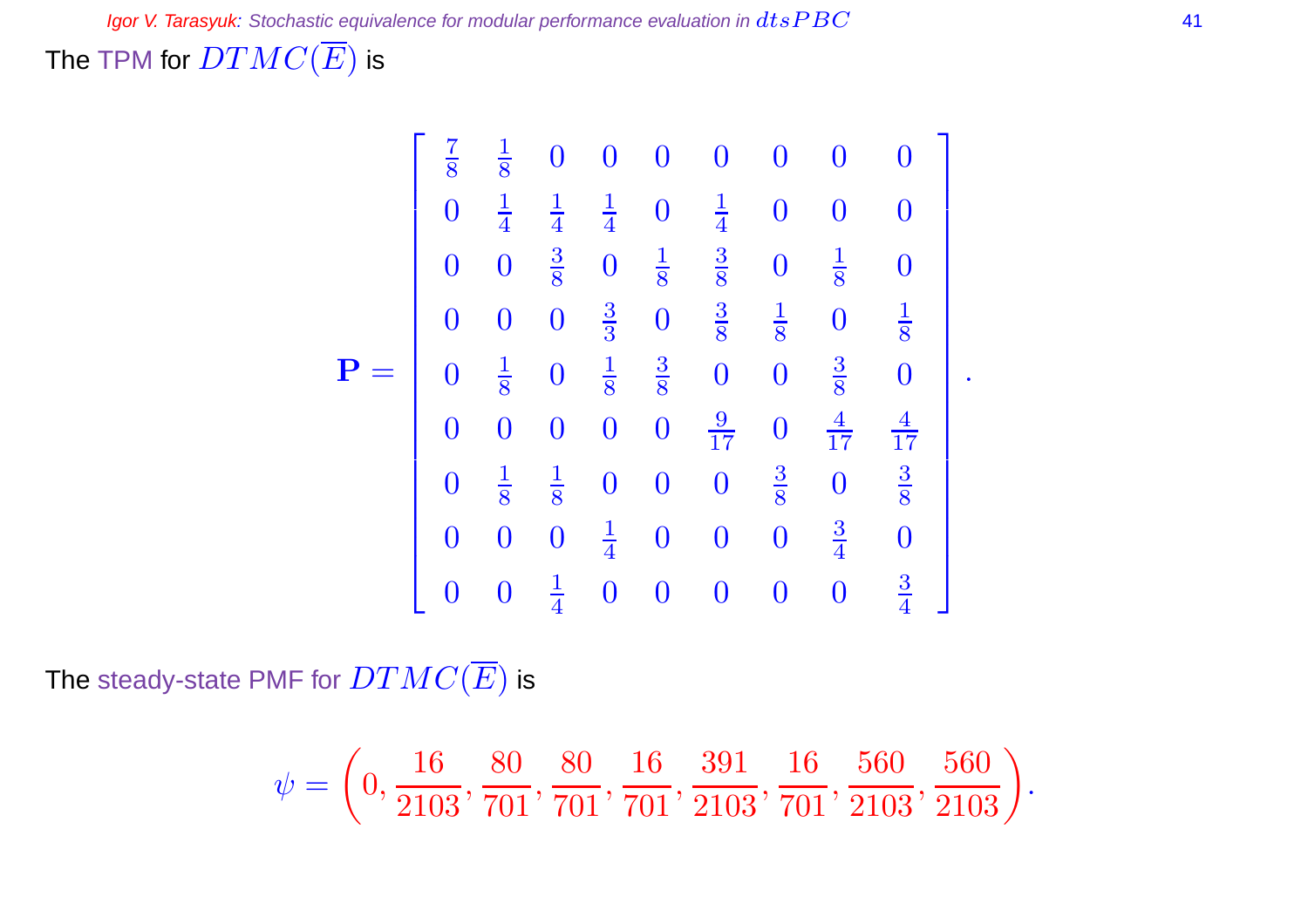The average sojourn time vector of  $\overline{E}$  is

$$
SJ = \left(8, \frac{4}{3}, \frac{8}{5}, \frac{8}{5}, \frac{8}{5}, \frac{17}{8}, \frac{8}{5}, 4, 4\right).
$$

The sojourn time variance vector of  $\overline{E}$  is

$$
VAR = \left(56, \frac{4}{9}, \frac{24}{25}, \frac{24}{25}, \frac{24}{25}, \frac{153}{64}, \frac{24}{25}, 12, 12\right).
$$

Transient and steady-state probabilities of the shared memory system

| $\pmb{k}$   |        | 10     | 15     | 20     | 25     | 30     | 35     | 40     | 45     | 50     | $\infty$       |
|-------------|--------|--------|--------|--------|--------|--------|--------|--------|--------|--------|----------------|
| $\psi_1[k]$ | 0.5129 | 0.2631 | 0.1349 | 0.0692 | 0.0355 | 0.0182 | 0.0093 | 0.0048 | 0.0025 | 0.0013 | $\overline{0}$ |
| $\psi_2[k]$ | 0.1045 | 0.0573 | 0.0331 | 0.0207 | 0.0143 | 0.0110 | 0.0094 | 0.0085 | 0.0081 | 0.0078 | 0.0076         |
| $\psi_3[k]$ | 0.0587 | 0.0845 | 0.0989 | 0.1063 | 0.1101 | 0.1121 | 0.1131 | 0.1136 | 0.1138 | 0.1140 | 0.1141         |
| $\psi_5[k]$ | 0.0094 | 0.0154 | 0.0190 | 0.0209 | 0.0218 | 0.0223 | 0.0226 | 0.0227 | 0.0228 | 0.0228 | 0.0228         |
| $\psi_6[k]$ | 0.1265 | 0.1577 | 0.1714 | 0.1785 | 0.1821 | 0.1840 | 0.1849 | 0.1854 | 0.1857 | 0.1858 | 0.1859         |
| $\psi_8[k]$ | 0.0599 | 0.1611 | 0.2123 | 0.2386 | 0.2521 | 0.2590 | 0.2626 | 0.2644 | 0.2653 | 0.2658 | 0.2663         |

We depict the probabilities for the states  $s_1, s_2, s_3, s_5, s_6, s_8$  only, since the corresponding values coincide for  $s_3$ ,  $s_4$  as well as for  $s_5$ ,  $s_7$  and for  $s_8$ ,  $s_9$ .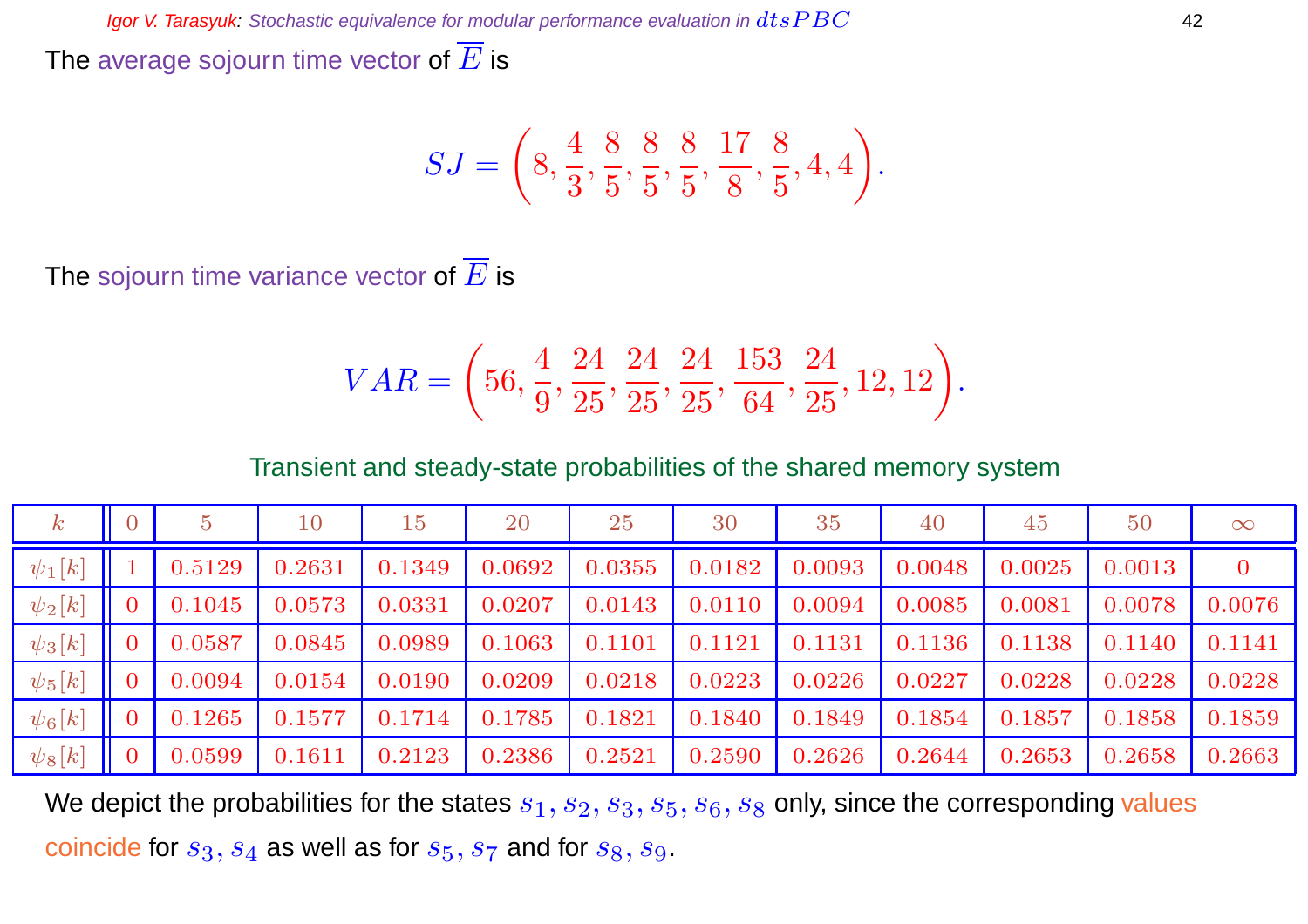

Transient probabilities alteration diagram of the shared memory system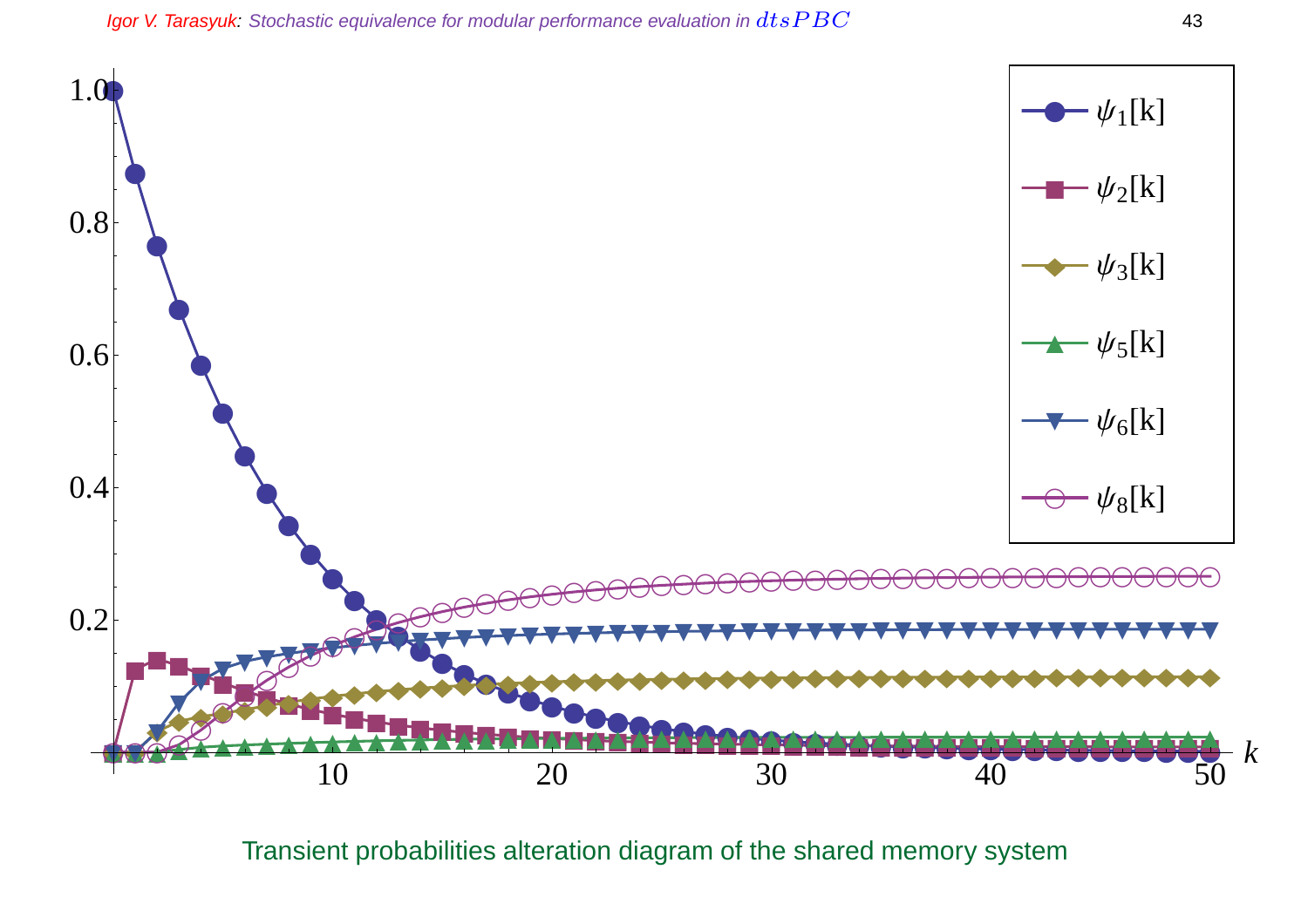#### Performance indices

- The average recurrence time in the state  $s_2$ , the average system run-through, is 1  $\frac{1}{\psi_2} = \frac{2103}{16}$  $\frac{103}{16} = 131\frac{7}{16}$ .
- The common memory is available in the states  $s_2, s_3, s_4, s_6$  only.

The steady-state probability that the memory is available is  $\psi_2+\psi_3+\psi_4+\psi_6=\frac{887}{2103}.$ The steady-state probability that the memory is used, the *shared memory utilization*, is  $1-\frac{887}{2105}$  $\frac{887}{2103} = \frac{1216}{2103}$ 

 $\bullet~$  The common memory request of the first processor  $(\{r_1\},\frac{1}{2})$  $\frac{1}{2}$ ) is only possible from the states  $s_2, s_4, s_7.$ 

The request probability in each of the states is a sum of execution probabilities for all multisets of activities containing  $(\{r_1\},\frac{1}{2})$  $\frac{1}{2}$ ).

The steady-state probability of the shared memory request from the first processor is  $\psi_2$   $\sum$  $\{\Gamma | (\{r_1\},\frac{1}{2})\}$  $\frac{1}{2}$ <sub>2</sub>) =  $\Gamma$ <sub>2</sub> PT( $\Gamma$ , s<sub>2</sub>) +  $\psi_4$   $\sum$  $\{\Gamma | (\{r_1\},\frac{1}{2})\}$  $\frac{1}{2}$ ) $\in$ Γ}  $PT(\Gamma, s_4)$   $+$  $\psi$ 7 $\sum$  $\{\Gamma | ({r_1}, \frac{1}{2})\}$  $\frac{1}{2}$ <sub>)</sub>∈ $\Gamma$ }  $PT(\Gamma,s_7) =$  $\frac{16}{2103} \left( \frac{1}{4} + \frac{1}{4} \right)$ 4  $+\frac{80}{701}(\frac{3}{8}+\frac{1}{8})$ 8  $+\frac{16}{701}(\frac{3}{8}+\frac{1}{8})$ 8  $=$  $\frac{152}{2103}$ .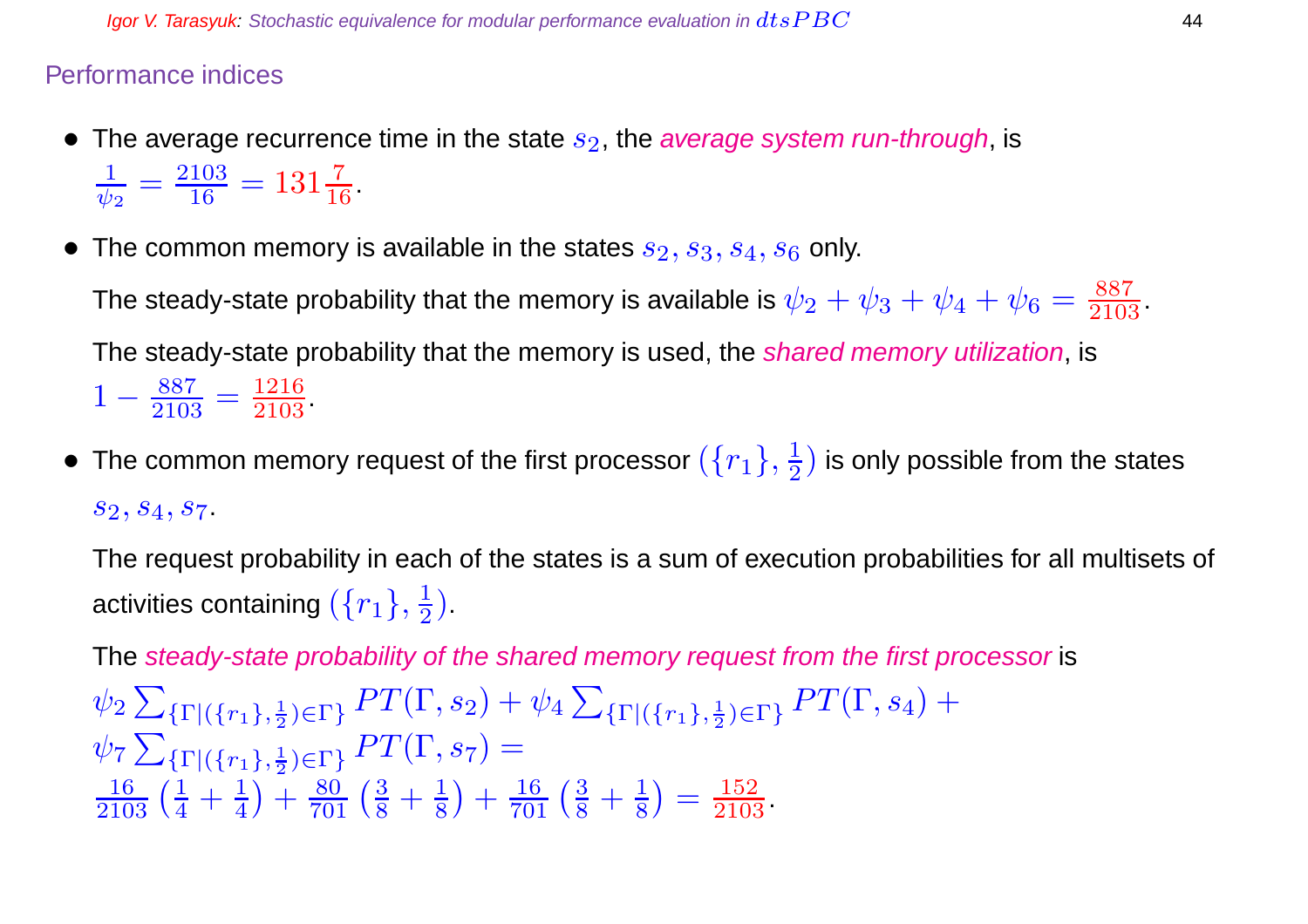Igor V. Tarasyuk: Stochastic equivalence for modular performance evaluation in  $dtsPBC$  45



The marked dts-boxes of two processors and shared memory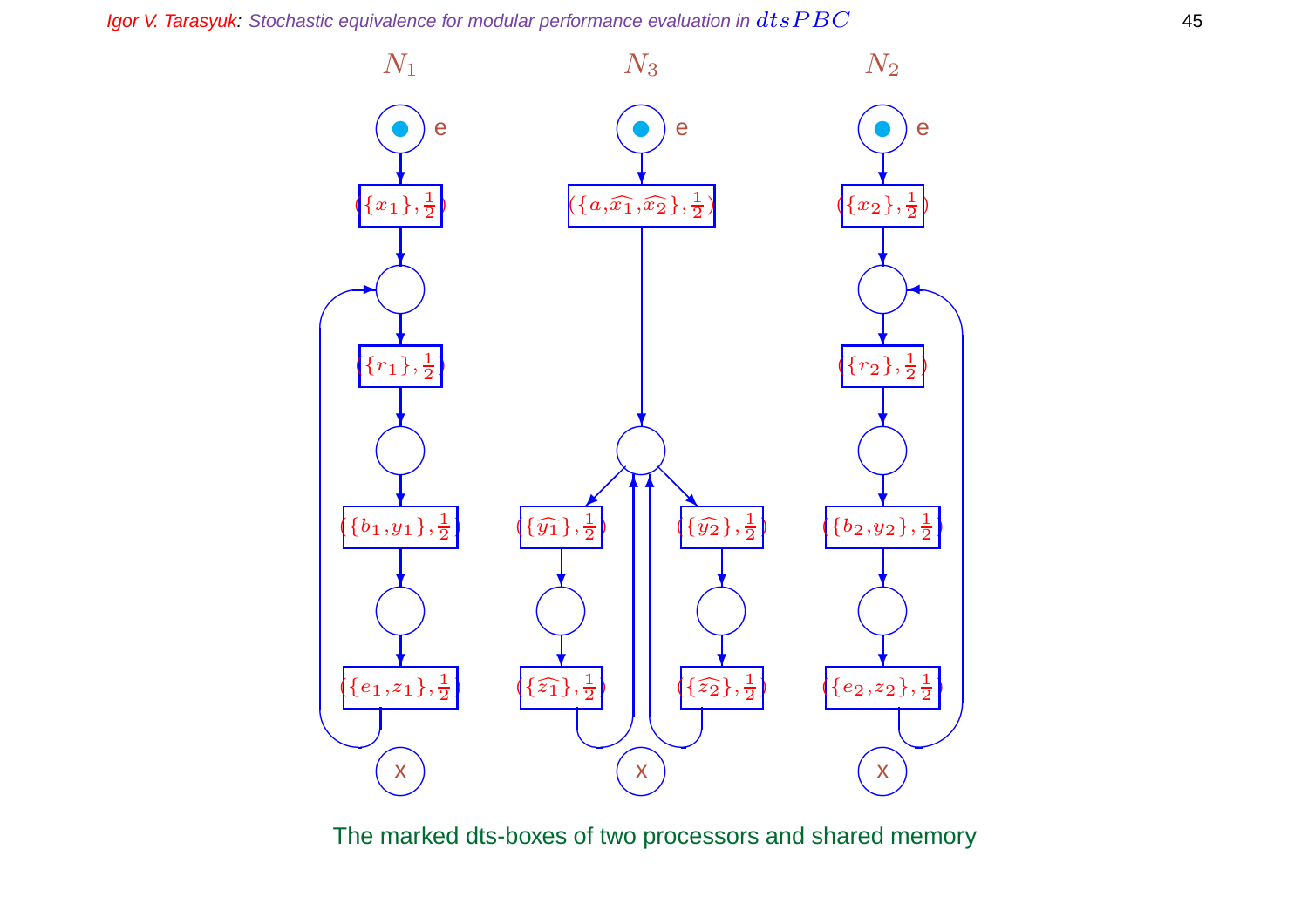#### Igor V. Tarasyuk: Stochastic equivalence for modular performance evaluation in  $dtsPBC$   $\hphantom{ab}$  46



The marked dts-box of the shared memory system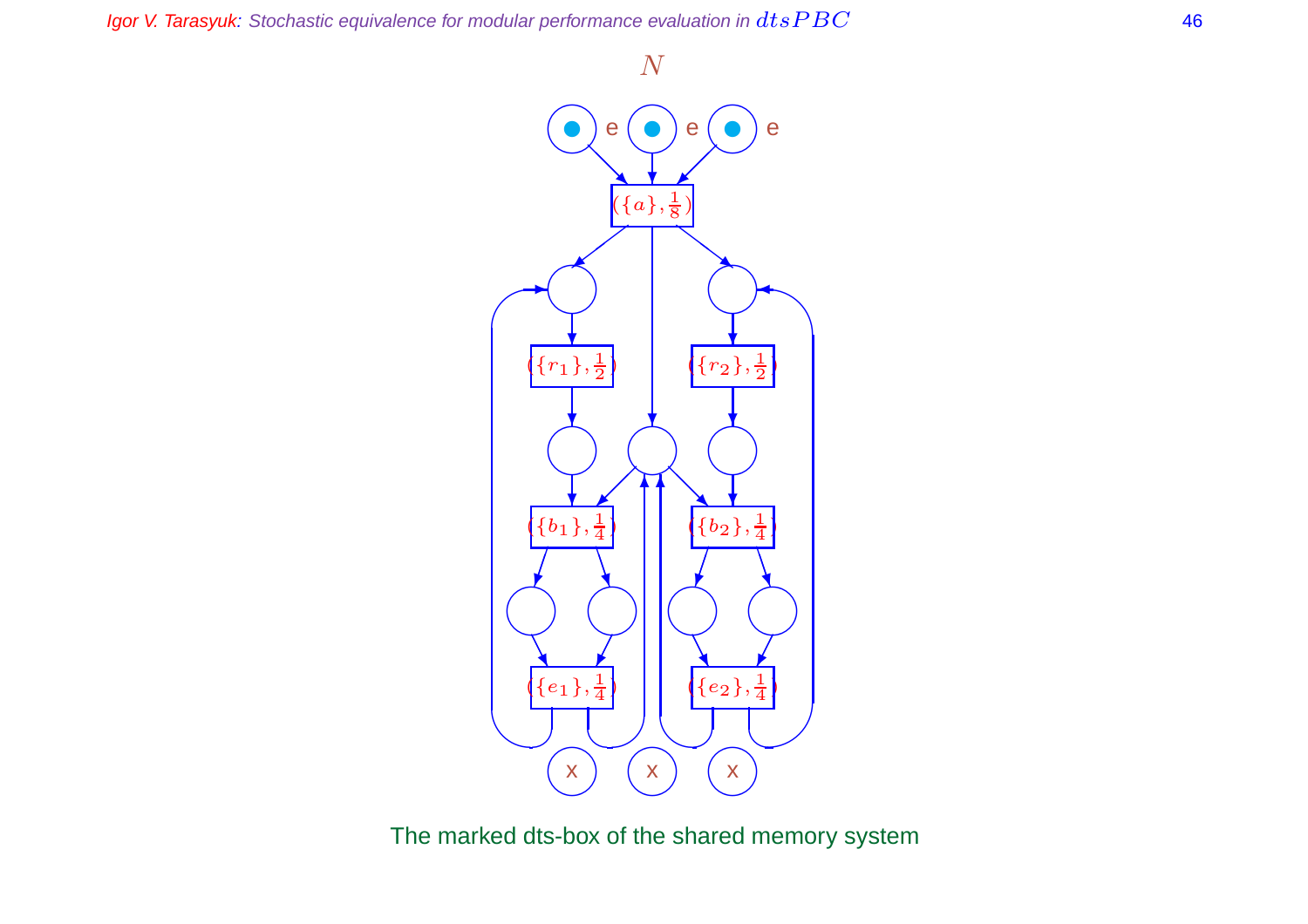#### The abstract system

The static expression of the first processor is

 $F_1 = [(\{x_1\}, \frac{1}{2}]$  $(\overline{\{r\}},\frac{1}{2})$  $(\{b,y_1\},\frac{1}{2})$  $(\{e,z_1\},\frac{1}{2})$  $(\frac{1}{2})$   $*$  Stop].

The static expression of the second processor is

 $F_2= [(\{x_2\}, \frac{1}{2}$  $(\overline{\{r\}},\frac{1}{2})$  $(\{b,y_2\},\frac{1}{2})$  $(\{e,z_2\},\frac{1}{2})$  $(\frac{1}{2})$   $*$  Stop].

The static expression of the shared memory is

 $F_3 = [(\{a, \widehat{x_1}, \widehat{x_2}\}, \frac{1}{2}]$  $(\{\hat{y_1}\},\frac{1}{2})$  \* (( $(\{\hat{y_1}\},\frac{1}{2})$  $(\{\hat{z_1}\},\{\{2\}\})$  $(\frac{1}{2}))[[((\{\hat{y_2}\},\frac{1}{2}% )^{2}](\vec{y_1}+\vec{y_2})^2]$  $(\{\hat{z_2}\},\frac{1}{2})$  $(\frac{1}{2}))) *$  Stop].

The static expression of the abstract shared memory system with two processors is  $F = (F_1||F_2||F_3)$  sy  $x_1$  sy  $x_2$  sy  $y_1$  sy  $y_2$  sy  $z_1$  sy  $z_2$  rs  $x_1$  rs  $x_2$  rs  $y_1$  rs  $y_2$  rs  $z_1$  rs  $z_2$ .  $DR(\overline{F})$  resembles  $DR(\overline{E})$ , and  $TS(\overline{F})$  is similar to  $TS(\overline{E})$ .  $DTMC(\overline{F}) = DTMC(\overline{E})$ , thus, the TPM and the steady-state PMF for  $DTMC(\overline{F})$  and

 $DTMC(\overline{E})$  coincide.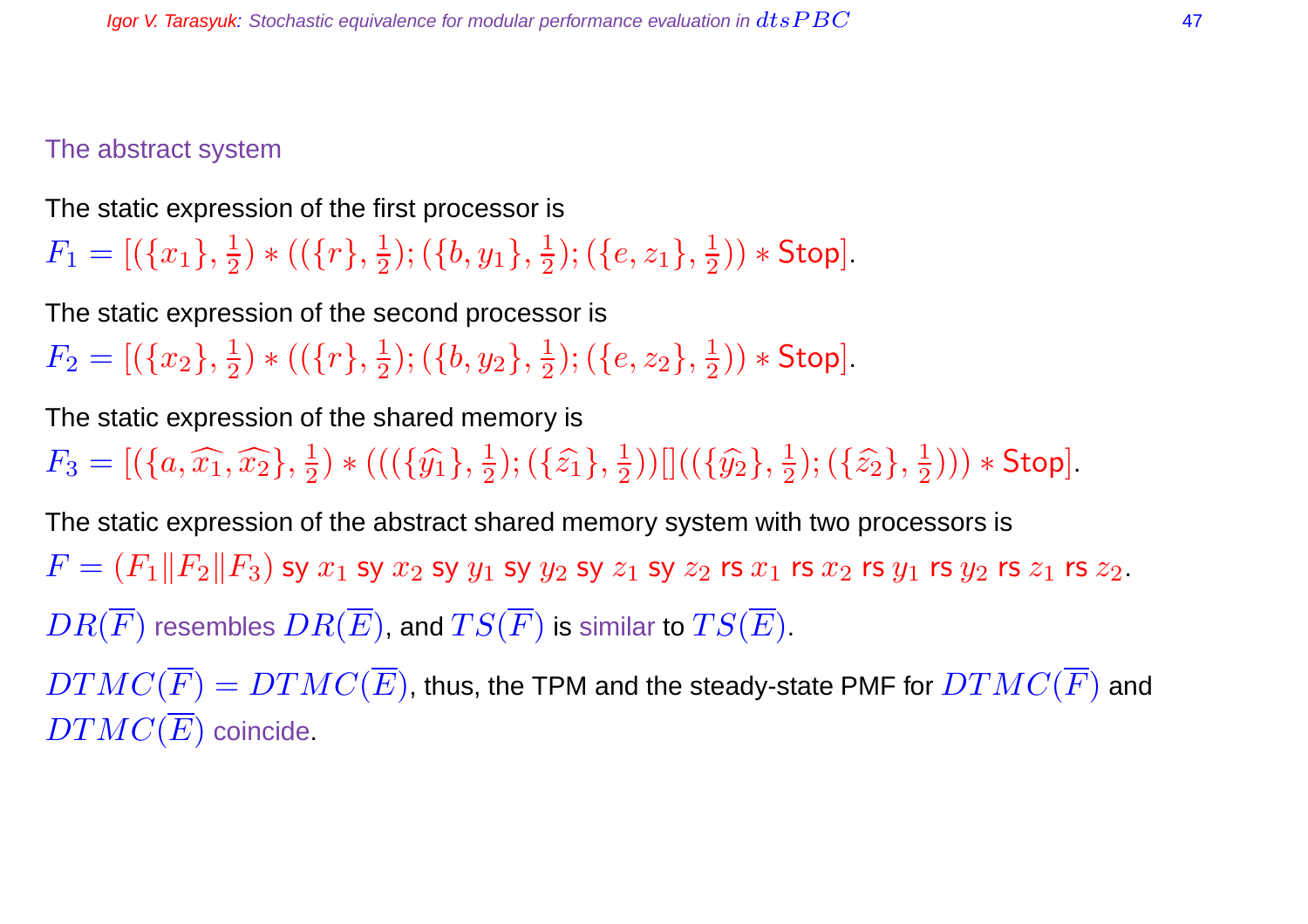#### Performance indices

The first and second performance indices are the same for the standard and abstract systems.

The following performance index: non-identified viewpoint to the processors.

• The common memory request of a processor  $(\{r\},\frac{1}{2})$  $\frac{1}{2}$ ) is only possible from the states  $S_2, S_3, S_4, S_5, S_7.$ 

The request probability in each of the states is a sum of execution probabilities for all multisets of activities containing  $(\{r_1\},\frac{1}{2})$  $\frac{1}{2}$ ).

The steady-state probability of the shared memory request from a processor is

 $\psi_2$   $\sum$  $\{\Gamma | (\{r\},\frac{1}{2})\}$  $\frac{1}{2}$ <sub>2</sub>) =  $\Gamma$ <sub>2</sub> PT( $\Gamma$ , s<sub>2</sub>) +  $\psi_3$   $\sum$  $\{\Gamma | (\{r\},\frac{1}{2})\}$  $\frac{1}{2}$ <sub>)</sub>∈ $\Gamma$ }  $PT(\Gamma,s_3)$  +  $\psi_4$   $\sum$  $\{\Gamma | (\{r\},\frac{1}{2})\}$  $\frac{1}{2}$ <sub>2</sub>)<sub>∈Γ</sub>}  $PT(\Gamma, s_4) + \psi_5 \sum$  $\{\Gamma | (\{r\},\frac{1}{2})\}$  $\frac{1}{2}$ <sub>)</sub>∈ $\Gamma$ }  $PT(\Gamma, s_5)$  +  $\psi$ 7 $\sum$  $\{\Gamma | (\{r\},\frac{1}{2})\}$  $\frac{1}{2}$ <sub>)</sub>∈ $\Gamma$ }  $PT(\Gamma,s_7) =$  $\frac{16}{2103} \left( \frac{1}{4} + \frac{1}{4} + \frac{1}{4} \right)$ 4  $+\frac{80}{701}(\frac{3}{8}+\frac{1}{8})$ 8  $+\frac{80}{701}(\frac{3}{8}+\frac{1}{8})$ 8  $+\frac{16}{701}(\frac{3}{8}+\frac{1}{8})$ 8  $+\frac{16}{701}(\frac{3}{8}+\frac{1}{8})$ 8  $=$   $\frac{100}{701}$ .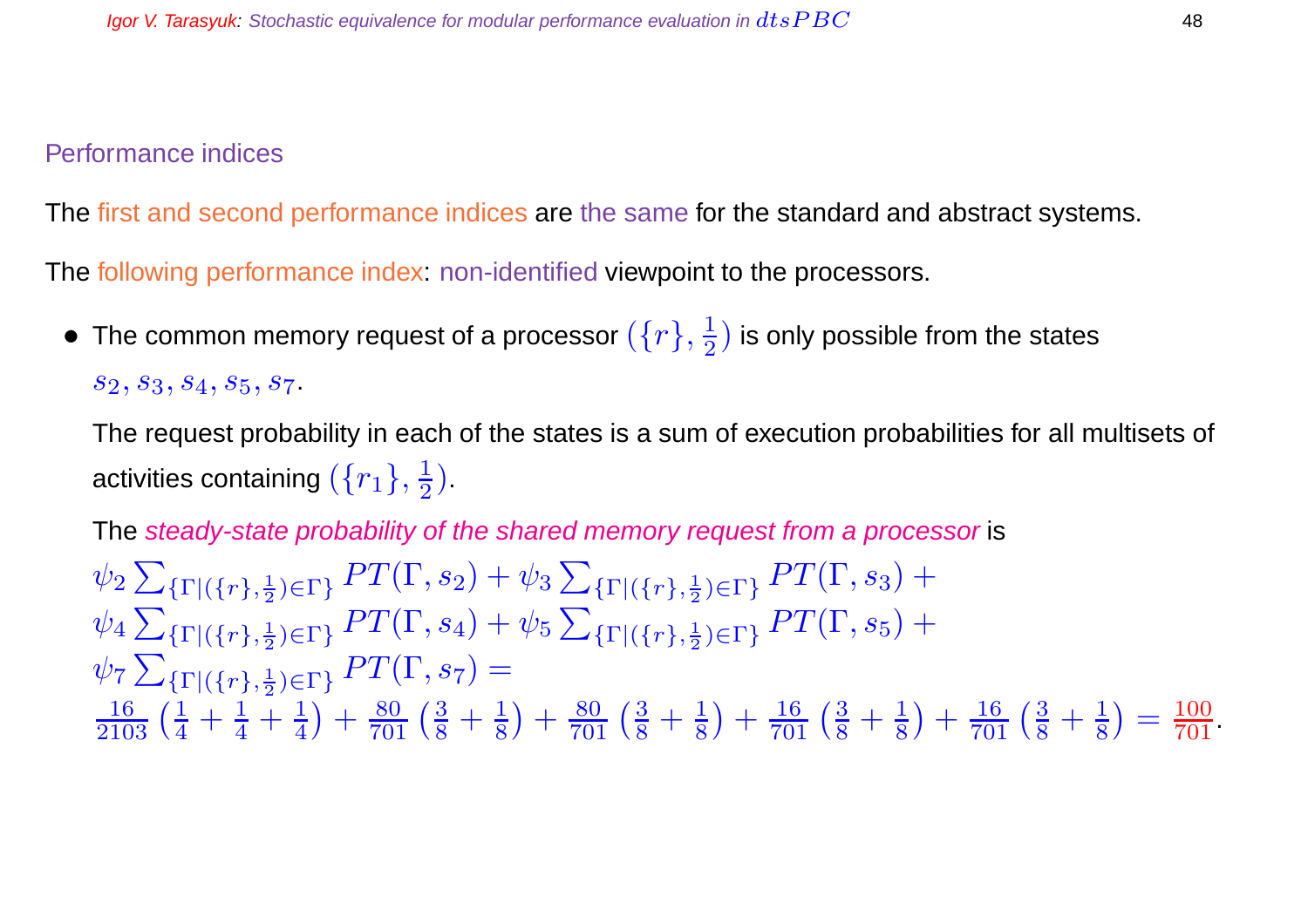The quotient of the abstract system

$$
DR(\overline{F})/_{\mathcal{R}_{ss}(\overline{F})} = \{\mathcal{K}_1, \mathcal{K}_2, \mathcal{K}_3, \mathcal{K}_4, \mathcal{K}_5, \mathcal{K}_6\}, \text{where }
$$

 $\mathcal{K}_1 = \{s_1\}$  (the initial state),

 $\mathcal{K}_2 = \{s_2\}$  (the system is activated and the memory is not requested),

 $\mathcal{K}_3 = \{s_3, s_4\}$  (the memory is requested by one processor),

 $\mathcal{K}_4 = \{s_5, s_7\}$  (the memory is allocated to a processor),

 $\mathcal{K}_5 = \{s_6\}$  (the memory is requested by two processors),

 $\mathcal{K}_6 = \{s_8, s_9\}$  (the memory is allocated to a processor and the memory is requested by another processor).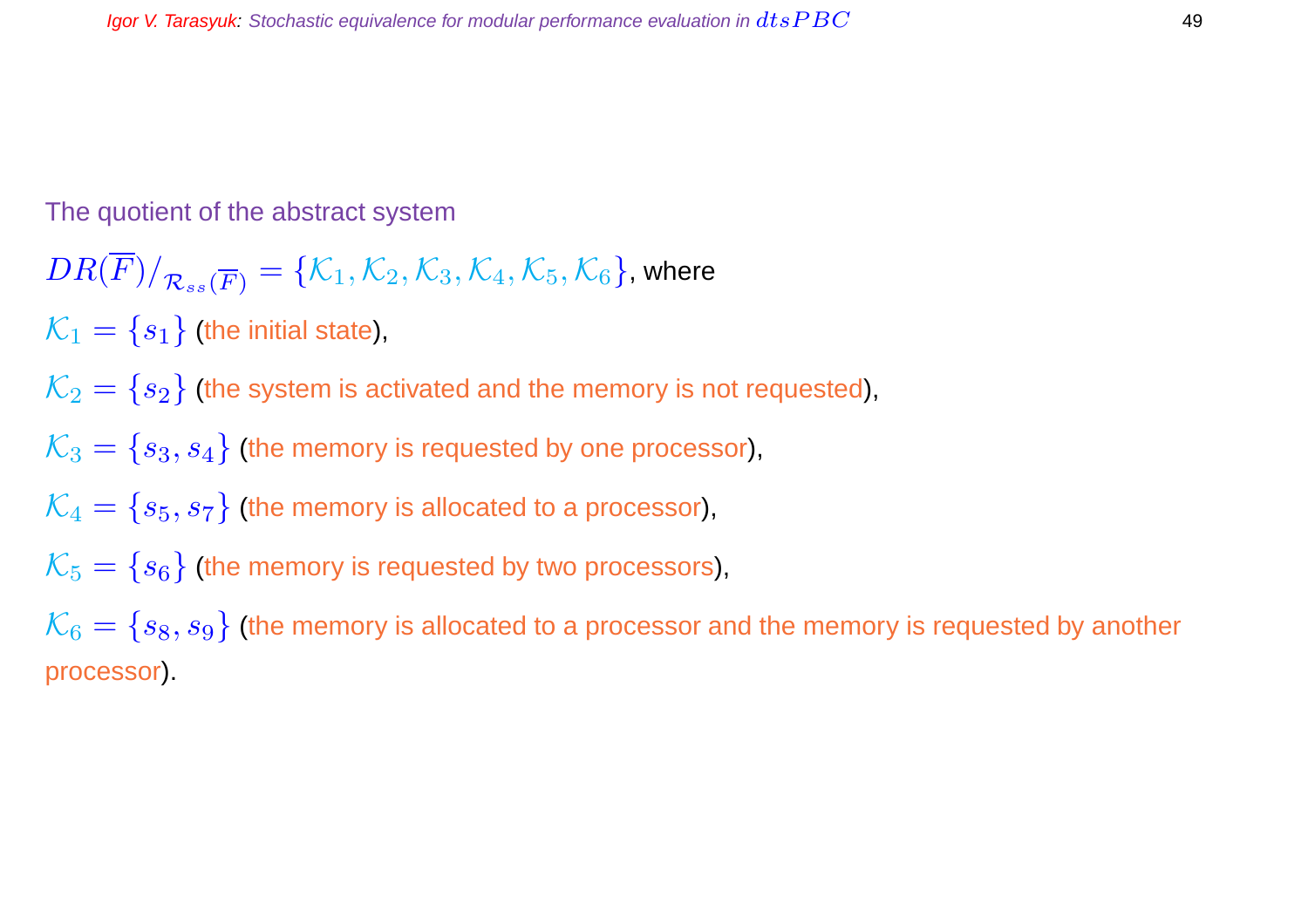

The quotient transition system of the abstract shared memory system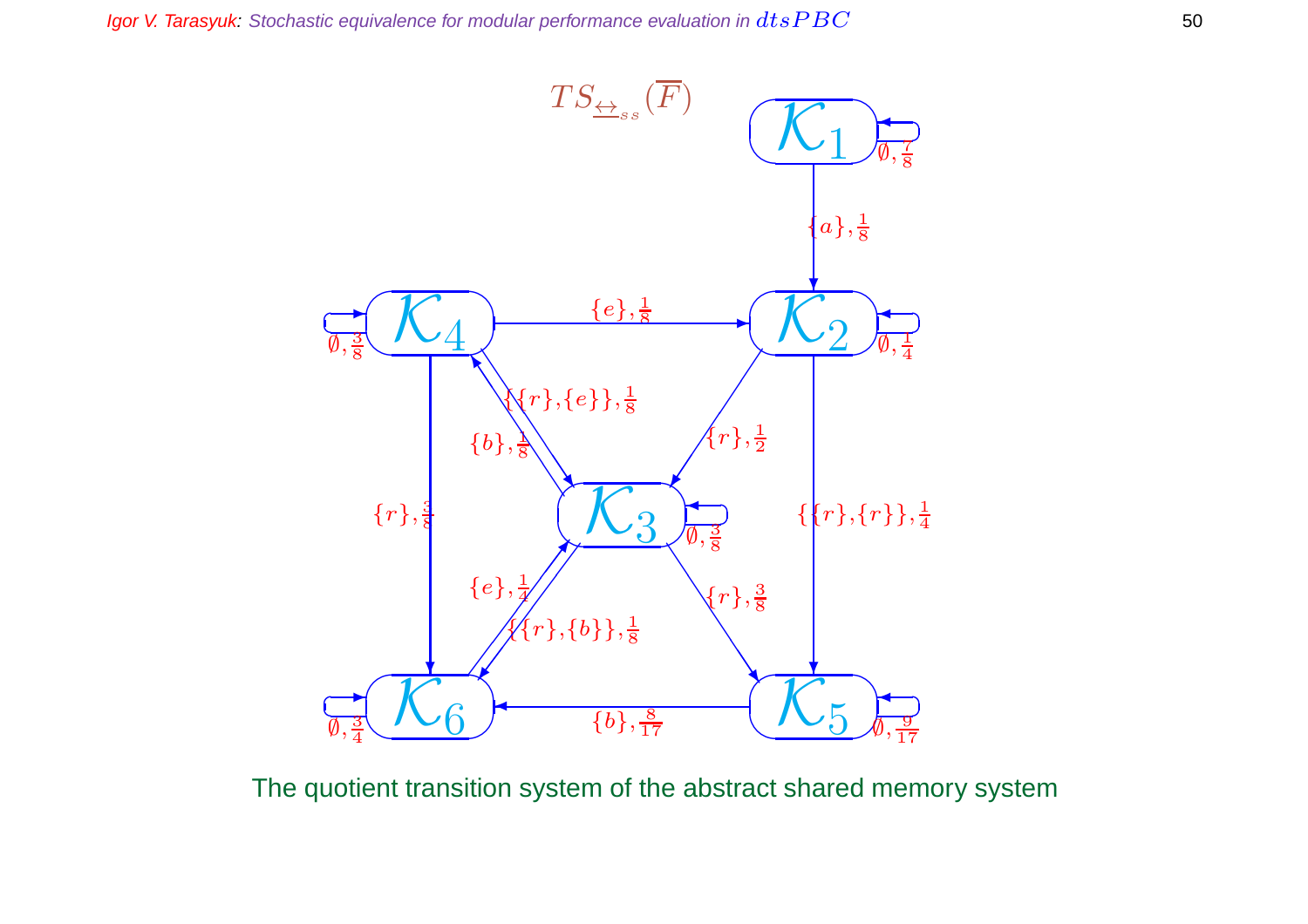### The TPM for  $DTMC_{\overline{\leftrightarrow}_{ss}}(F)$  is

$$
\mathbf{P}' = \begin{bmatrix} \frac{7}{8} & \frac{1}{8} & 0 & 0 & 0 & 0 \\ 0 & \frac{1}{4} & \frac{1}{2} & 0 & \frac{1}{4} & 0 \\ 0 & 0 & \frac{3}{8} & \frac{1}{8} & \frac{3}{8} & \frac{1}{8} \\ 0 & \frac{1}{8} & \frac{1}{8} & \frac{3}{8} & 0 & \frac{3}{8} \\ 0 & 0 & 0 & 0 & \frac{9}{17} & \frac{8}{17} \\ 0 & 0 & \frac{1}{4} & 0 & 0 & \frac{3}{4} \end{bmatrix}.
$$

The steady-state PMF for  $DTMC_{\overline{\leftrightarrow}_{ss}}(F)$  is

$$
\psi' = \left(0, \frac{16}{2103}, \frac{160}{701}, \frac{32}{701}, \frac{391}{2103}, \frac{1120}{2103}\right).
$$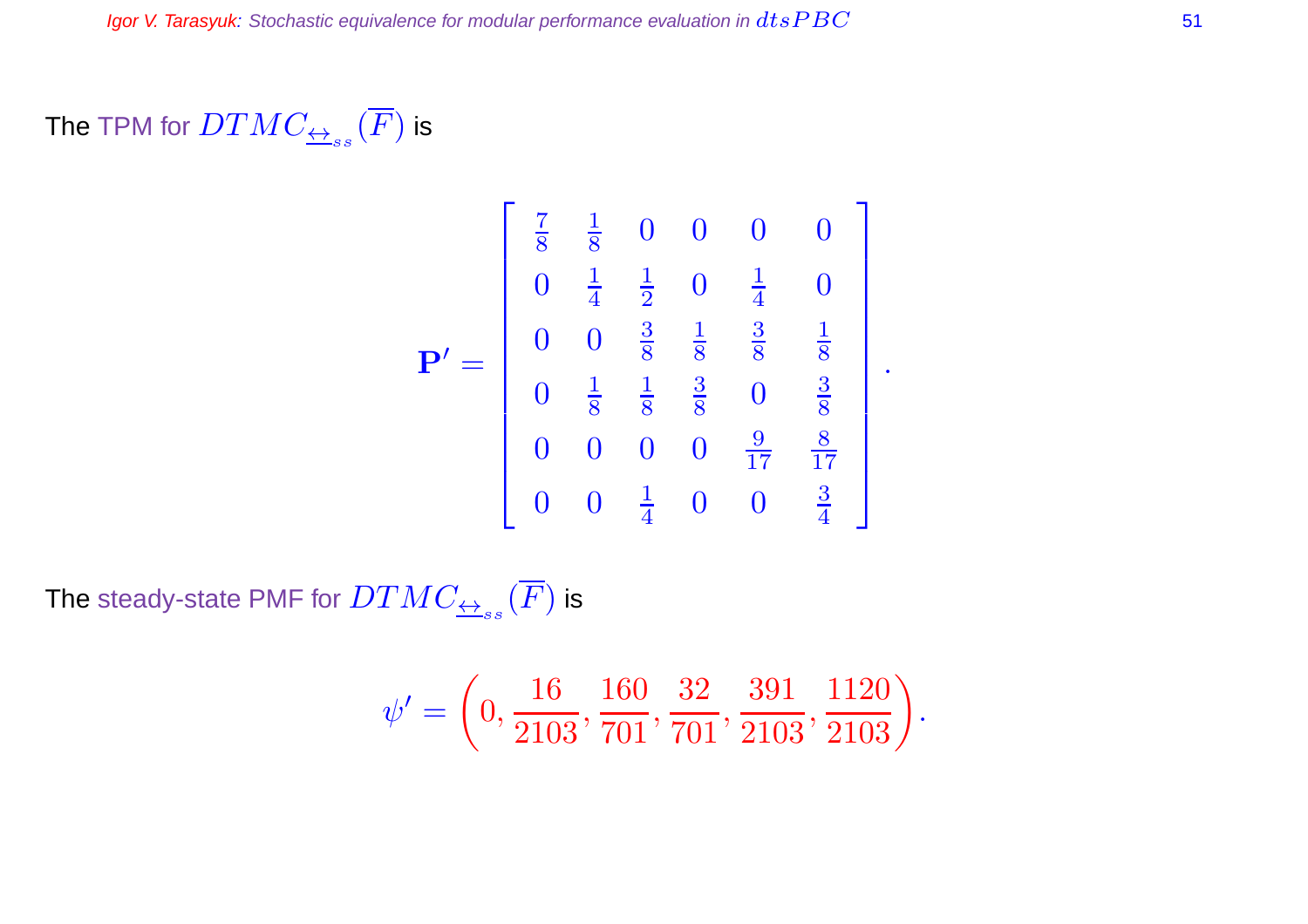The quotient average sojourn time vector of  $\overline{F}$  is

$$
SJ' = \left(8, \frac{4}{3}, \frac{8}{5}, \frac{8}{5}, \frac{17}{8}, 4\right).
$$

The quotient sojourn time variance vector of  $\overline{F}$  is

$$
VAR' = \left(56, \frac{4}{9}, \frac{24}{25}, \frac{24}{25}, \frac{153}{64}, 12\right).
$$

#### Transient and steady-state probabilities of the quotient abstract shared memory system

| $\,k$        | $\overline{5}$ | 10     | 15     | 20     | 25     | 30     | 35     | 40     | 45     | 50     | $\infty$ |
|--------------|----------------|--------|--------|--------|--------|--------|--------|--------|--------|--------|----------|
| $\psi'_1[k]$ | 0.5129         | 0.2631 | 0.1349 | 0.0692 | 0.0355 | 0.0182 | 0.0093 | 0.0048 | 0.0025 | 0.0013 | 0        |
| $\psi'_2[k]$ | 0.1045         | 0.0573 | 0.0331 | 0.0207 | 0.0143 | 0.0110 | 0.0094 | 0.0085 | 0.0081 | 0.0078 | 0.0076   |
| $\psi'_3[k]$ | 0.1175         | 0.1690 | 0.1979 | 0.2127 | 0.2203 | 0.2241 | 0.2261 | 0.2272 | 0.2277 | 0.2280 | 0.2282   |
| $\psi'_4[k]$ | 0.0189         | 0.0309 | 0.0381 | 0.0418 | 0.0437 | 0.0446 | 0.0451 | 0.0454 | 0.0455 | 0.0456 | 0.0456   |
| $\psi_5'[k]$ | 0.1265         | 0.1577 | 0.1714 | 0.1785 | 0.1821 | 0.1840 | 0.1849 | 0.1854 | 0.1857 | 0.1858 | 0.1859   |
| $\psi'_6[k]$ | 0.1197         | 0.3221 | 0.4247 | 0.4772 | 0.5042 | 0.5180 | 0.5251 | 0.5287 | 0.5306 | 0.5316 | 0.5326   |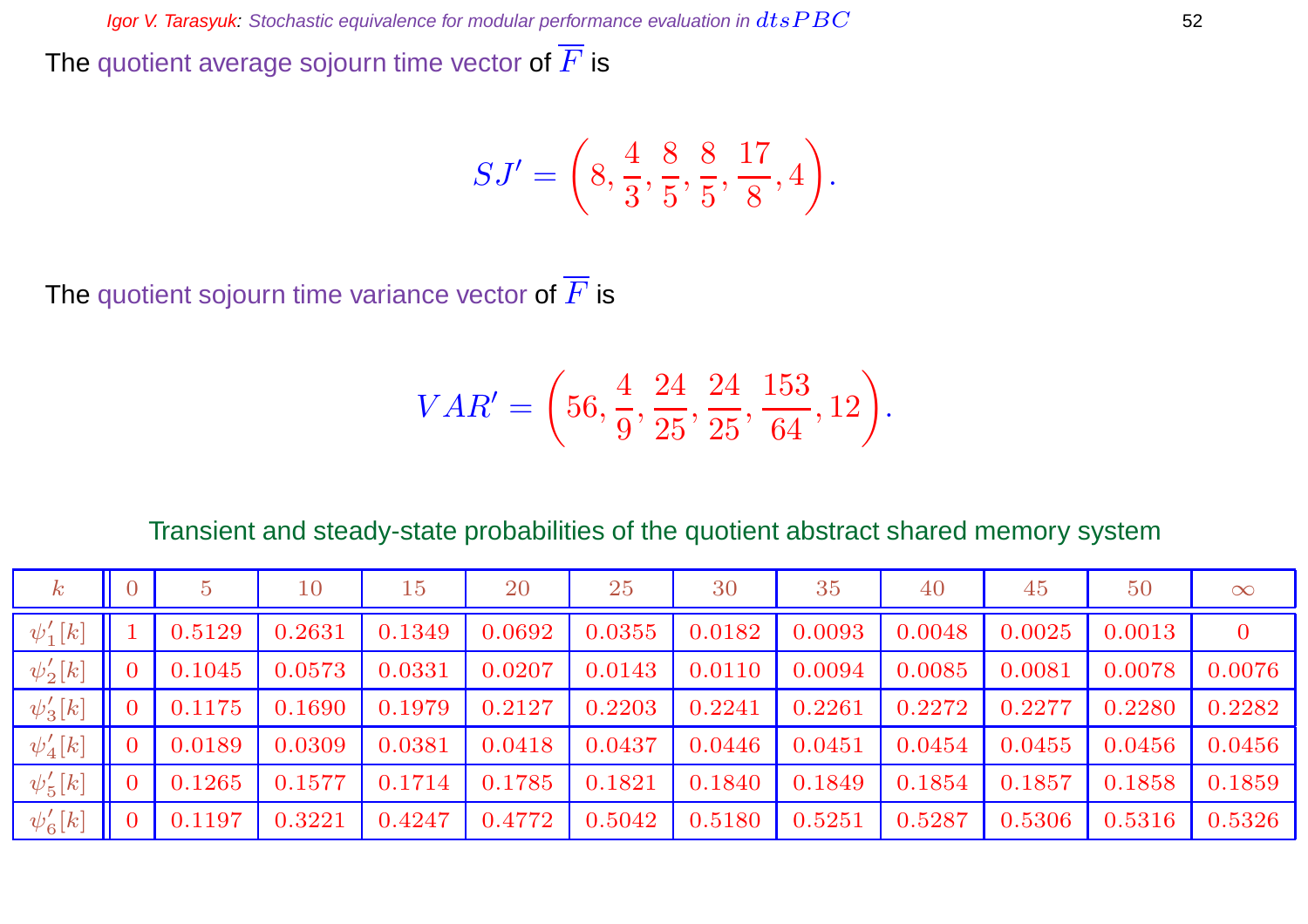Igor V. Tarasyuk: Stochastic equivalence for modular performance evaluation in  $dtsPBC$  53



Transient probabilities alteration diagram of the quotient abstract shared memory system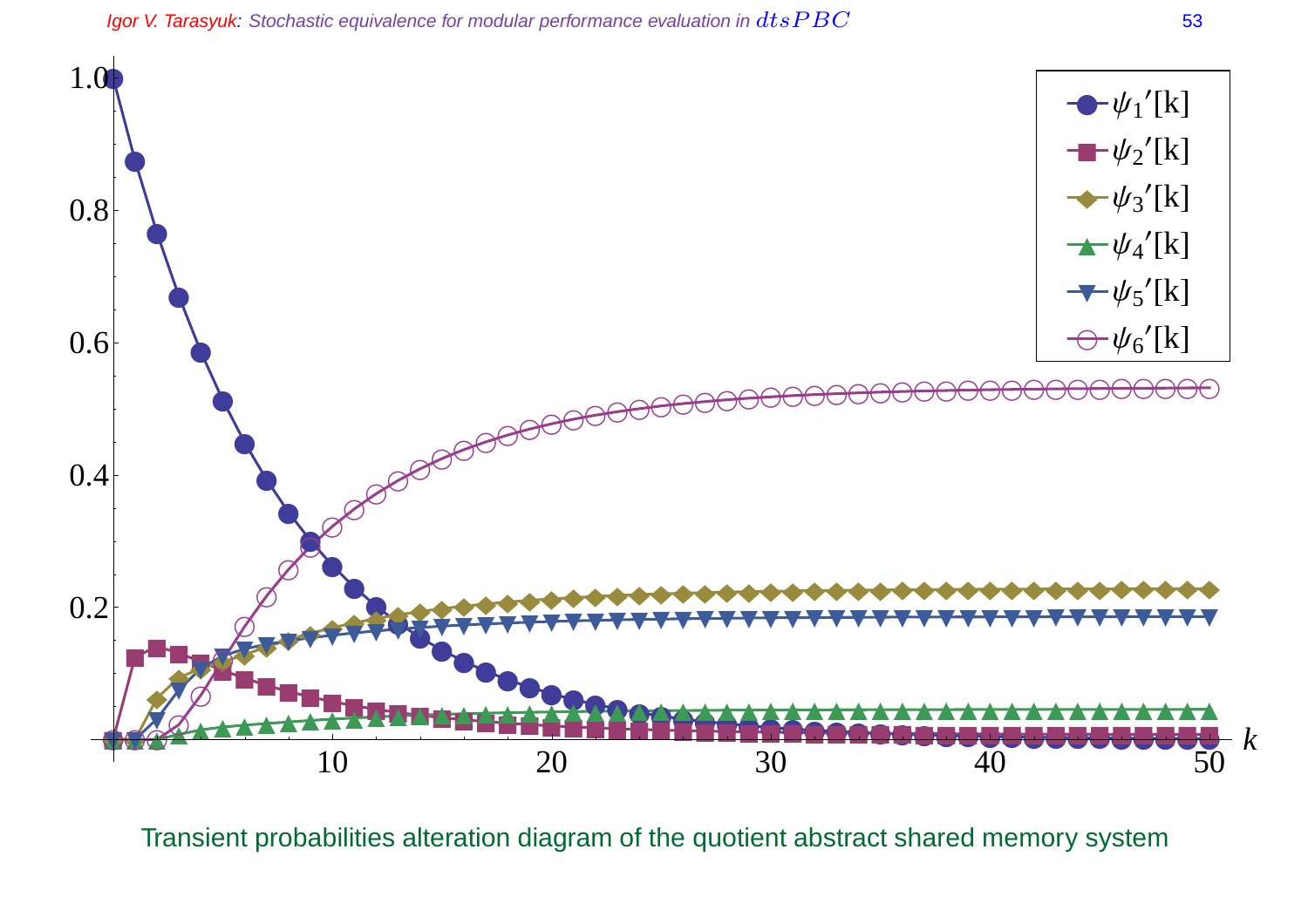**Igor V. Tarasyuk:** Stochastic equivalence for modular performance evaluation in  $dtsPBC$  54 Performance indices

- The average recurrence time in the state  $\mathcal{K}_2$ , where no processor requests the memory, the average system run-through, is  $\frac{1}{\psi_2'}$  $=\frac{2103}{16}$  $\frac{103}{16} = 131\frac{7}{16}.$
- The common memory is available in the states  $\mathcal{K}_2, \mathcal{K}_3, \mathcal{K}_5$  only.

The steady-state probability that the memory is available is  $\psi'_2+\psi'_3+\psi'_5=$  $\frac{16}{2103} + \frac{160}{701} + \frac{391}{2103}$  $\frac{391}{2103} = \frac{887}{2103}$ .

The steady-state probability that the memory is used (i.e., not available), the *shared memory* utilization, is  $1-\frac{887}{2105}$  $\frac{887}{2103} = \frac{1216}{2103}$ .

• The common memory request of a processor  $\{r\}$  is only possible from the states  $\mathcal{K}_2, \mathcal{K}_3, \mathcal{K}_4$ . The request probability in each of the states is a sum of execution probabilities for all multisets of multiactions containing  $\{r\}$ .

The steady-state probability of the shared memory request from a processor is

$$
\psi_2' \sum_{\{A,\widetilde{\mathcal{K}}|\{r\} \in A, \ K_2 \stackrel{A}{\to} \widetilde{\mathcal{K}}\}} P M_A(\mathcal{K}_2, \widetilde{\mathcal{K}}) + \n\psi_3' \sum_{\{A,\widetilde{\mathcal{K}}|\{r\} \in A, \ K_3 \stackrel{A}{\to} \widetilde{\mathcal{K}}\}} P M_A(\mathcal{K}_3, \widetilde{\mathcal{K}}) + \n\psi_4' \sum_{\{A,\widetilde{\mathcal{K}}|\{r\} \in A, \ K_4 \stackrel{A}{\to} \widetilde{\mathcal{K}}\}} P M_A(\mathcal{K}_4, \widetilde{\mathcal{K}}) = \n\frac{16}{2103} \left( \frac{1}{2} + \frac{1}{4} \right) + \frac{160}{701} \left( \frac{3}{8} + \frac{1}{8} \right) + \frac{32}{701} \left( \frac{3}{8} + \frac{1}{8} \right) = \frac{100}{701}.
$$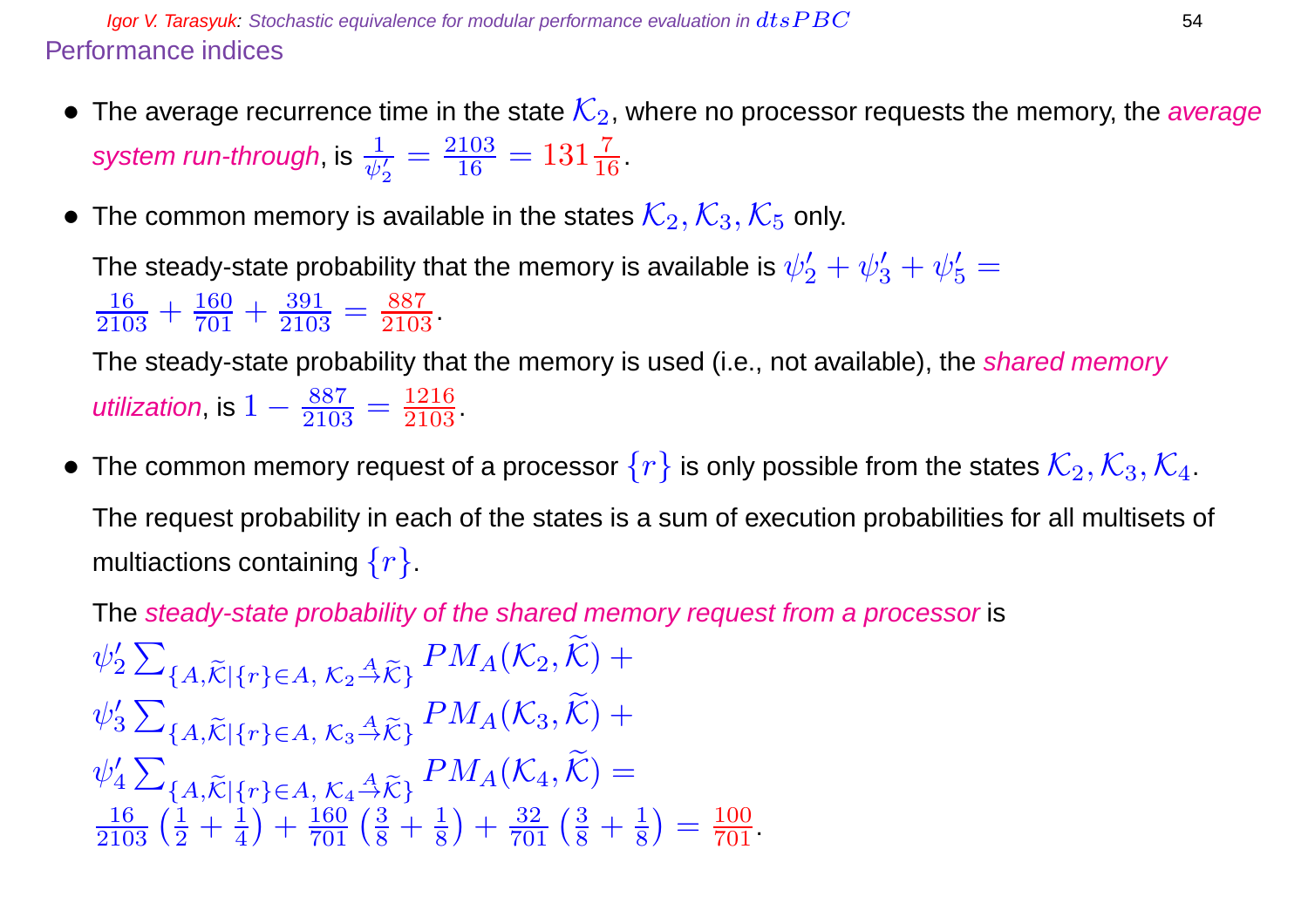The performance indices are the same for the complete and the quotient abstract shared memory systems.

The coincidence of the first and second performance indices illustrates the result of proposition about steady-state probabilities.

The coincidence of the third performance index theorem about step traces from steady states: one should apply its result to the step traces  $\{\{r\}\}, \{\{r\}, \{r\}\}, \{\{r\}, \{b\}\}, \{\{r\}, \{e\}\}\$ of  $\overline{F}$  and itself,

and sum the left and right parts of the three resulting equalities.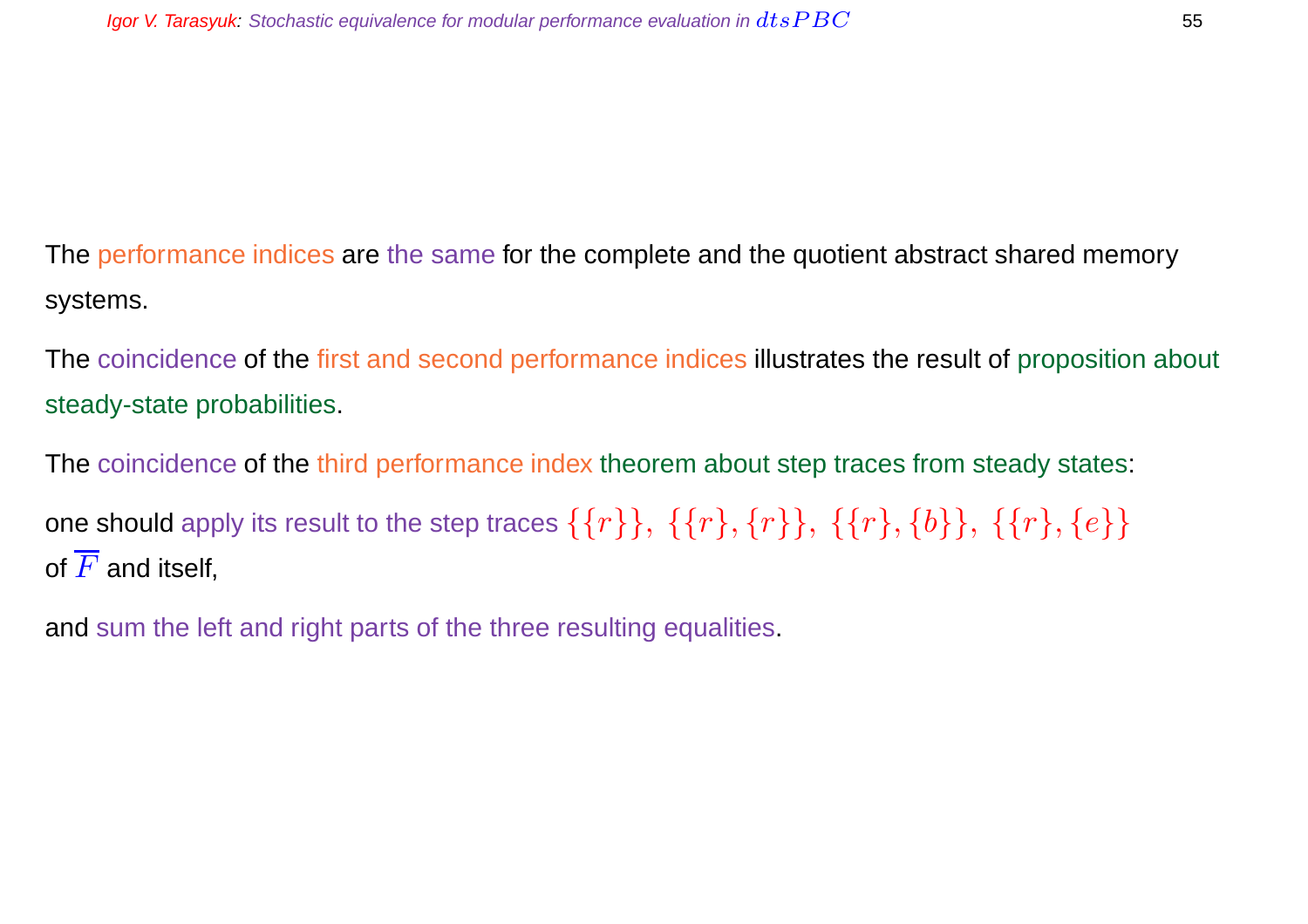**Igor V. Tarasyuk:** Stochastic equivalence for modular performance evaluation in  $dtsPBC$  56 **Overview and open questions**

#### **The results obtained**

- A discrete time stochastic extension  $dtsPBC$  of finite  $PBC$  enriched with iteration.
- The step operational semantics based on labeled probabilistic transition systems.
- The denotational semantics in terms of a subclass of LDTSPNs.
- The method of performance evaluation based on underlying DTMCs.
- Step stochastic bisimulation equivalence of the expressions and dts-boxes.
- The transition systems and DTMCs reduction modulo the equivalence.
- A comparison of stationary behaviour up to the equivalence.
- Performance analysis simplification with the equivalence.
- The case study: the shared memory system.

#### **Further research**

- Introducing the deterministically timed multiactions with fixed time delays (including the zero delay).
- **Extending the syntax with recursion operator.**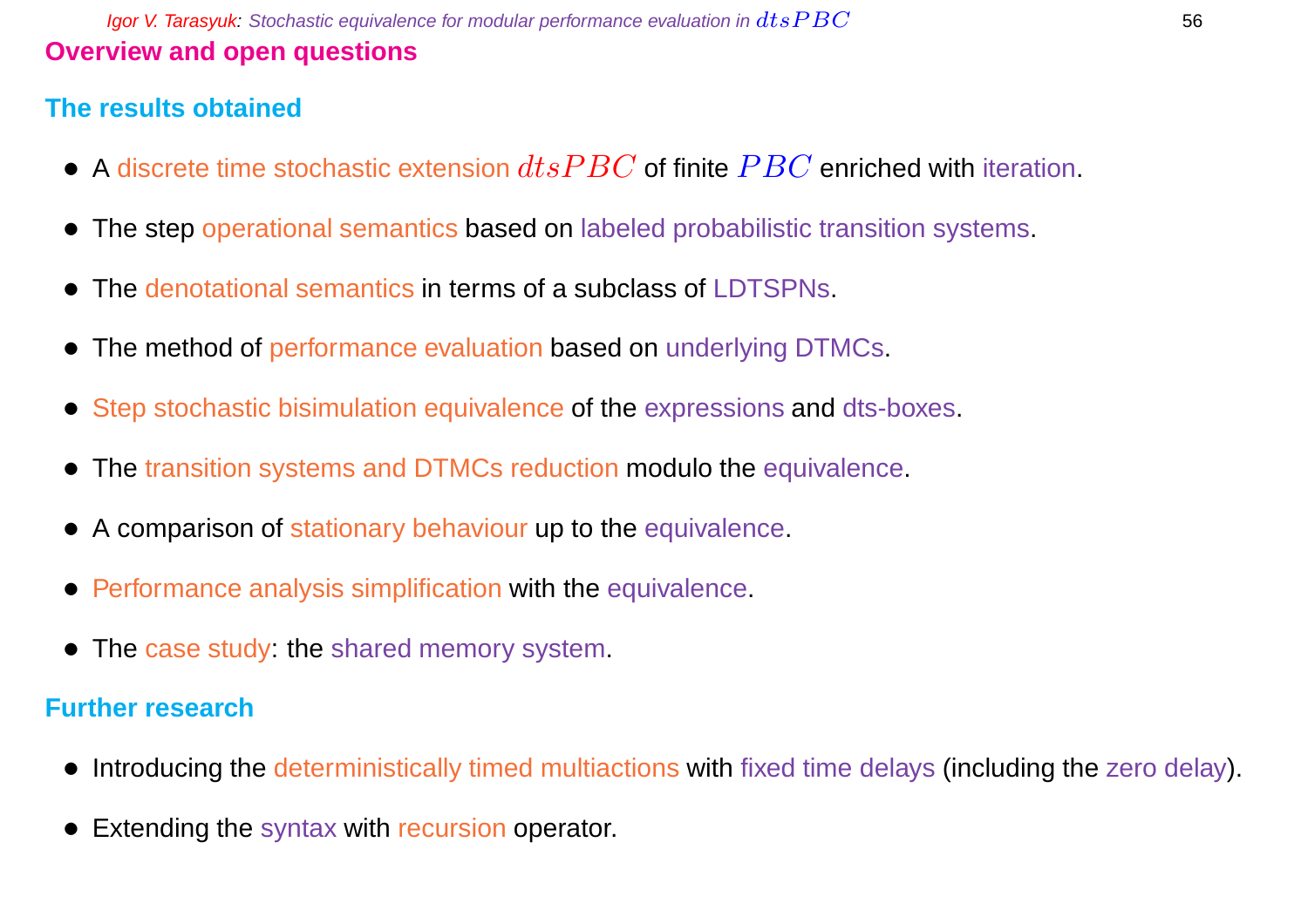**[BDH92]** BEST E., DEVILLERS R., HALL J.G. The box calculus: a new causal algebra with multi-label communication. LNCS **609**, p. 21–69, 1992.

**[FM03]** DE FRUTOS D.E., MARROQUÍN O.A. Ambient Petri nets. Electronic Notes in Theoretical Computer Science **85(1)**, 27 p., 2003.

**[Kou00]** KOUTNY M. A compositional model of time Petri nets. LNCS **1825**, p. 303–322, 2000.

**[MBCDF95]** MARSAN M.A., BALBO G., CONTE G., DONATELLI S., FRANCESCHINIS G. Modelling with generalized stochastic Petri nets. Wiley Series in Parallel Computing, John Wiley and Sons, 1995.

**[MF00]** MARROQUÍN O.A., DE FRUTOS D.E. *TPBC: timed Petri box calculus. Technical Report,* 

Departamento de Sistemas Infofmáticos y Programación, UCM, Madrid, Spain, 2000 (in Spanish).

**[MVCC03]** MACIÀ H.S., VALERO V.R., CAZORLA D.L., CUARTERO F.G. Introducing the iteration in sPBC. Technical Report **DIAB-03-01-37**, 20 p., Department of Computer Science, University of Castilla-La Mancha, Albacete, Spain, September 2003.

**[MVCR08]** MACIÀ H.S., VALERO V.R., CUARTERO F.G., RUIZ M.C.D. sPBC: a Markovian extension of Petri box calculus with immediate multiactions. Fundamenta Informaticae **87(3–4)**, p. 367–406, IOS Press, Amsterdam, The Netherlands, 2008.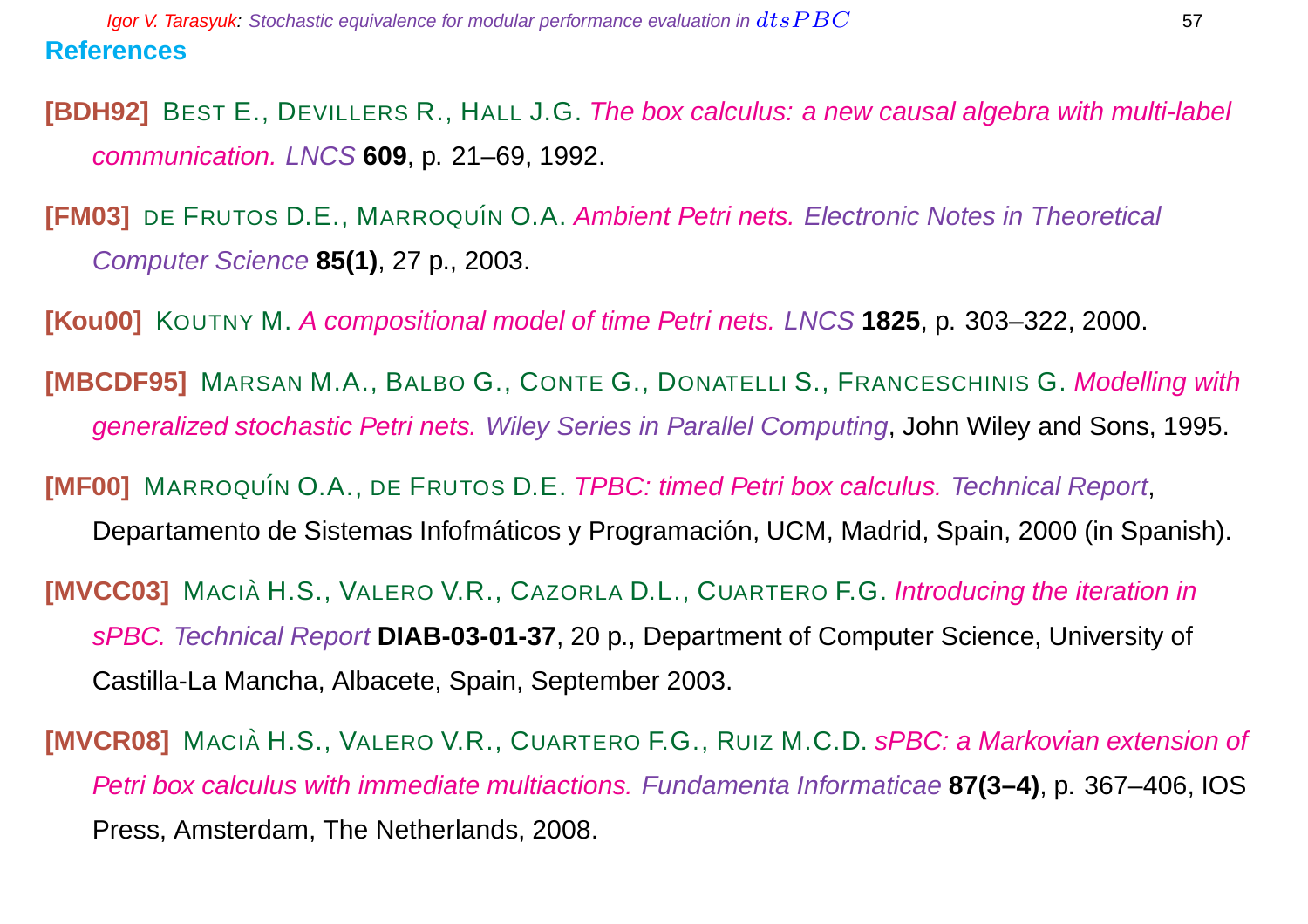**[MVF01]** MACIÀ H.S., VALERO V.R., DE FRUTOS D.E. sPBC: a Markovian extension of finite Petri box calculus. Proceedings of  $9^{th}$  IEEE International Workshop on Petri Nets and Performance Models -01 (PNPM'01), p. 207–216, Aachen, Germany, IEEE Computer Society Press, September 2001.

**[Nia05]** NIAOURIS A. An algebra of Petri nets with arc-based time restrictions. LNCS **3407**, p. 447–462, 2005.

**[Tar05]** TARASYUK I.V. Discrete time stochastic Petri box calculus. Berichte aus dem Department für Informatik **3/05**, 25 p., Carl von Ossietzky Universität Oldenburg, Germany, November 2005, http://db.iis.nsk.su/persons/itar/dtspbcib\_cov.pdf.

**[Tar06]** TARASYUK I.V. Iteration in discrete time stochastic Petri box calculus. Bulletin of the Novosibirsk Computing Center, Series Computer Science, IIS Special Issue **24**, p. 129–148, NCC Publisher, Novosibirsk, 2006, http://db.iis.nsk.su/persons/itar/dtsitncc.pdf.

**[TMV10]** TARASYUK I.V., MACIA H.S., VALERO V.R. Discrete time stochastic Petri box calculus with immediate multiactions. Technical Report **DIAB-10-03-1**, 25 p., Department of Computer Systems, High School of Computer Science Engineering, University of Castilla-La Mancha, Albacete, Spain, March 2010, http://www.dsi.uclm.es/descargas/thecnicalreports/DIAB-10-03-1/dtsipbc.pdf.